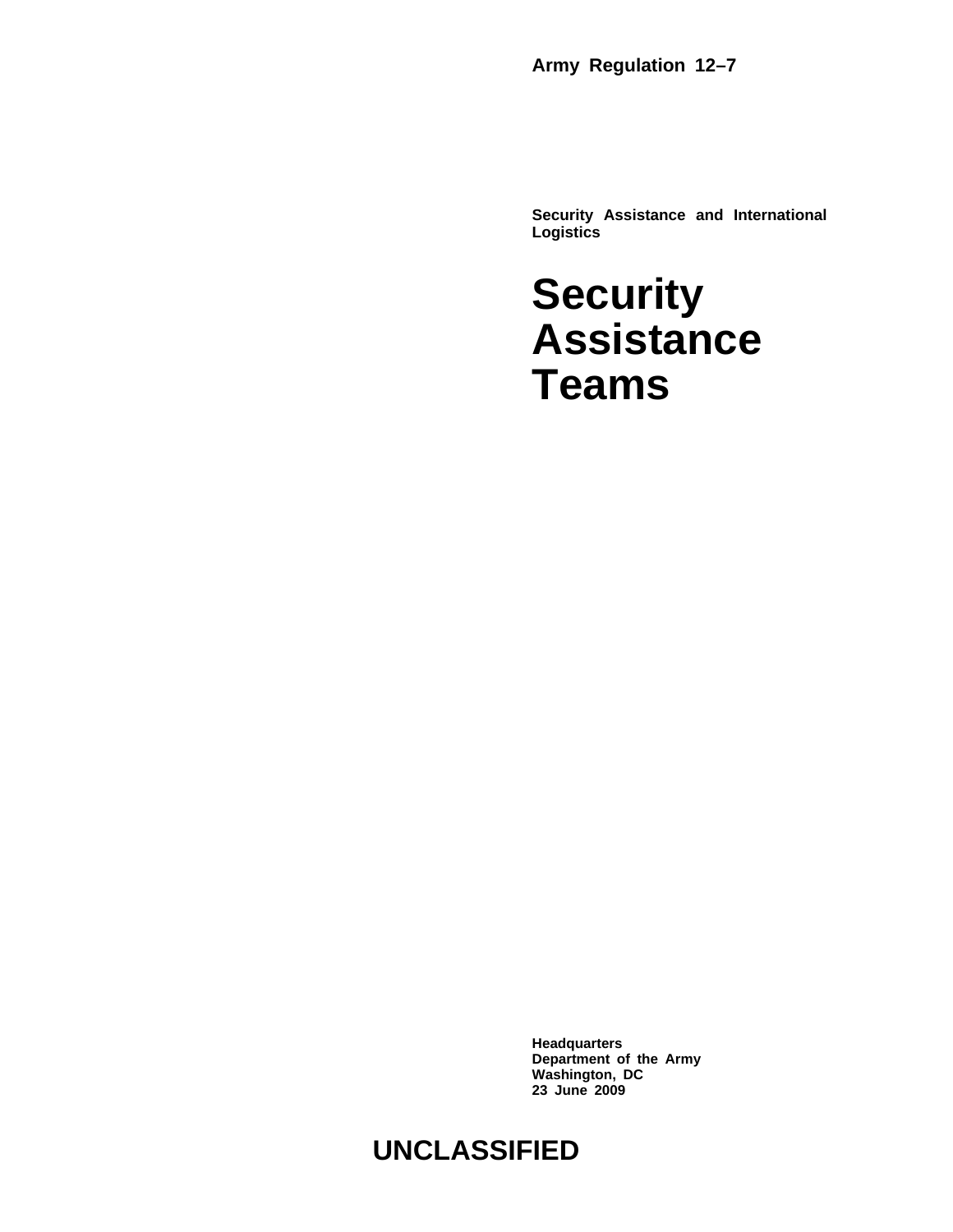## *SUMMARY of CHANGE*

AR 12–7 Security Assistance Teams

This major revision, dated 23 June 2009--

- o Expands responsibilities of the Deputy Assistant Secretary of the Army for Defense Exports and Cooperation (para 1-4*b*).
- o Limits the Security Assistance Team duration to a period not to exceed 3 years (para 3-2).
- o Modifies procedures for requesting and approving permanent change of station and temporary duty teams (chaps 3 and 4).
- o Makes administrative changes (throughout).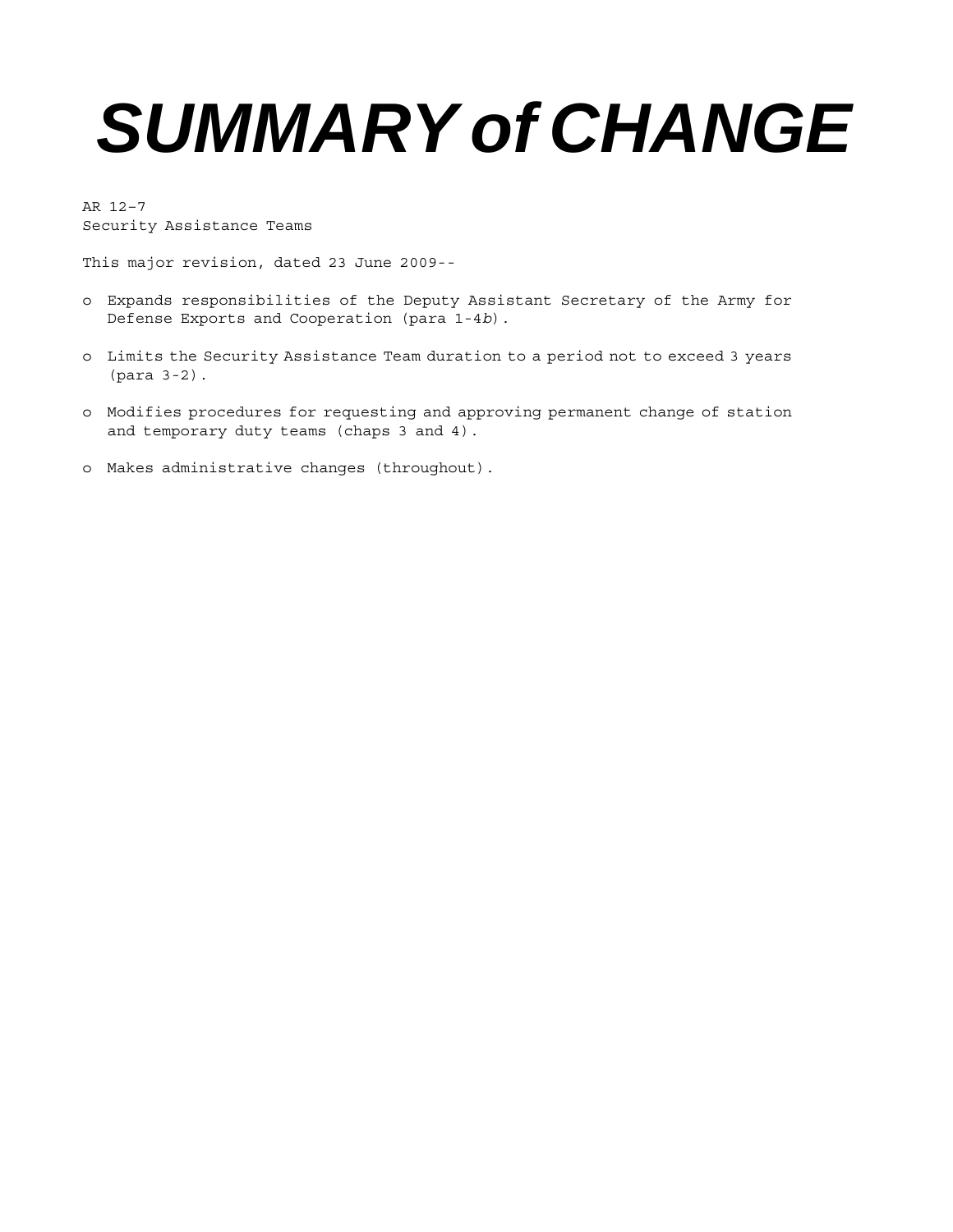**Headquarters Department of the Army Washington, DC 23 June 2009**

#### **\*Army Regulation 12–7**

**Effective 23 July 2009**

#### **Security Assistance and International Logistics**

#### **Security Assistance Teams**

By Order of the Secretary of the Army:

GEORGE W. CASEY, JR. General, United States Army **Chief of Staff** 

Official:

Joine E. JOYCE E. MORROW Administrative Assistant to the Secretary of the Army

**History.** This publication is a major revision.

**Summary.** This regulation implements changes in procedures and responsibilities for security assistance teams.

**Applicability.** This regulation applies to the Active Army, the Army National Guard/Army National Guard of the United States, and the U.S. Army Reserve, unless otherwise stated. It also applies to Department of the Army civilians and contracted employees serving on teams deployed by the U.S. Army.

**Proponent and exception authority.**

The proponent of this regulation is Assistant Secretary of the Army (Acquisition, Logistics & Technology). The proponent has the authority to approve exceptions or waivers to this regulation that are consistent with controlling law and regulations. The proponent may delegate this approval authority, in writing, to a division chief within the proponent agency or its direct reporting unit or field operating agency, in the grade of colonel or the civilian equivalent. Activities may request a waiver to this regulation by providing justification that includes a full analysis of the expected benefits and must include formal review by the activity's senior legal officer. All waiver requests will be endorsed by the commander or senior leader of the requesting activity and forwarded through their higher headquarters to the policy proponent. Refer to AR 25–30 for specific guidance.

**Army management control process.** This regulation contains management control provisions in accordance with AR 11–2, but it does not identify key management controls that must be evaluated.

**Supplementation.** Supplementation of

this regulation and establishment of command and local forms are prohibited without the prior approval from the Assistant Secretary of the Army (Acquisition, Logistics & Technology) (SAAL–ZA), 1777 North Kent Street, Suite 8200, Arlington, Virginia 22209.

**Suggested improvements.** Users are invited to send comments and suggested improvements on DA Form 2028 (Recommended Changes to Publications and Blank Forms) directly to the Deputy Assistant Secretary of the Army for Defense Exports & Cooperation  $(SAAL-NP)$ , 1777 North Kent Street, Suite 8200, Arlington, Virginia 22209.

**Distribution.** This regulation is available in electronic media only and is intended for command levels A, B, C, D, and/or E for the Active Army, the Army National Guard/Army National Guard of the United States, and the U.S. Army Reserve.

**Contents** (Listed by paragraph and page number)

#### **Chapter 1**

**General,** *page 1* Purpose • 1–1, *page 1* References • 1–2, *page 1* Explanation of abbreviations and terms • 1–3, *page 1* Responsibilities • 1–4, *page 1* Scope • 1–5, *page 4*

#### **Chapter 2 General Security Assistance Team Administration,** *page 4*

General • 2–1, *page 4* Security Assistance Team command relationships • 2–2, *page 4* Security Assistance Team Chief • 2–3, *page 5*

<sup>\*</sup>This regulation supersedes AR 12–7, dated 15 June 1998.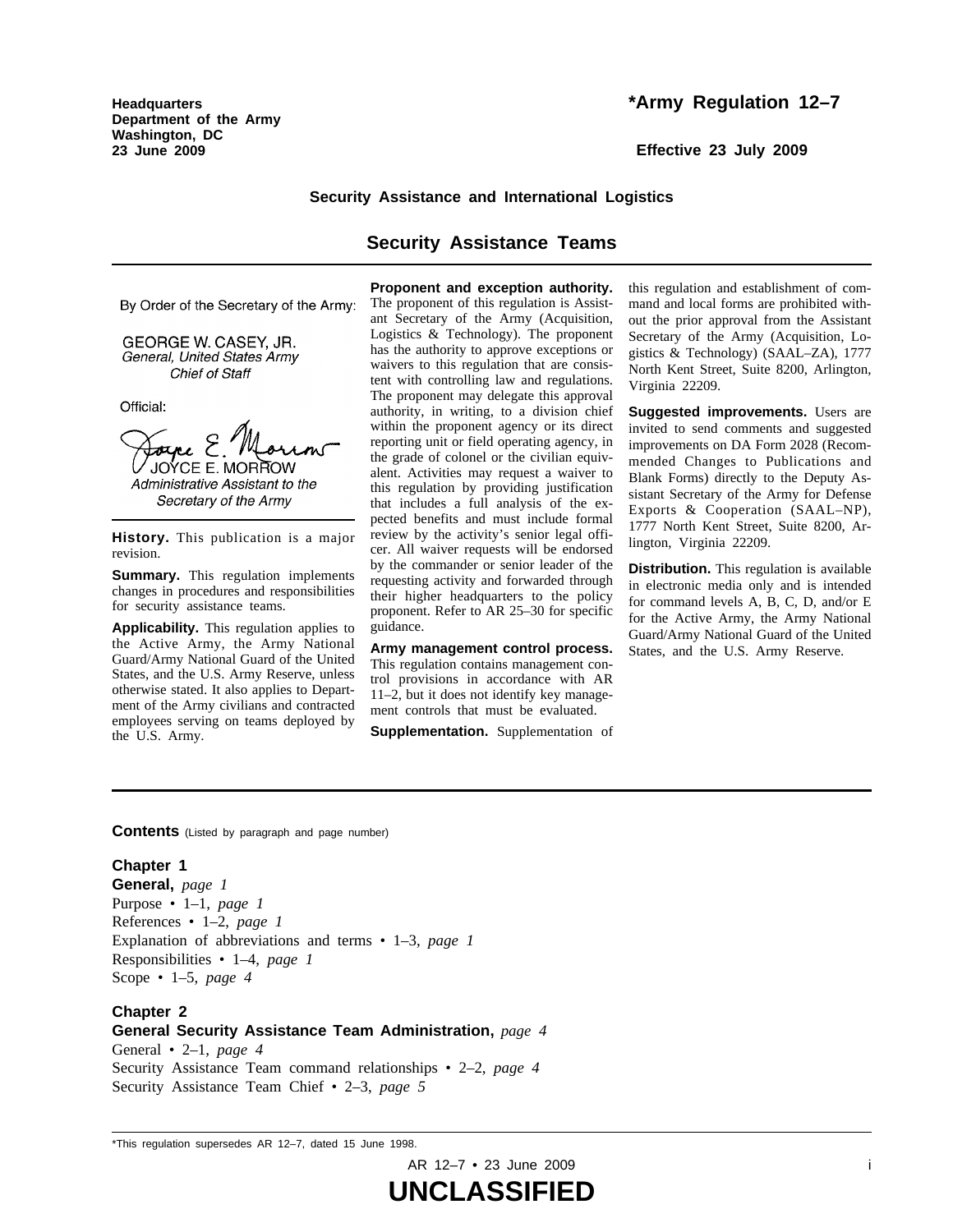#### **Contents—Continued**

Security cooperation officer or designated security cooperation representative (in–country) • 2–4, *page 5* U.S. Army Security Assistance Training Management Organization • 2–5, *page 7* Selection of personnel • 2–6, *page 7* Language requirements/interpreter support • 2–7, *page 7* Country and area clearances • 2–8, *page 7* Passports and visas • 2–9, *page 7* Civilian clothing • 2–10, *page 7* Mission-related travel • 2–11, *page 8* Pre-deployment team activities • 2–12, *page 8* Support for security assistance teams • 2–13, *page 8* Mission funding • 2–14, *page 8* Disclosure of classified information • 2–15, *page 9* Medical services for team personnel • 2–16, *page 9* Correspondence • 2–17, *page 9* Personnel evaluation reports • 2–18, *page 9* Reports • 2–19, *page 9* Relationships • 2–20, *page 10* U.S. Army Aviation Team • 2–21, *page 10* Non-United States equipment • 2–22, *page 10* Military justice jurisdiction • 2–23, *page 10*

#### **Chapter 3**

#### **Permanent Change of Station Teams,** *page 10*

General • 3–1, *page 10* Permanent change of station security assistance team request and authorized use • 3–2, *page 11* Permanent change of station team process • 3–3, *page 11* Request for team continuation • 3–4, *page 12* Support requirements and authorized Family members • 3–5, *page 12* Overseas tour lengths • 3–6, *page 12* Team members and authorized dependents legal status • 3–7, *page 13* Pre-deployment activities • 3–8, *page 13* Permanent change of station orders • 3–9, *page 13* Flight physicals • 3–10, *page 14*

#### **Chapter 4**

#### **Temporary Duty Teams,** *page 14*

General • 4–1, *page 14* Temporary duty security assistance team request and authorized use • 4–2, *page 15* Drawdown decision security assistance team requirements • 4–3, *page 16* Family members • 4–4, *page 16* Temporary duty orders • 4–5, *page 16* Pre-deployment activities • 4–6, *page 16* Team members legal status • 4–7, *page 16*

#### **Chapter 5**

**Contractor-Staffed Teams,** *page 17* General • 5–1, *page 17* Provisions specific to contractors • 5–2, *page 17*

#### **Appendixes**

- **A.** References, *page 18*
- **B.** Permanent Change of Station Team Dates and Actions, *page 19*
- **C.** Temporary Duty Team Dates and Actions, *page 20*
- **D.** Format for Security Assistance Team Request/Call-up, *page 21*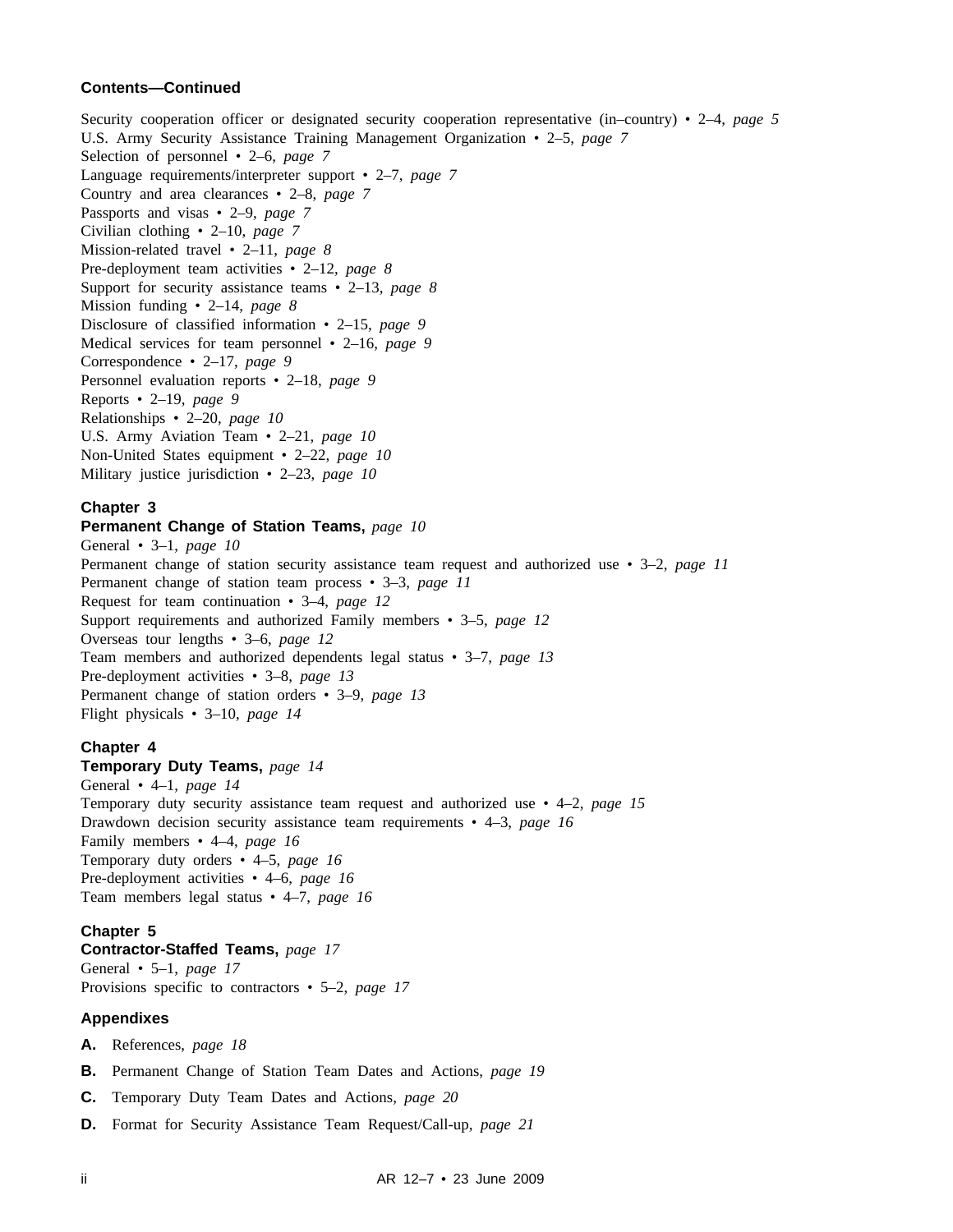#### **Contents—Continued**

- **E.** Instructions and Format for Security Assistance Team Effectiveness Evaluation, *page 23*
- **F.** Format for Quarterly Assessment Report, *page 25*
- **G.** Operation Reporting–3 Report Procedures and Format, *page 26*

#### **Figure List**

Figure 1–1: Types of security assistance teams, *page 3*

- Figure 1–2: Criteria for team composition, *page 4*
- Figure 3–1: Initial and continuation request for PCS teams, *page 13*
- Figure 4–1: Initial and extension requests for TDY teams, *page 15*
- Figure D–1: Team Request Memorandum (TRM), *page 21*
- Figure D–2: Format for submitting request for TRM, *page 22*
- Figure D–2: Format for submitting request for TRM- continued, *page 23*
- Figure F–1: Quarterly assessment format, *page 25*
- Figure G–1: OPREP-3 Report Procedures & Format, *page 26*
- Figure G–1: OPREP-3 Report Procedures & Format-continued, *page 27*
- Figure G–1: OPREP-3 Report Procedures & Format-continued, *page 28*

#### **Glossary**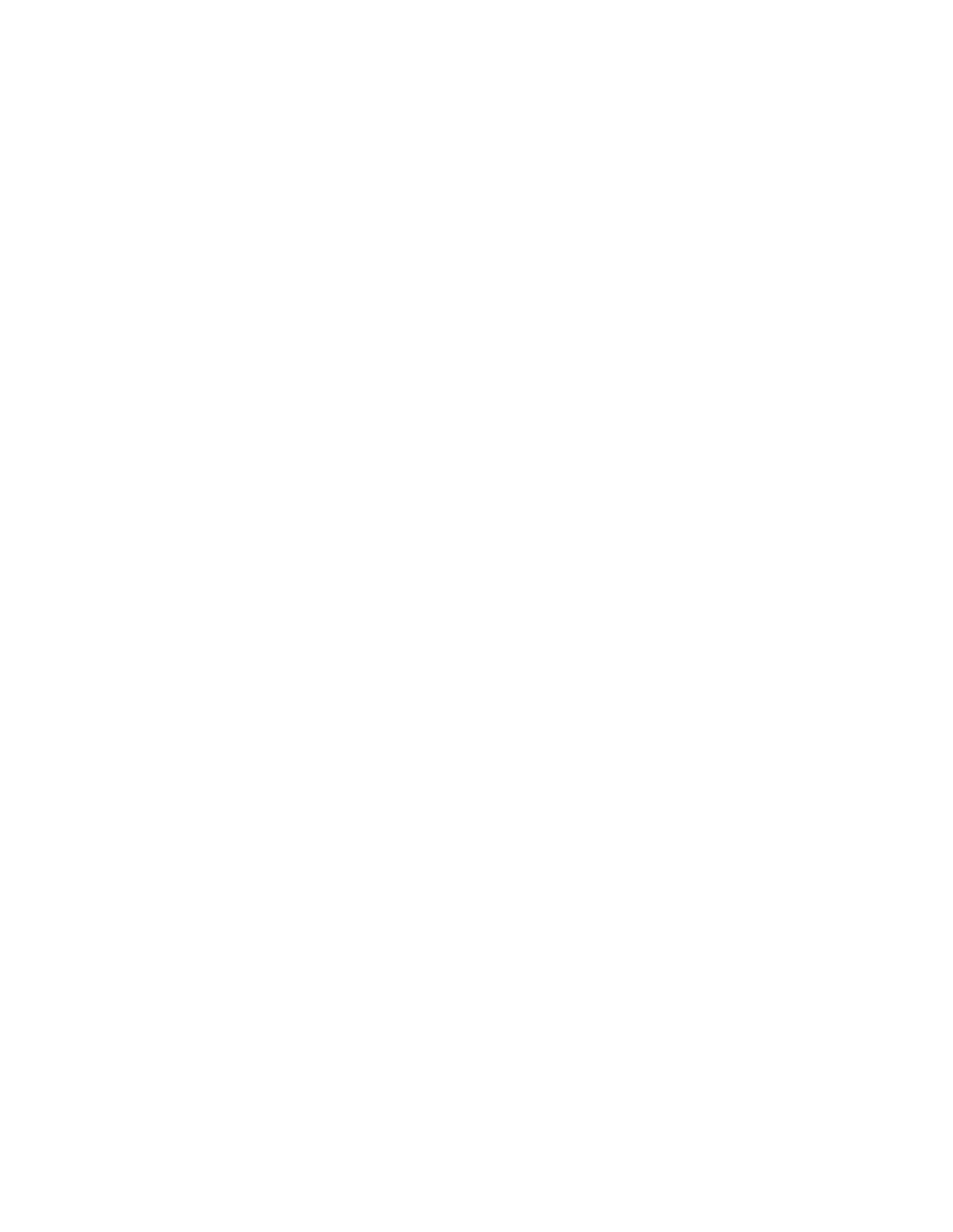#### **Chapter 1 General**

#### **1–1. Purpose**

This regulation establishes policies and assigns responsibilities for providing U.S. Army Security Assistance Teams (SAT) to foreign governments and international organizations under the provisions of the Foreign Assistance Act as amended, and the Arms Export Control Act as amended. This regulation also defines types of SAT teams (fig  $1-1$ ), discusses the process for requesting, programming, deploying teams, highlights quality of life and mission sustainment issues associated with team deployment. The SAT consists of U.S. Military, Department of the Army (DA) civilians, or contractor personnel, deployed to a foreign country on temporary duty (TDY) less than 180 days, or permanent change of station (PCS)/ temporary change of station (TCS) more than 179 days status. An exception to this would be deployment in continental United States (CONUS) to support training on major equipment purchases.

#### **1–2. References**

Required and related publications and prescribed and referenced forms are listed in appendix A.

#### **1–3. Explanation of abbreviations and terms**

Abbreviations and special terms used in this regulation are explained in the glossary.

#### **1–4. Responsibilities**

*a. Assistant Secretary of the Army (Acquisition, Logistics & Technology).* The ASA (ALT) acts for the Secretary of the Army (SA) in team policy matters.

*b. Deputy Assistant Secretary of the Army for Defense Exports and Cooperation.* The DASA–DE&C discharges ASA (ALT) responsibilities for SAT and will—

(1) Develop, coordinate, and promulgate Army-wide SA policy, including the development of Army-wide input to specific country SA programs in support of Headquarters Department of the Army (HQDA) missions.

(2) Exercise policy responsibility for SAT under international military education and training (IMET); Foreign Military Sales (FMS), and Foreign Military Financing (FMF), and other applicable authority as directed by the Department of Defense (DOD).

(3) Receive, staff, and serve as final HQDA decision authority for resourcing requests for Army SAT from authorized command and agencies.

(4) Request and coordinate with Deputy Chief of Staff (DCS), G–3/5/7 for tasking responsible Army for approved SAT agencies and commands for execution.

(5) Return disapproved requests to the requesting command or agency.

(6) Be the final decision authority on discrepancies that occur between U.S. Army Training and Doctrine Command (TRADOC) and AMC on letter of request (LOR) and letter of offer and acceptance (LOA) issues.

(7) Use this regulation in conjunction with AR 12–1 and AR 12–15 for guidance in budgeting and programming. *c. U.S. Army Training and Doctrine Command.* The TRADOC will—

(1) Serve as the Army lead command for the operation, development, offer and execution of security cooperation training LOAs (LOA are also called cases).

(2) Serve as the Army lead for the management and mission execution of HQDA approved SATs.

(3) Task TRADOC, CONUS Army Commands (ACOMs) (less U.S. Army Special Operations Command (USASOC)) and other Direct Reporting Units (DRUs) to provide personnel, supplies, and equipment to countries and/ or to task training support materiel program of instruction (POI), and foreign disclosure in according with HQDA taskings.

(4) Provide centralized financial management and distribution of FMS and IMET program training funds for all operating agencies and training providers.

(5) As required, provide case/program funding to combatant commands (COCOMs) or Army Service Component Commands (ASCC) that resource SAT from their internal assets.

(6) Maintain security cooperation training execution data sufficient to reply to standard request for information (RFI).

(7) Maintains a capability to contract Army SAT.

(8) Comply with HQDA tasking suspense and requirements.

*d. Army Materiel Command.* The AMC will—

(1) Serve as the Army lead for the operation and execution of security assistance materiel LOA.

(2) Coordinate and advise TRADOC for training request to support United States Army-procured equipment.

(3) Serve as the Army central manager for all approved Army SA cases and exercise sole source approval for contracted Army SA training requirements.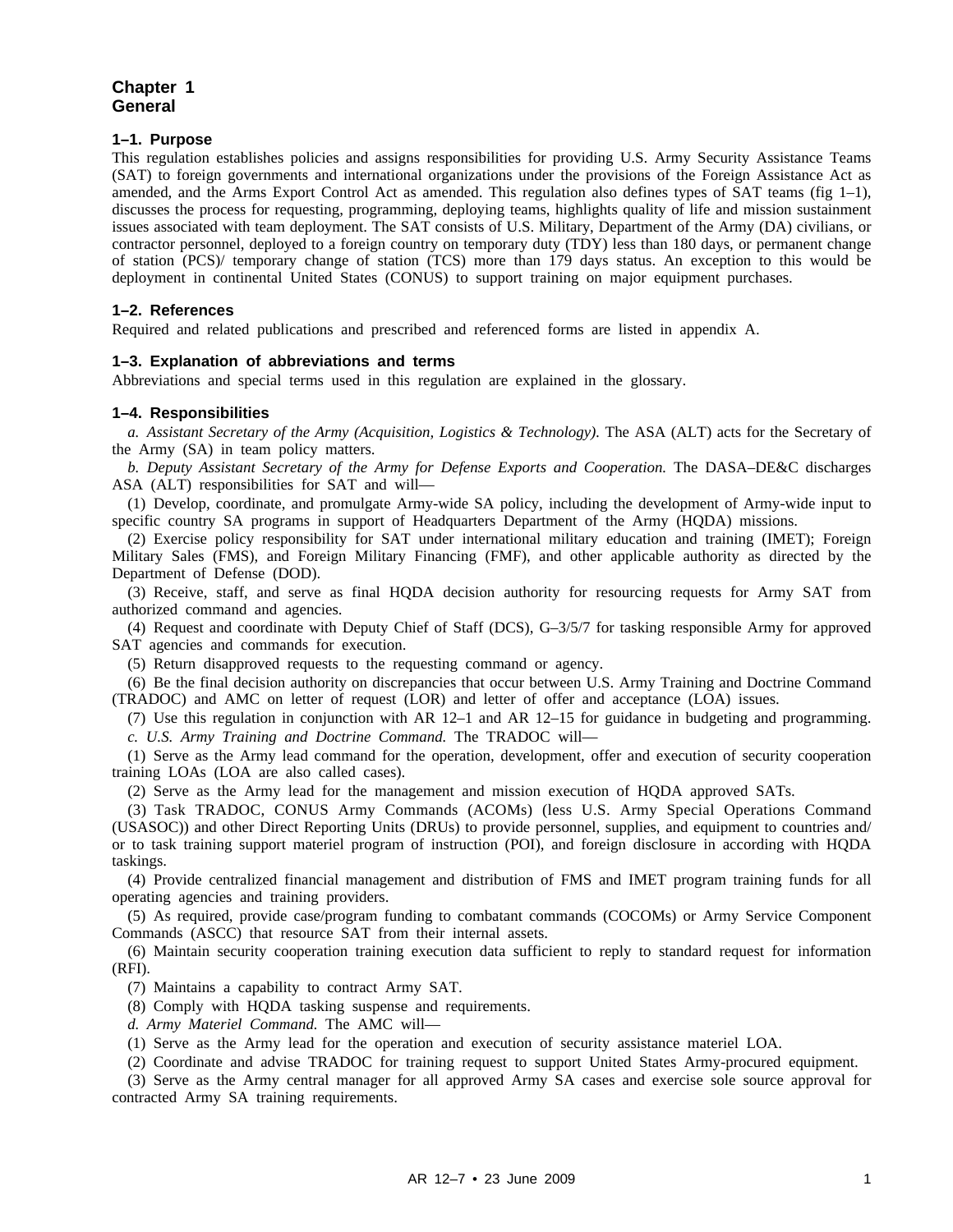(4) Develop, plan, deploy, and support all new equipment training (NET), quality assurance teams (QAT), calibration teams, repair and return teams.

(5) Coordinate all Army security assistance training team requirements with TRADOC during LOA development, except as listed in (4), above.

(6) Before conducting training, provide Airworthiness assessment and certification for SA flight training when host nation aircraft will be flown by U.S. DOD/contractor personnel. Provide funding by case or other Government sources.

(7) Provide timely response, and comply with tasking suspense and requirements from HQDA, DCS, G–3/5/7 designated SAT lead. If unable to support outside continental United States (OCONUS) SAT missions under this regulation, must respond to lead agent by memorandum signed by a general officer.

(8) Comply with HQDA tasking suspense and requirements.

*e. Deputy Chief of Staff, G–3/5/7.* The DCS, G–3/5/7 will—

(1) Set Army policy for international security cooperation to ensure compliance with Secretary of Defense Guidance.

(2) Develop, coordinate, and publish the Army Security Cooperation Plan and the Army Campaign Support Plan.

(3) Receive, assess, and provide DCS, G–3/5/7 position for Army security assistance team requests.

(4) At the request of DAS DE&C, tasks HQDA, Army Commands, and DRU as appropriate for the sourcing and support to TRADOC for execution of approved Army SAT.

(5) For HQDA approved Reserve Component and National Guard sourced teams, coordinates temporary tour of active duty (TTAD) funding for non-FMS (cash) SAT.

*f. Deputy Chief of Staff, G–1.* The DCS, G–1 will—

(1) Participate in the HQDA review and approval process for Army security assistance team requests.

(2) Provide guidance throughout the Army on the availability and provision of military (except Army Medical Department officers) and DA civilians to support PCS SAT.

(3) Comply with HQDA tasking suspense and requirements.

*g. The Chief, Army Reserve.* The CAR will—

(1) As directed by the DCS, G–3/5/7, identify and activate Security Assistance Training Management Organization (SATMO) Soldiers to execute SAT missions in accordance with AR 135–210.

(2) Coordinate with TRADOC G–3/ Security Assistance Training Field Activity (SATFA) and other Army agencies to fund temporary tours of Active Duty (TTAD) funding and travel costs.

(3) Comply with HQDA tasking suspense and requirements.

*h. The Chief, National Guard Bureau.* The CNGB will—

(1) As directed by DCS, G–3/5/7, identify and activate National Guard Soldiers to execute SAT mission in accordance with AR 135–210.

(2) Coordinate with SATMO and other Army agencies to fund TTAD and travel costs.

(3) Comply with HQDA tasking suspense and requirements.

*i. The Surgeon General.* The Surgeon General will—

(1) Participate in the HQDA review and approval process for Army medical SAT requests.

(2) Assist and provide guidance to TRADOC regarding HQDA approved medical team missions, composition, and training support requirements based on the SAT request.

(3) Comply with HQDA tasking suspense and requirements.

*j. The United States Army Corps of Engineers.* The COE will be the overall supervisor and coordinator for all engineering activities associated with, and in support of, assigned security cooperation programs and projects.

*k. Army Service Component Commands.*

(1) Receive, review, and assess requests for Army SAT and recommend to the COCOM for approval, disapproval or execution within ASCC assets.

(2) If the COCOM approves internal ASCC execution, coordinate any requirements external to the ASCC. For external funding, coordinate with the Security Cooperation Organization (SCO) and TRADOC.

(3) For ASCC-executed teams, the ASCC is responsible for all team preparation, pre-deployment, team support and re-deployment requirements.

*l. Other Army Commands, Army Staff agencies, and Direct Reporting Units.* For HQDA DCS, G–3/5/7 designated SAT lead tasking will—

(1) Provide military and DA civilian SAT members who meet qualifications specified in the taskings, and afford them sufficient time, guidance, and support to prepare for their OCONUS missions.

(2) Comply with HQDA tasking suspense and requirements.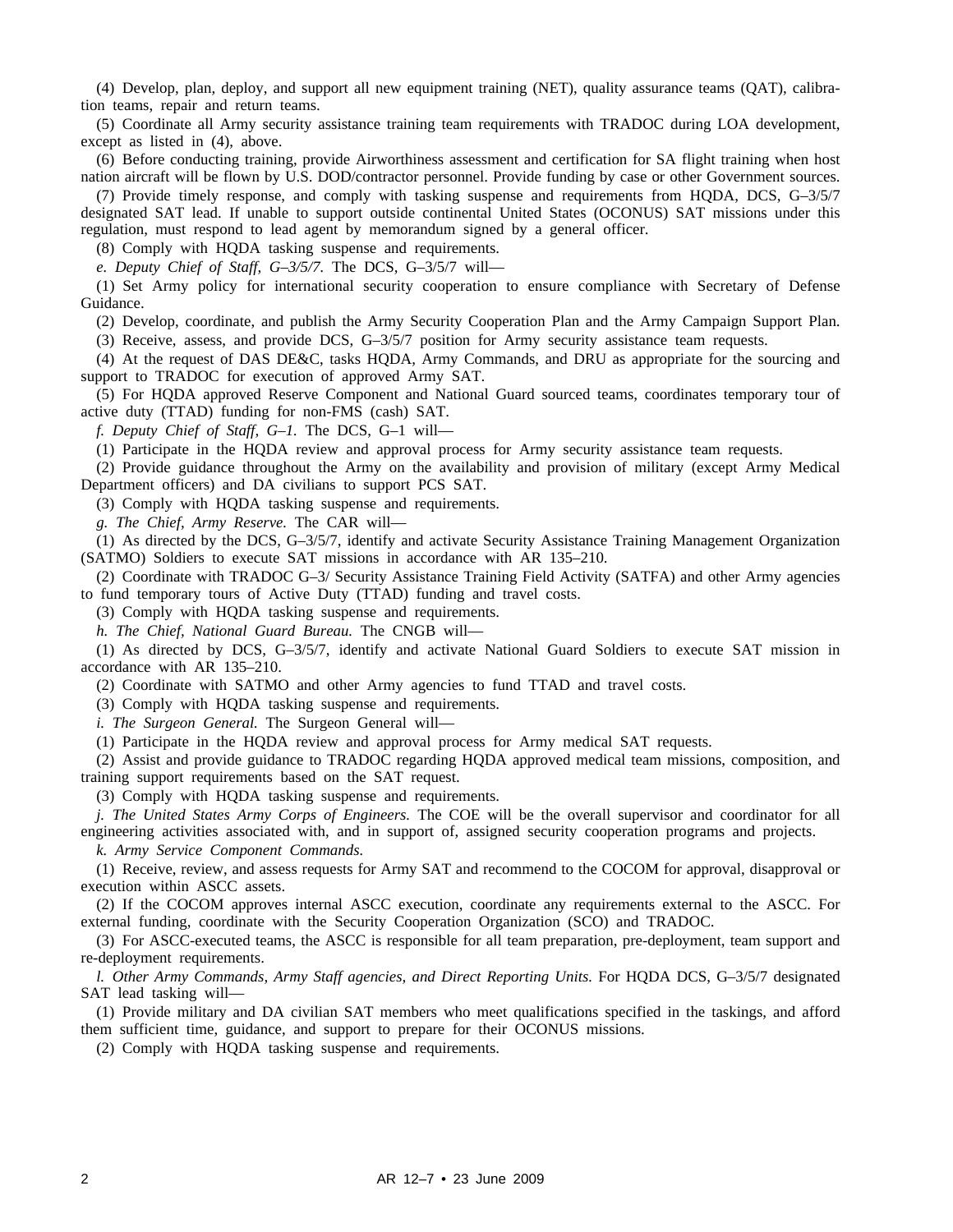| Acronym     | Definition                                | Reference           | Duration                            | <b>MILPER</b><br>Sourcing**                  | <b>Mission</b>                                           |
|-------------|-------------------------------------------|---------------------|-------------------------------------|----------------------------------------------|----------------------------------------------------------|
| <b>TAFT</b> | Technical<br>Assistance                   | AR 12-7<br>AR 12-15 | <b>PCS</b><br>(AR 614-30;           | <b>TRADOC</b><br><b>TDA</b><br><b>W4LPAA</b> | Technical<br>assistance or                               |
|             | <b>Field Team</b>                         |                     | Vol(1)<br>JTR:(4005)                |                                              | training 180<br>days<br>or longer                        |
| <b>ETSS</b> | Extended                                  | AR 12-7             | <b>PCS</b>                          | <b>TRADOC</b><br><b>TDA</b><br><b>W4LPAA</b> | <b>Technical</b>                                         |
|             | Training<br>Service<br>Specialist<br>Team | AR 12-15            | (AR614-30;<br>Vol(1)<br>JTR: (4005) |                                              | assistance or<br>training 180<br>days<br>or longer       |
| <b>TAT</b>  | Technical                                 | AR 12-7             | TDY up to<br>179                    | Unit of                                      | Technical                                                |
|             | Assistance<br>Team                        | AR 12-15            | days                                | Assignment                                   | assistance<br>less<br>than 180<br>days                   |
| <b>MTT</b>  | <b>Mobile Training</b>                    | AR 12-7             | TDY up to<br>179                    | Unit of                                      | Training and                                             |
|             | Team                                      | AR 12-15            | days                                | Assignment                                   | instruction<br>less<br>than 180<br>days                  |
| <b>RST</b>  | Requirements                              | AR 12-7             | TDY up to<br>179                    | Unit of                                      | <b>Determine</b><br>country                              |
|             | <b>Survey Team</b>                        | AR 12-15            | days                                | Assignment                                   | training or<br>technical<br>assistance                   |
| <b>PDSS</b> | Predeployment<br>Site Survey              | AR 12-7<br>AR 12-15 | TDY up to<br>179 days               | Unit of<br>Assignment                        | requirements<br>Perform<br>advance<br>party<br>functions |
|             |                                           |                     |                                     |                                              |                                                          |

**Figure 1–1. Types of security assistance teams**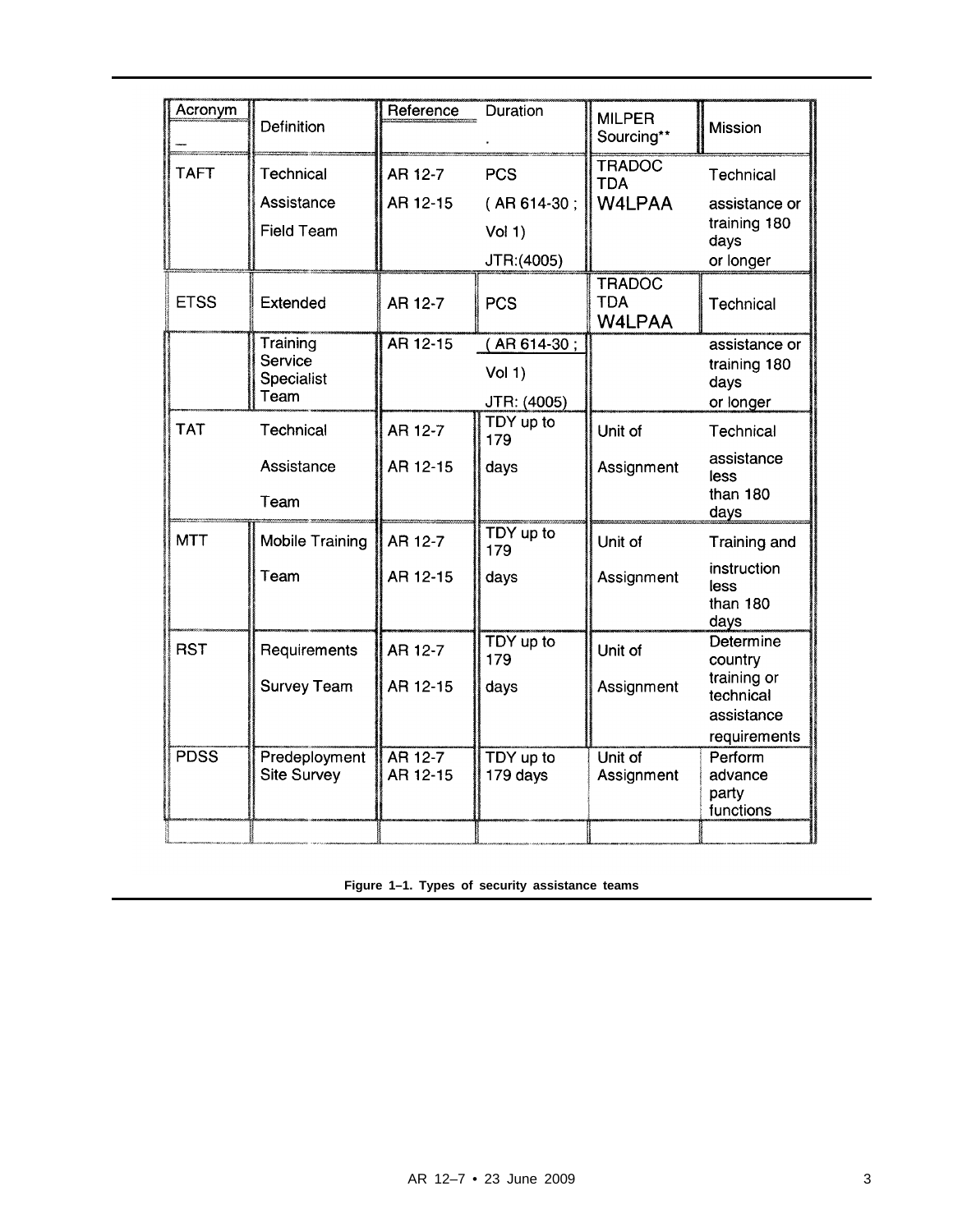| <b>Criteria for Team Composition</b> |                                                               |                                                           |                                                                                                       |  |  |
|--------------------------------------|---------------------------------------------------------------|-----------------------------------------------------------|-------------------------------------------------------------------------------------------------------|--|--|
| <b>PRIORITY</b><br><b>OF FILL</b>    | <i><b>TEAM</b></i><br><b>COMPOSITION</b>                      | <b>JUSTIFICATION</b>                                      | <b>DURATION</b><br><b>OF TEAM</b>                                                                     |  |  |
|                                      | <b>CONTRACTOR</b>                                             | None. Unless military<br>required by requesting<br>nation | In accordance with TRM;<br>review every 3 years                                                       |  |  |
| 2                                    | DOD CIVILIAN (as<br>available)                                | Minimal Justification<br>required                         | Maximum 3 years;<br>3rd year approval required.<br>Review 3rd year requirements<br>at end of 2nd year |  |  |
| 3                                    | <b>MILITARY</b>                                               | Significant Justification<br>required                     | Maximum 3 years;<br>3rd year approval required.<br>Review 3rd year requirements<br>at end of 2nd year |  |  |
| 4                                    | Hybrid (mixed of military,<br>DOD civilian and<br>contractor) | Significant Justification<br>required                     | Maximum 3 years;<br>3rd year approval required.<br>Review 3rd year requirements<br>at end of 2nd year |  |  |

**Figure 1–2. Criteria for team composition**

#### **1–5. Scope**

*a.* This regulation authorizes the SAT to conduct training, education, and assistance to the Security Assistance (SA) community. The completion of the SAT missions contributes to the U.S. security interests and building partnership capacity objective. This training is conducted within the CONUS, primarily at military training facilities and outside the CONUS by mobile education or training teams and at selected U.S. facilities overseas.

*b.* This regulation covers the types of SAT and provides the policy and procedures of mission execution of SAT. Chapter 2 contains all administrative data relevant to all types of SAT. Chapter 3 covers issues specific to PCS teams. Chapter 4 covers issues specific to TDY teams, and chapter 5 covers issues specific to contract field service (CFS) teams.

*c.* This regulation will be used in conjunction with the DOD 5105.38–M (SAMM), AR 12–1, and AR 12–15 for guidance in budgeting and programming and does not apply to Army Title X programs.

#### **Chapter 2 General Security Assistance Team Administration**

#### **2–1. General**

This chapter provides administrative information applicable to all SAT.

*a. Except for Army Service Component Command executed teams, HQDA will approve all security assistance training.* For HQDA approved teams, TRADOC is the primary execution agent. For TRADOC executed teams, TRADOC is given tasking authority to fill teams from supporting ACOMs and DRU. Final approval authority and conflict resolution resides with the ASA ALT (DASA DE&C).

*b. Prohibited security assistance team activities.* The SAT shall not engage in or provide assistance or advice to foreign forces in a combat situation. Additionally, SAT will not perform operational duties of any kind except as may be required in the conduct of on-the-job training in the operation and maintenance of equipment, weapons, or supporting systems. The SAT shall not perform SCO functions or be used to augment the SCO, except where specifically authorized by the host country in the LOA. Teams will not perform follow-on retraining or advisory roles, except in rare instances when the recipient country cannot provide qualified personnel from its own resources or hire qualified personnel from non-indigenous sources, or the SCO recommends it as in the best interest of the United States.

#### **2–2. Security Assistance Team command relationships**

*a.* The Chief of the U.S. Diplomatic Mission through the SCOs, oversees SAT in-country activities to ensure that the SAT receives required administrative and logistical support for mission accomplishment. The SCO is required to monitor SAT and host nation activities to ensure that the stated mission is accomplished, and that the SAT is not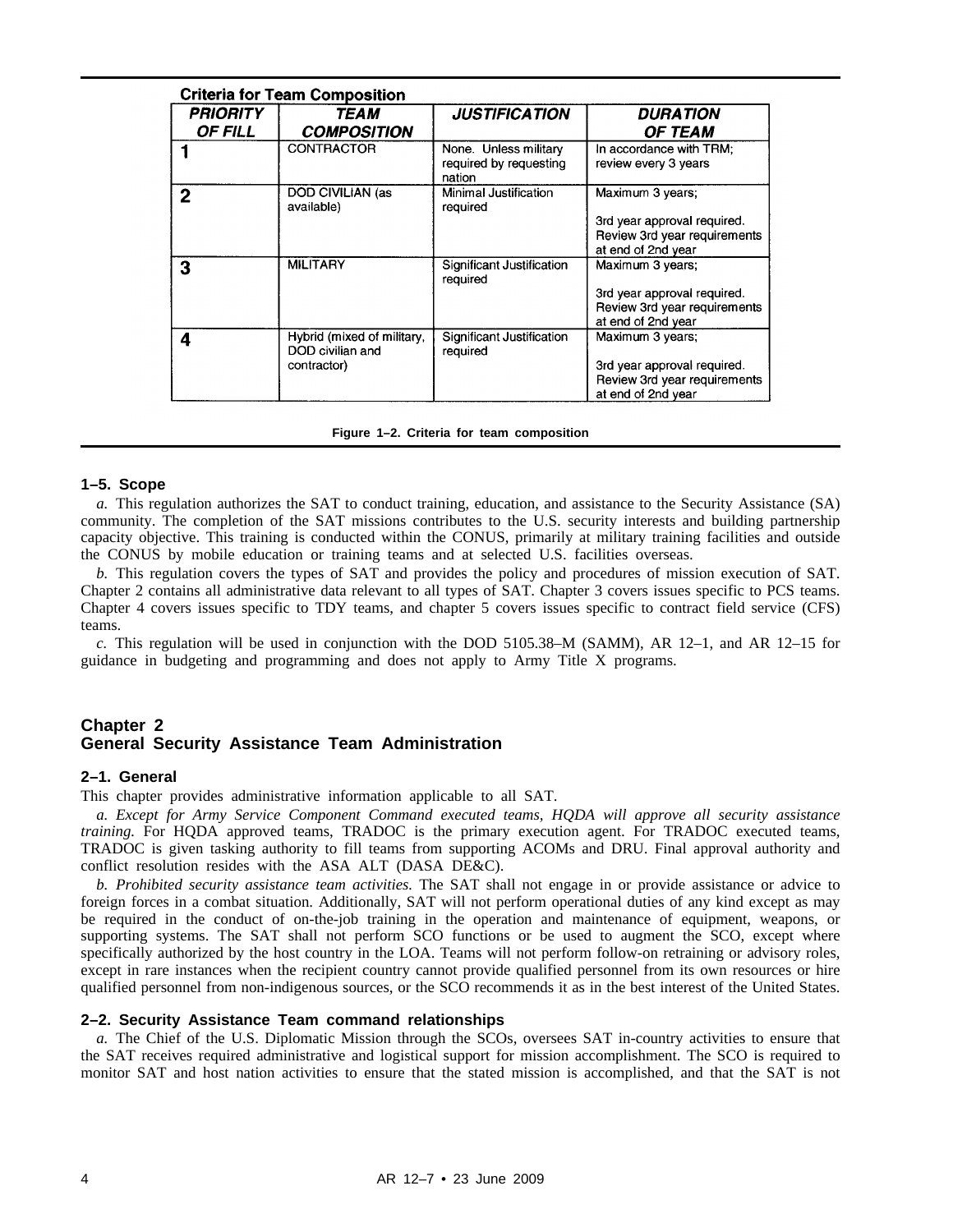diverted from its specified mission for activities or purposes outside the specific terms of the LOA, governing statutes, or other legal agreements.

*b.* The SCO is responsible for coordinating the teams' activities to ensure compatibility with other DOD elements in or directly related to other ongoing in-country activities. The SCO ensures compliance with directives and keeps the Combatant Commander informed of SAT activities and progress. The SCO will identify problems and recommend solutions to the SATMO.

#### **2–3. Security Assistance Team Chief**

The SAT chief is the senior team member and assigns duties and responsibilities to team personnel. In accordance with the Security Assistance Management manual (SAMM), paragraph C11.13.4.1 the SAT chief is under the operational oversight of the SCO while in-country and is an integral part of the SCO in support of the overall SA mission. The team chief is responsible to the SATMO for the accomplishment of the SAT technical and/or training mission. Ensure Security Assistance Team chief is adequately trained. Responsibilities to supervise military, DOD civilian (General Schedule, National Security Personnel System, and other) and contracted personnel.

*a.* Before deployment, communicate directly with the SCO to obtain additional information required to prepare for deployment and to successfully complete the mission.

*b.* Prepare and execute the mission and be responsible for actions of team members.

*c.* Work closely with the SCO to resolve any problems that may develop while in country. The team chief will report problems that cannot be resolved in country to SATMO commander. The SATMO will refer problems that it cannot resolve to other appropriate commands or agencies for resolution.

*d.* Enforce force protection measures throughout the mission.

*e.* Ensure SAT personnel are not used by the foreign country for purposes beyond the scope of the approved mission statement. The SAT personnel will not provide office services, chauffeuring services, messenger services, or services of a purely personal nature. Teams will not augment the SCO or the U.S. Embassy. If the team chief determines that the team's mission has been altered, he will prepare an objective assessment of the situation by message or memorandum to TRADOC/SATMO, with copy of the assessment to the SCO.

*f.* Maintain property accountability and use properly in accordance with procedures established by SATMO, DOD and United States Army regulations.

*g.* Take appropriate measures to ensure the SAT case-funded property is appropriately controlled and transferred to the foreign country representative or follow-on SAT.

*h.* Manage and maintain proper accountability of all in-country support funds in accordance with SATMO policy, DOD and Army regulations. Provide monthly reports of fund use to SATMO.

*i.* Provides quarterly assessments to the SCO. Upon completion of the mission, and before departing country, brief SCO authorities and appropriate country team leadership and complete a mission after action report in the format at appendix E. The team chief will present the original to the SCO before leaving the country and a copy to SATMO. When completing the report while in country is not possible, complete the report no later than (NLT) 30 days from redeployment.

#### **2–4. Security cooperation officer or designated security cooperation representative (in–country)**

The SCO exercises operational oversight and provides administrative and logistical support to the in-country SAT and is responsible for coordinating the teams' activities to ensure compatibility with other ongoing activities in country under the oversight of the United States diplomatic mission. The SCO—

*a.* Assists foreign countries in planning and programming SAT requirements, submitting validated requirements to appropriate agencies, administering approved programs in country and determining required skills and the duration of the assistance, consistent with the coordinated country's objectives.

*b.* Evaluates the request for training assistance by the foreign government, validates the request, and ensures conformance with U.S. policy and compliance with National Security Decision Directive (NSDD) 38, in coordination with the Chief of the U.S. Diplomatic Mission. This specifically includes increases and decreases to team sizes or durations.

*c.* Makes recommendations concerning SAT.

*d.* The SCO-developed annual country combined education and training plan (CETP) to identify future SAT requirements and provide the Army long lead-time planning notification.

*e.* As specific SAT requirements solidify, as far in advance as possible, prepares a draft form team request memorandum (TRM) for coordination with the COCOM, ASCC and or TRADOC/SATMO.

*f.* In accordance with timelines at figures 3–1 and 4–1, submits final TRM for specific SAT for validation by the COCOM and Army decision. (See app D.)

*g.* Coordinates possible Special Operations Forces (SOF) SAT in accordance with paragraph 3–2*b* for PCS or paragraph 4–2*e*(4) for temporary duty (TDY).

*h.* Performs initial planning and coordination of in-country SAT activities.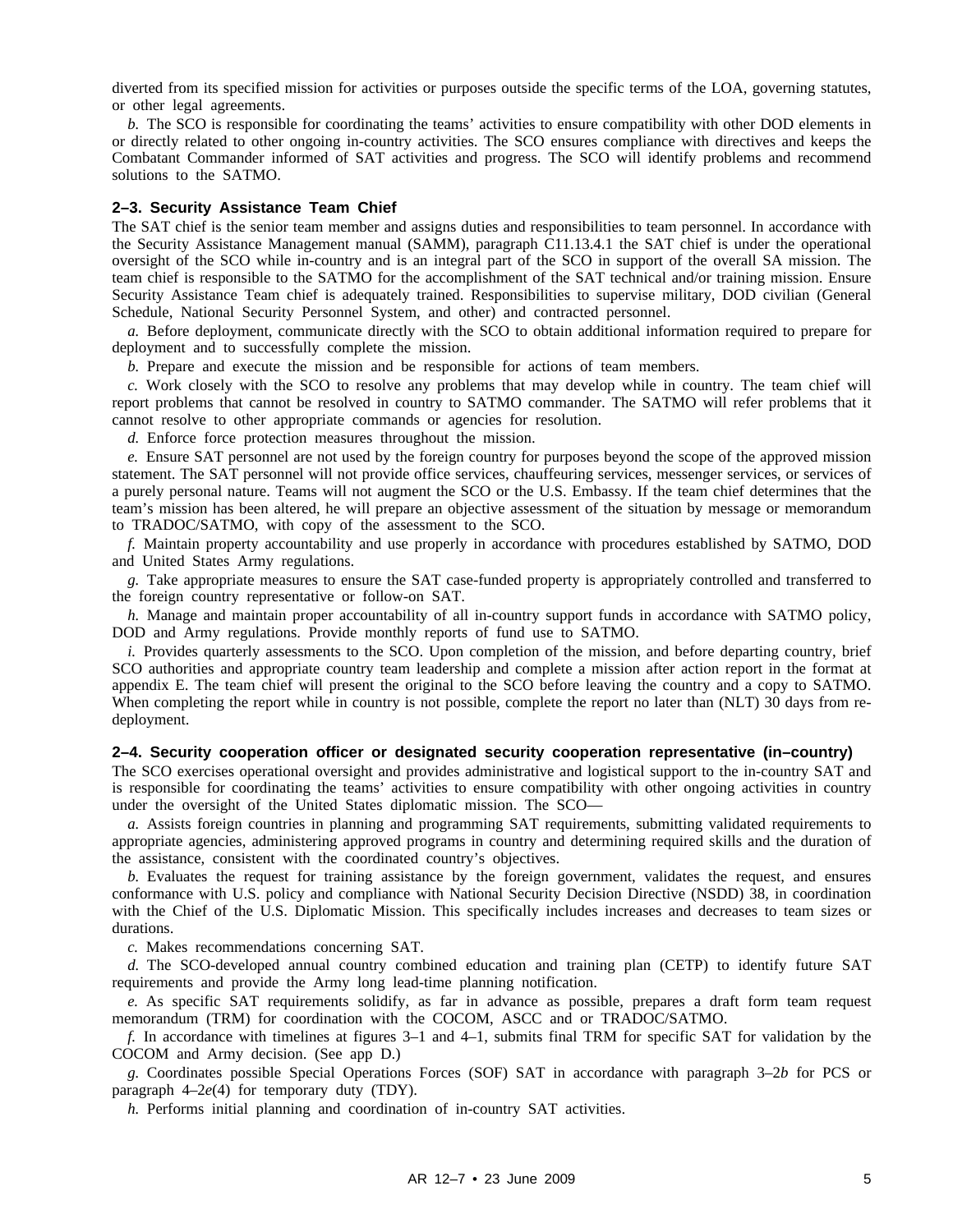*i.* Conducts and completes vetting requirements on all trainees prior to training, to ensure they meet prerequisites outlined in DOD/Department of State (DOS) policies and regulations, and maintains required trainee documentation.

*j.* Enforces the chief of mission's weapons policy for SAT.

*k.* Notifies the Combatant Commander and SATMO within 24 hours of the arrival and departure of the SAT members and dependents.

*l.* Orients SAT personnel thoroughly on (as a minimum): training objectives; organization and capabilities of the forces to be trained; terms of reference; legal status in relation to the foreign country; political situation; history, culture and customs of the country; guidelines for official and personal associations with foreign personnel; currency control; logistics and administrative support international cooperative administrative support services (ICASS), general support office (GSO), civilian personnel office (CPO), and so forth); threat level, force protection, individual and collective security requirements, and ROE as appropriate, within 24 hours of their arrival in country.

*m.* Deliberately and specifically evaluates the need to arm SAT members, and if so, coordinates with the in-country diplomatic leadership and the COCOM. States clearly in the TRM, all related rules of engagement (ROE) and force protection considerations.

*n.* Ensures each SAT performs only the missions specified in the TRM. Strongly emphasizes to the country requesting a SAT that the purpose of the team is to provide training or technical assistance and instruction only and not to provide administrative support or labor-intensive technical assistance such as installation or repair of equipment. Security Assistance Team personnel will not provide office services, chauffeuring services, messenger services, or services of a purely personal nature.

*o.* Provides or arranges in-country support (for example, medical/dental support) for SAT personnel and family members.

*p.* Coordinates with the SATMO commander prior to taking any unfavorable personnel action on a SAT member. Prepares a full report and forwards to SATMO commanders (for example, team personnel relieved for cause).

*q.* Establishes policy and procedures for the accountability and use of team property. Ensures the team chief establishes supply and/or equipment accountability records that provide a complete audit trail from item acquisition to disposal, and that all non-expendable, durable property costing \$50.00 or more is recorded on a property record.

*r.* Periodically reviews team property and inventory records for accuracy. Maintains continuous in-country accountability by conducting a physical inventory prior to team and/or team chief departure from country. As a minimum, conducts an annual 100 percent physical inventory for all PCS teams.

*s.* Ensures SAT case-funded property is appropriately controlled and transferred to foreign country representatives or to follow-on SAT.

*t.* Acquaints the SAT personnel with specific U.S. Embassy requirements to make certain that security violations do not occur.

*u.* Assists SAT personnel in receiving, dispatching, storing, and safeguarding military information, including classified information.

*v.* Ensures SAT personnel have quarters in accordance with U.S. Embassy policy. Reviews residential leases to ensure quarters are appropriate for rank and dependent status of team members and comply with DOD and DOS standards. Ensures each lease request is submitted to the Embassy Interagency Housing Board for approval prior to signature by the appropriate contracting officer. If higher headquarters approval is required, ensure Embassy Interagency Housing Board reviews request before forwarding lease to the implementing agency.

*w.* Submits a request to SATMO when a replacement for a SAT member is required, the reasons for the replacement and a recommended timeline to replace the SAT member.

*x.* Submits all personnel actions for SAT members to SATMO.

*y.* Oversees SAT in-country operational funds.

*z.* At least monthly, the SCO or their designated representative will review the teams' monthly advice of obligation authority (AOA) report, ensuring they are adequately protected. Ensures all cash management is in accordance with U.S. Embassy budget and fiscal procedures. Assists SAT chief in establishing procedures with the Embassy for payroll support of any Foreign Service employees hired to support the SAT.

(1) Ensures completion of quarterly assessments and forwards to DASA–DE&C. Ensures completion of the SAT after action report (AAR) (see app E) by the team chief, preferably before the team's departure from the country, but not later than 30 days after.

(2) Performs surveillance and quality control as the Government point of contact for contractor-staffed teams; sends requests for revisions, cancellations and terminations to SATMO in a timely manner to minimize or avoid penalties.

(3) For a contract SAT, ensures all support specified in the contract is provided to the SAT. The American Embassy does not provide logistical or administrative support for a contract team, unless it is expressly specified in the contract.

(4) Establishes procedures to review all team TDY and approves requests for in and out-of-country travel.

(5) Reviews SAT team chief's request for annual funding prior to submission to SATMO.

(6) Provides to SATMO and the combatant commander a list of recommended and/or required quality of life (QOL) and/or mission sustainment (MS) items to be included in the LOA. Reviews all purchase requests for items required to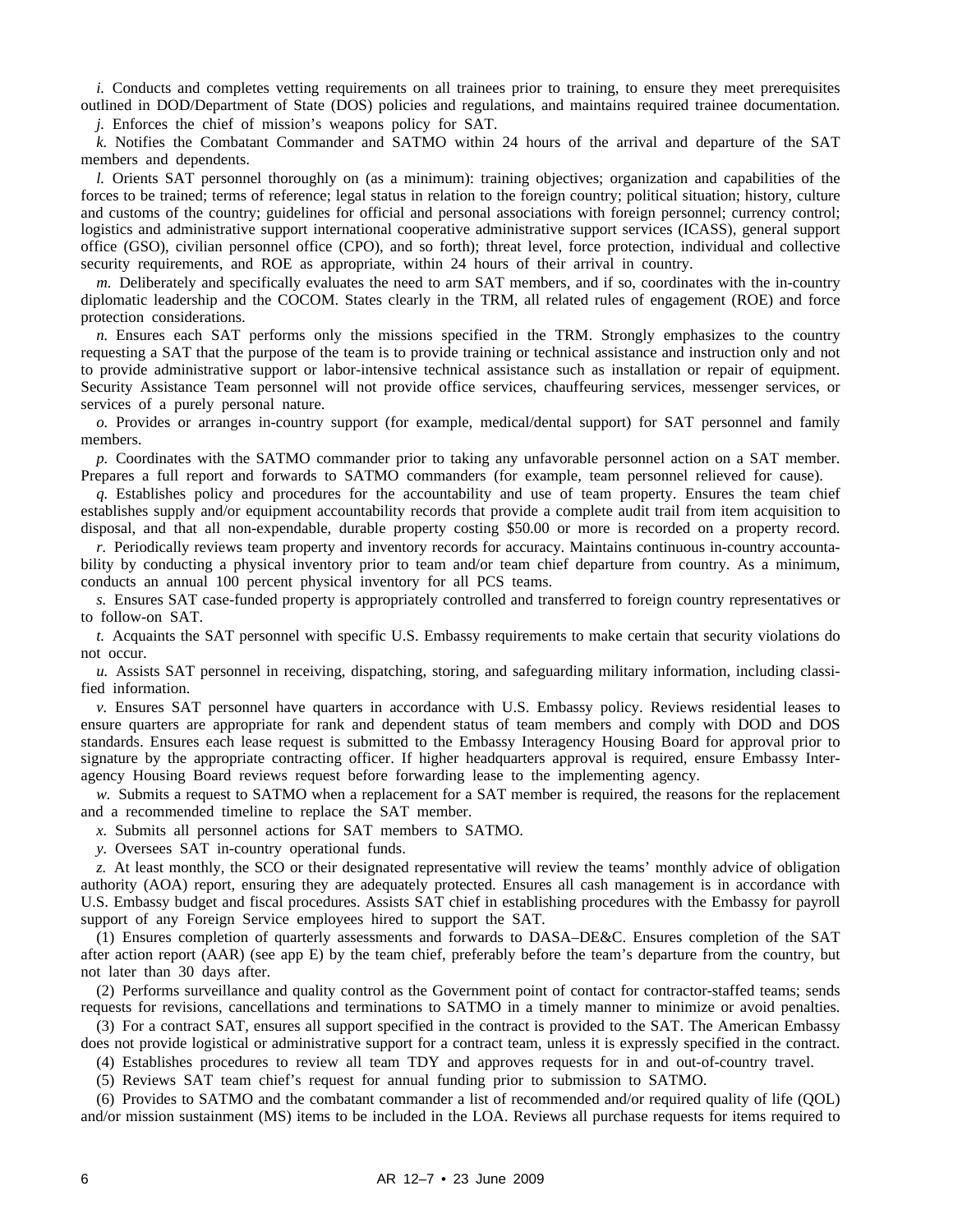execute the missions and ensures that all QOL and MS items are authorized by the LOA. Ensures that commercial vendor discussions and purchases are made through a United States Government contracting office.

(7) Ensures all host nation trainees are properly vetted prior to training execution and preferably prior to SAT arrival in country.

(8) The SCO in conjunction with the country is responsible for the aircraft air worthiness certification in accordance with AR 70–62.

#### **2–5. U.S. Army Security Assistance Training Management Organization**

Implements the OCONUS portion of the Commanding General of TRADOC's training missions. Plan, form, prepare, deploy, sustain and redeploy CONUS-based SATs to execute OCONUS Security Assistance missions in support of Secretary of Defense Security Cooperation Guidance, Combatant Command's Theater Security Cooperation Plan and Ambassadors' Mission Performance Plans. Manage all financial transactions in support of SATs. For HQDA approved and DCS, G–3/5/7 tasked SAT, TRADOC, through SATMO, is delegated tasking authority to further task lateral United States Army Commands, except SOC, and Direct Reporting Units for TDY teams, and Human Resources Command (HRC) for PCS teams. In addition, SATMO can request team members for both PCS and TDY teams from Army Reserves, National Guard, the Air Force, Navy, Marine Corps, and other U.S. government entities such as the Coast Guard. The SATMO commander is authorized to enter into a memorandum of agreement (MOA) with the country for the purpose executing SAT missions.

#### **2–6. Selection of personnel**

*a.* The furnishing command (HRC, ACOM, or DRU) will ensure Soldiers selected for SAT duties have the experience, technical ability, maturity, and personality to accomplish their duties in the best interests of the United States. Accordingly, furnishing organizations will select only the best-qualified for this duty. Consistent with countryspecified requirements, gender, race, ethnicity, religion and other factors bearing no relation to mission performance will not be selection criteria. Commanders will—

(1) Make maximum effort to select personnel who meet the desirable, as well as mandatory, qualifications.

(2) Select personnel who are highly qualified in their respective fields. They should be the best available who meet all other qualifications.

(3) Select personnel who are capable of working with others and have demonstrated their abilities to train and supervise effectively and conscientiously.

(4) Ensure selected personnel are fully qualified for overseas deployment before departing home station.

(5) Schedule selected SAT members for school as required to meet special qualifications for the mission.

(6) Select team members who are medically fit to perform duty with the SAT in the designated country. Personnel with known physical disorders that may require medical attention or hospitalization will not be selected.

(7) Select Soldiers with enough time remaining in their service before separation or retirement to complete the required period of their contract.

*b.* Commander, SATMO, exercises final approval authority for all SAT members, and will ensure that all SAT members meet the qualifications of the TRM.

#### **2–7. Language requirements/interpreter support**

The TRM may indicate a desire for language capability, but will not state a mandatory requirement. Furnishing organizations will to the extent possible, furnish team members with requested foreign linguistic ability. If team members with linguistic ability are not available, the SCO must coordinate for the necessary interpreter support to meet mission requirements.

#### **2–8. Country and area clearances**

The SATMO will process requests for theater or area clearances as specified in DODD 4500.54.

#### **2–9. Passports and visas**

Upon SATMO selecting the SAT members, they will submit passport and visa applications through their home station passport agencies. The SATMO will provide specific instructions and assistance with processing passport and visa requests.

#### **2–10. Civilian clothing**

An initial clothing allowance, in accordance with AR 700–84, chapter 8, may be authorized when civilian clothing is required for mission accomplishment. Civilian clothing requirements must be stated in the TRM under uniform and clothing requirements. Costs, when approved, will be paid from case or program funds. The SATMO will validate the requirement and will process the civilian clothing allowance request.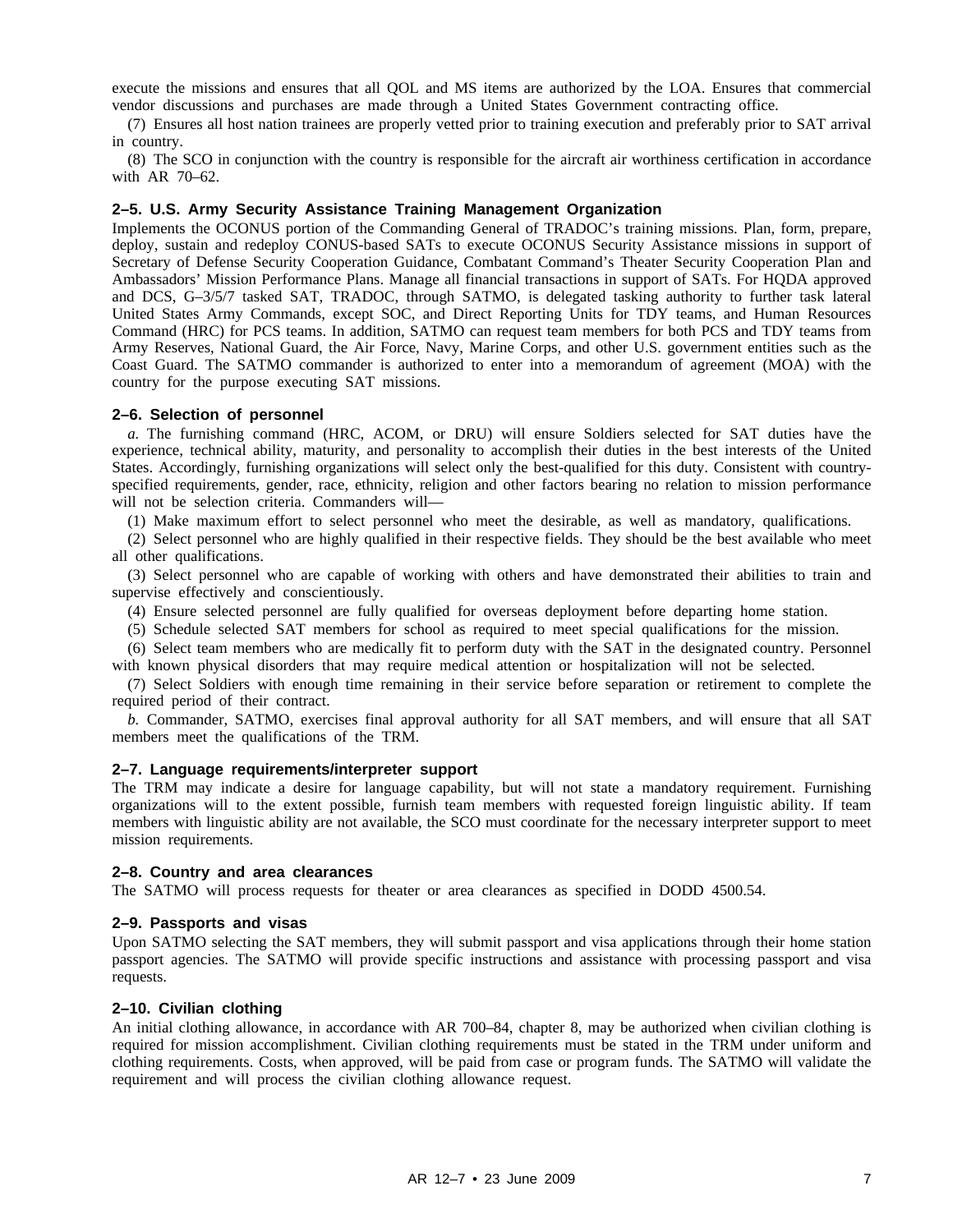#### **2–11. Mission-related travel**

The SATMO will issue travel instructions and provide funding information to team members for all mission-related travel.

#### **2–12. Pre-deployment team activities**

*a.* The SATMO will orient team members before departure for overseas assignment. The SATMO will designate a location for the SAT members to assemble to—

(1) Confirm that the persons selected are capable of performing the mission.

(2) Familiarize the team with the SAT mission.

(3) Permit SAT members to become acquainted with each other and to form a cohesive training unit.

(4) Obtain orientation on the history and culture of the country and the organization and capabilities of the forces to be trained.

- (5) Review training material or equipment to be used and set up methods of instruction.
- (6) Prepare the program of instruction and lesson plans, and collect and prepare training aids.
- (7) Review terms of reference and rules of engagement, if applicable.

*b.* All SAT members deployed OCONUS under the SA program must attend the Security Assistance Training Team Orientation Course (SATTOC) at Fort Bragg, NC. This training exposes SAT members to training on anti-terrorism, survival, escape, resistance, and evasion techniques (SERE), country intelligence/threat orientation, country-specific cross cultural considerations, medical and legal conditions of the country, counter-surveillance and driving techniques. The Commander, SATMO is authorized to waive attendance at SATTOC for individual SAT members when circumstances dictate. Should the combatant commander, or the host country team request that the entire team not attend SATTOC, a request with justification will be forwarded through Commander SATMO to TRADOC G–3 for decision.

*c.* The SATMO will provide the following information to the SCO prior to the SAT deploying to the country.

- (1) Estimated time of departure from CONUS.
- (2) Estimated time of arrival in the host country.
- (3) Travel/flight information.

#### **2–13. Support for security assistance teams**

*a.* Unless otherwise provided, SATMO, in coordination with TRADOC G-3/SATFA, the SCO, the U.S. Diplomatic Mission, and other appropriate agencies, will ensure mission support of the SAT. The SCO must identify team support items in the SAT TRM. Such support will be fully reimbursable in accordance with the LOA. Mission support items that will be consumed or turned over to the country at mission completion, that is, training aids, publications, training equipment and materials, must be purchased using case/program funds. When the SAT is completed, the SCO will transfer all items purchased with case funds in support of the SAT mission to the host nation in accordance with the SAMM (DOD 5105.38–M). The level and quality of support provided to SAT members shall be equivalent to that provided to other in-country DOD personnel of equivalent grade.

*b.* Equipment and support materials required to support IMET-funded SAT must be approved prior to use of IMET funds. Requests for waiver to use IMET funds must be forwarded to DSCA. Such requests should be included with the initial IMET waiver request for the SAT, if possible. See AR 12–15, chapters 4 and 13 for additional information concerning IMET-funded SAT and use of IMET funds to purchase SAT support materiel.

*c.* Quality of life items may be purchased in accordance with AR 12–15, chapter 13 and morale, welfare, and recreation (MWR) policies. Prior approval by the country SCO and Combatant Command is required before QOL items can be purchased. The IMET funds will not be used for the purchase of QOL items. The QOL items are not authorized for TDY SAT.

*d.* The SCO must ensure that all host nation equipment on which training or technical assistance is to be conducted is available and operational, and that necessary tools, equipment, and facilities for operations and on-the-job training (OJT) are readily available at the training site. The team will not deploy until these conditions are met. The furnishing command may agree, in some instances, to provide limited specialized support items for team use. Such support is coordinated on a case-by-case basis.

*e.* The host country will furnish necessary interpreter support or fund this support in accordance with the LOA.

#### **2–14. Mission funding**

The TRADOC G–3/SATFA centrally manages all OCONUS training case funds and other SA program funds for HQDA approved SAT.

*a.* For IMET-funded SAT, the SCO and/or Combatant Commander will get DSCA approved waiver prior to submitting the TRM to HQDA. See DOD 5105.38.M (SAMM) for waiver format.

*b.* The DOD Combating Terrorism Fellowship Program (CTFP) and DOD Counter Narcotics Program (CNP) funded teams require HQDA approval for personnel sourcing and DCS, G–3/5/7 tasking to TRADOC for execution.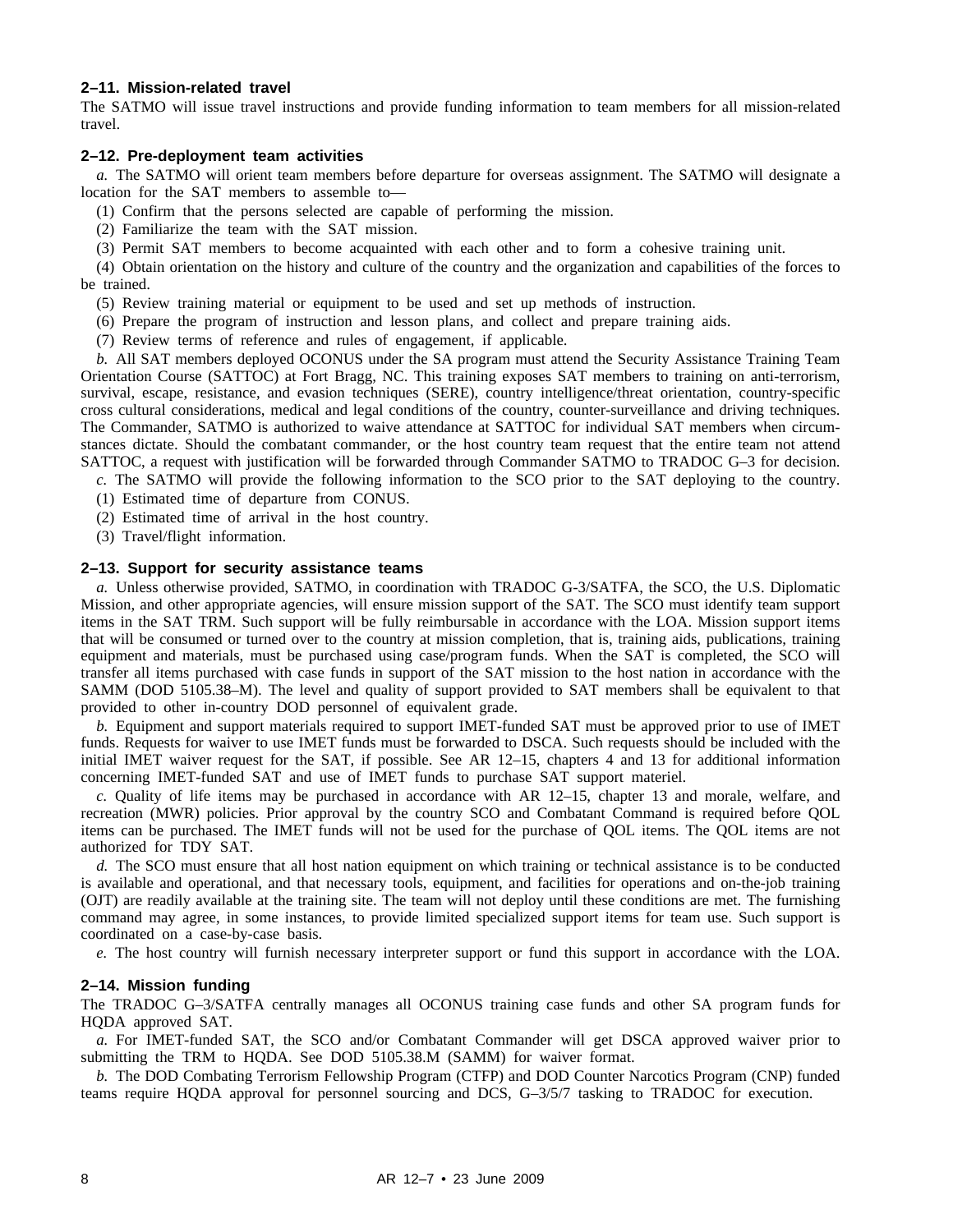*c.* The TRADOC provides pricing and availability (P&A) data to the SCO, and the SCO provides that information to the host country.

*d.* The TAFT/ETSS LOA will specify any support costs to be incurred by designated supporting activities in accordance with DOD 7000.14–R, Vol 15. Supporting organizations will be reimbursed from the LOA for such costs. *e.* The LOA, TRM, type of funds or other agreements will determine which expenses the foreign government will

bear as mission cost elements. These expenses may include—

(1) Personnel pay, allowances, and differentials.

- (2) Special training of personnel needed to satisfy peculiar requirements of the SAT.
- (3) Transportation and full range of support.
- (4) Temporary duty travel.

(5) Training aids, supplies, and equipment needed for mission sustainment and QOL items that the LOA or SAT request/call-up message specify.

(6) Foreign national personnel, and/or local hires in accordance with U.S. Embassy policies.

(7) Department of State ICASS Expenses.

(8) The AOA is a financial instrument, which allows a team to establish a "line of credit" with the in-country financial officer at the U.S. Embassy (or USMTM in the case of Saudi Arabia) to pay for authorized expenses. Team chiefs will be issued an AOA and will be responsible for authorizing expenditures. You may delegated daily custodianship to a team member, but delegation must be in writing with prior coordination with the SATMO Resource Management Office (RMO). A copy of the memorandum is to be forwarded to the U.S. Embassy and the SATMO RMO. The team chief must retain and maintain receipts for all expenses incurred against the AOA for five years in electronic media form. Identify any doubtful or specific situations not covered by this memorandum to the SATMO RMO for further guidance or clarification. The team chief is responsible for the accountability of funds issued.

#### **2–15. Disclosure of classified information**

Should the HQDA approved SAT mission include the use of U.S. classified information, TRADOC will obtain disclosure authorization preferably before the SAT deploys, but definitely before training begins. In such cases, SCO must ensure the recipients of classified information are properly cleared.

#### **2–16. Medical services for team personnel**

*a.* The LOA or other appropriate agreements will contain a standard note on medical and dental care.

*b.* The U.S. Embassy's regional medical officer will make any referral decisions. When time permits they should contact the U.S. Embassy physician for a referral.

*c.* If a military team member requires routine or emergency health and dental services and does not have ready access to the U.S. Embassy health or if the services required are not available at the health unit, the LOA authorizes the government to pay all costs incurred for medical and dental care.

#### **2–17. Correspondence**

All significant communications concerning SAT will include as addressees the SCO, Combatant Command, ASCC, TRADOC G–3/SATFA/SATMO, furnishing command (for all TDY SAT), and ASA(ALT) (SAAL–ZN) as information or action addressees, as appropriate.

#### **2–18. Personnel evaluation reports**

*a.* The SCO, in coordination with Commander, SATMO, will establish an officer evaluation report/noncommissioned officer evaluation report rating scheme, and provide it to the military team members immediately upon their arrival in country. The SCO will report initial rating chain information and changes as they occur to Commander SATMO.

*b.* Unless otherwise stated in memorandum of understanding (MOU)/MOA, Commander USASATMO will be included in the rating scheme of SAT chiefs.

*c.* For all Army SAT's greater than 90 days in duration, the military members will receive ratings per the rating scheme at the intervals specified by AR 623–3 and the suspense established by USA SATMO HRM. For any assistance, the SCO should contact Chief, SATMO HRM.

#### **2–19. Reports**

*a.* The operation reporting (OPREP) 3- Serious Incident Report.

*b.* Monthly Situation Reports, appendix F.

*c.* The SAT chief will submit a quarterly assessment reports to Commander SATMO (see app F).

*d.* Upon completion of an OCONUS SAT assignment, the team chief will prepare an AAR in accordance with appendix E on the effectiveness of the training or technical assistance rendered, and submits the original report to the SCO before the SAT returns to CONUS.

(1) The SCO will endorse and forward the AAR to the Combatant Command and HQDA, furnishing a copy to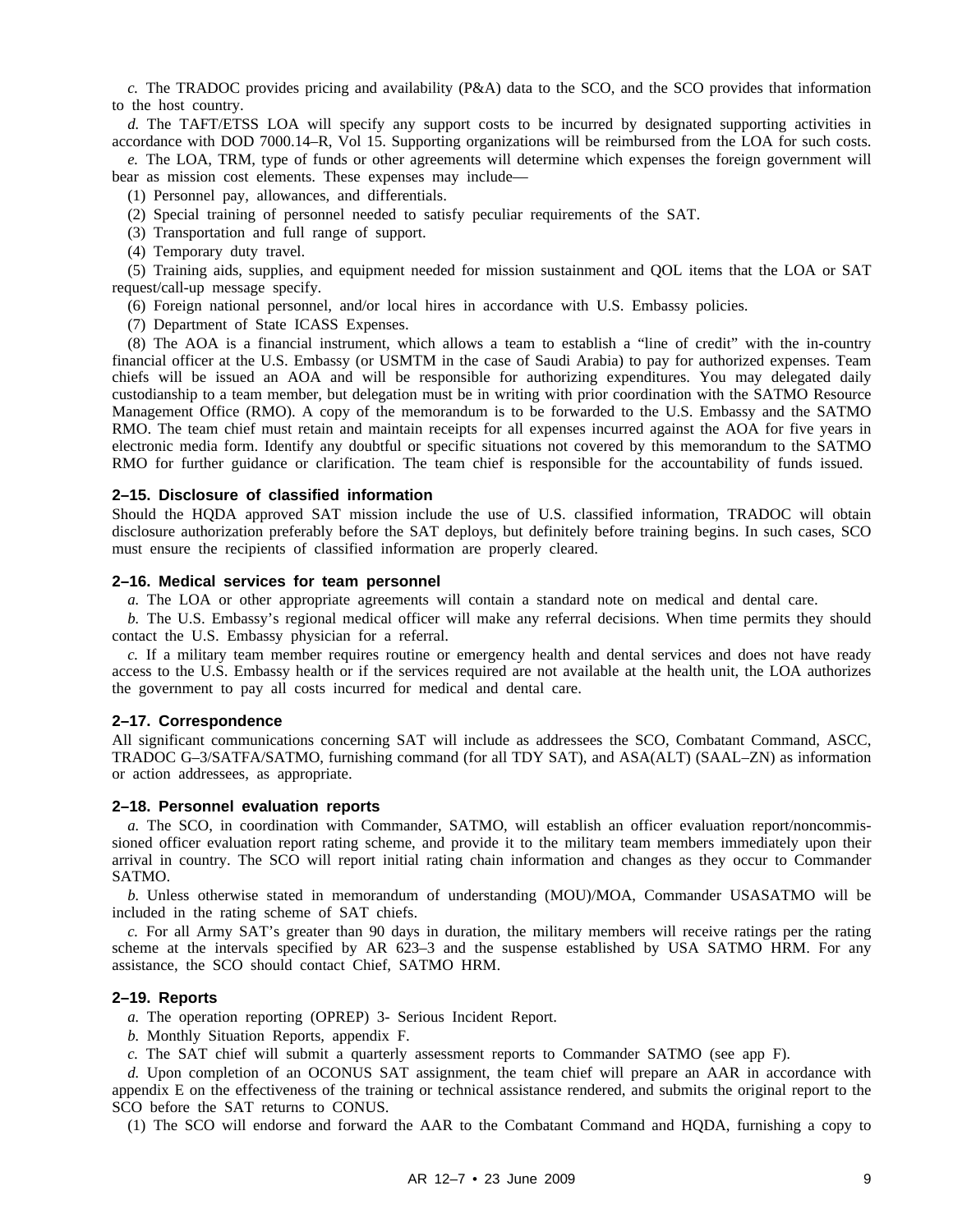SATMO, SATFA and to SATMOSAC. The endorsement will address any problems or make recommendations within the SCO's purview, and will evaluate the team's overall effectiveness and performance.

(2) The SCO will forward a copy of the team's evaluation and the after-action report through the Combatant Command and the service component headquarters to SATMO with information copies to SATFA and SATMOSAC.

(3) Addressees will take action, as required, when the comments of the SCO and combatant commands are received.

*e.* The SCO is encouraged to make progress reports on team performance to Commander, SATMO.

#### **2–20. Relationships**

The SAT members will retain the title and rank held in the U.S. Army. They will conform to uniform and clothing regulations as prescribed by Army regulations and guidance from the SCO in country.

*a.* Department of Defense civilians' personnel administration will be in accordance with U.S. Office of Personnel Management (OPM) and DOD civilian personnel regulations.

*b.* The American Embassy staff and the host nation government will assist with local civilian labor to meet team requirements. The SAT will ensure that any directly hired local national's employment conditions, including pay and benefits, conform with U.S. Embassy policies and those established by the host nation government.

*c.* The SAT members will have no command or directive authority or responsibility over personnel of the host nation armed services.

#### **2–21. U.S. Army Aviation Team**

*a.* Aircrew assigned to SAT will meet Flight Activity Category 2 (FAC 2) requirements, in accordance with Training Circular 1–210, Aircrew Training Program. If all available time and resources have been appropriately utilized, and some Aircrew Training Manual (ATM) requirements are still not met, Commander, SATMO may waive those specific ATM requirements as authorized by AR 95–1.

*b.* United States Army aviation team members and/or contractor aircrew members will not perform flight duties without aircraft airworthiness certification in accordance with DCMA Instruction 8210.1/AR 70–62 and/or CFR, Title 14.

#### **2–22. Non-United States equipment**

A SAT does not normally provide training or assistance on non-standard or non-United States end items. The DASA DE&C must approve requests for exception to policy for training on non-standard or non-U.S. equipment.

#### **2–23. Military justice jurisdiction**

The combatant commander has general courts martial convening authority over all military personnel under his or her command, that is, personnel assigned to the command's Joint Manning Document or attached for Uniform Code of Military Justice (UCMJ) purposes. However, since disciplinary action is normally administered by a commander of the same Service as the offender, the combatant commander should direct the Army Service Component Commander, or that commander's designee, to take courts-martial jurisdiction over PCS team personnel. If the Army Service Component Commander believes a case within their discretion should be referred to a court-martial at a level he is not authorized to convene, he should inform the combatant commander. In these situations, the combatant commander will have the authority to take disciplinary action or return the case back to the component commander for disposition. The combatant commander reserves the right to exercise military justice jurisdiction in those cases impacting the mission, or affecting external relations. Personnel assigned permanent change of station orders and carried on the authorization document (table of distribution and allowances (TDA), modification table of organization and equipment (MTOE), and so forth.) of the team management agency will remain under the military jurisdiction of that agency unless attached to the Combatant Command. The UCMJ jurisdiction over TDY team members resides with their parent organization commander, normally the SATMO commander. Article 15 jurisdiction for all personnel (both TDY and PCS) shall be exercised in accordance with Army regulations.

#### **Chapter 3 Permanent Change of Station Teams**

#### **3–1. General**

*a.* This chapter provides specific information on the initial request for and continuation of U.S. Army PCS SA teams. A PCS team is a long duration team (more than 179 days) which may contain any mix of military, government civilian or contractor personnel. An example of a PCS sequence of dates and actions is outlined in appendix B. There are two types of PCS teams—

(1) *Technical assistance field team.* The TAFT provides in-country technical support to foreign personnel on specific equipment, technology, doctrine, weapons, and supporting systems when mobile training teams (MTT), technical assistance teams (TAT), and extended training services specialist (ETSS) are not appropriate. The TAFT is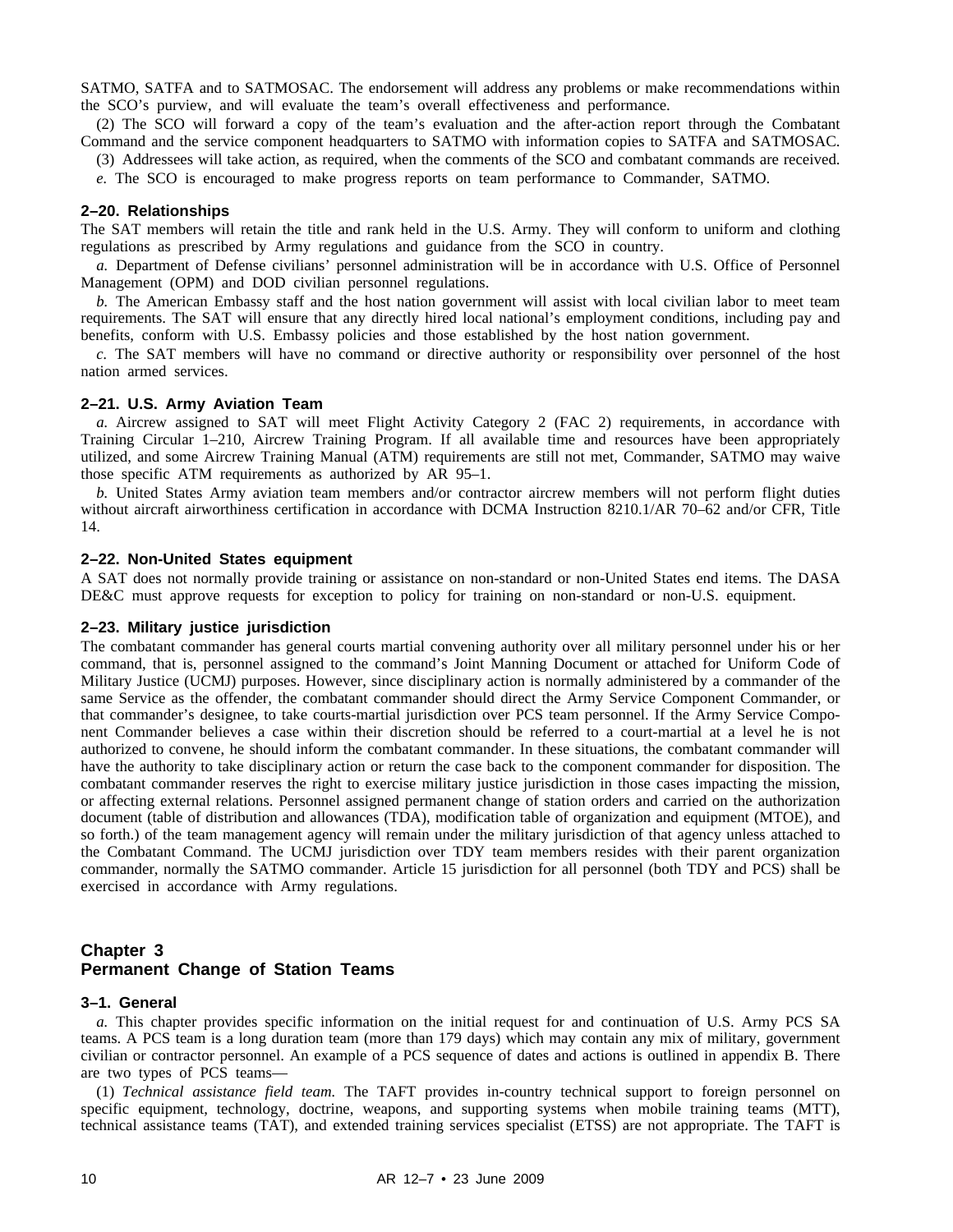often the bridge between purely technical assistance and pure training. The TAFT members are technical experts in their fields and often provide formal and informal training to their counterparts as part of their primary mission of ensuring the continued operation of the equipment or support system. Additionally, TAFT is often used to set up operational maintenance and supply systems that will interface effectively with CONUS activities. In this sense, TAFT members are both doers and trainers. Also, TAFT set up and operates the systems, as well as trains their counterparts to assume full operational control as quickly as possible.

(2) *Extended training services specialist.* The ETSS provides advice, instruction, and training in the installation, operation, and maintenance of weapons, equipment, and systems. Unless specifically approved by the DSCA, ETSS teams will be provided for no longer than 1 year.

*b.* These teams provide advice, training, technical assistance, or support to personnel of the hosting country. This assistance is provided to meet specific objectives in connection with development of a country's capability and the Combatant Commander's Security Cooperation Strategy. The deployment of these teams should be based on consideration of all of the advantages and disadvantages inherent in the use of this type of assistance, at a particular time, in a particular country, and should be consistent with DOD, Combatant Command, and Service security cooperation guidance or strategy. (SAMM), DOD 5105.38–M, table C10.T1- (Legislation for International Training), provides a listing of the various authorities for deploying teams.

*c.* The HQDA governing personnel sourcing principle is that all teams can be totally contractor, given that any team position that does not require military will be filled by a contractor or DA civilian.

*d.* The TRM must provide compelling justification why military personnel are required in lieu of contractors and/or DA civilians. The justification must include why each individual team member's task cannot be accomplished using a contractor or a DA civilian; and jeopardizes the team's overall mission success. The selection considerations for team composition and priority of fill are at figure 1–2.

#### **3–2. Permanent change of station security assistance team request and authorized use**

A TAFT or ETSS will deploy for periods greater than 179 days and will not exceed three years in duration. A TAFT or ETSS team will be considered only if a short duration (less then 179 days) SAT cannot satisfy the requirement (see chap 4). Also, if the training requirement is too extensive for a short duration (less than 179 days) SAT, a TAFT or ETSS will replace the use of repetitive short duration SAT.

*a.* The primary purpose of a TAFT or ETSS is to support a FMS case by providing training or technical assistance to a host nation that result in a specific military capability. The AMC/USASAC works in coordination with TRADOC/ SATFA in the development of the LOA to implement either a single case or separate materiel and training cases that support a total package approach (TPA).

*b.* In accordance with Title 10, United States Code, Chapter 167 (10 USC 167), the SCO will direct any requests for Army Special Operations Forces (ARSOF) personnel to the theater Special Operations Command (SOC) for validation, then to the theater combatant commander, who will then forward the request to USSOCOM for approval. Upon approval, USSOCOM will direct team sourcing.

#### **3–3. Permanent change of station team process**

*a.* The PCS team request and Army decision process is depicted in figure 3–1. The process starts with the country team receiving a LOR or a country's request for a training team for an Army mission under an existing LOA. The country team will assist the country by preparing a detailed TRM. The TRM format is provided at appendix D.

(1) Before submitting the TRM, the SCO may request assistance from TRADOC concerning team composition, training concept, cost information and general guidance on the availability of specific skills.

(2) The TRM must be submitted 15 months prior to PCS team deployment.

(3) The requirements must be written to achieve a specific objective during a specific timeframe.

(4) The requirements must be tied into the current Combatant Commander's Theater Security Cooperation Plan or the country CETP to ensure specified objectives are achieved. Here are some examples of current COCOM and Army Strategic objectives:

*(a)* Enhance partner capability to conduct internal stability operations.

*(b)* Build partner capability to support COCOM missions with a focus on regional interoperability and stabilization operations, peace keeping operations, and humanitarian assistance.

*(c)* Deter aggression and counter coercion, and defeat adversaries.

*(d)* Develop capabilities of key allies and partners to dissuade potential adversaries.

(5) Requests for P&A must use the TRM format (draft) containing the planning information necessary to estimate costs and survey availability.

*b.* The country team will then submit a detailed TRM through the COCOM for validation to HQDA for decision. The TRM will clearly state the mission, training goals, end state of the mission, and the qualifications the team members should possess per paragraph 3–1. The SCO should also identify geographic or climatic conditions to be considered in selection of team members. For contractor-staffed SAT, the SCO will include, as part of the TRM, a statement of work (SOW) to be coordinated with TRADOC.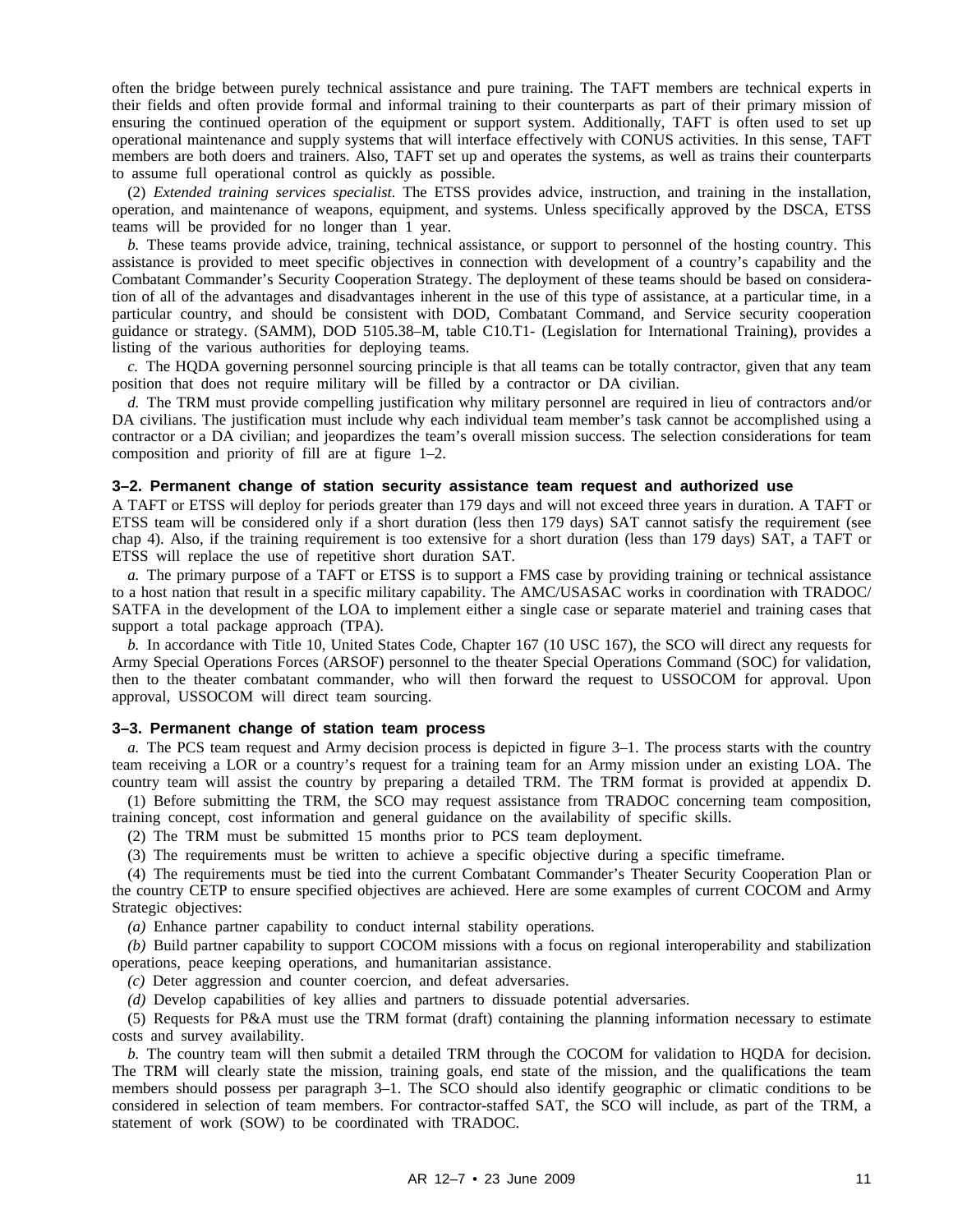(1) The TRM will be submitted through the appropriate COCOM authority that works Security Cooperation programs to validate the requirements.

(2) Upon COCOM validation of the TRM, it will then be forwarded to HQDA for coordination and decision. The Army action agency address is DASA DE&C Suite 8200 (SAAL–NP), 1777 North Kent Street, Arlington, VA 22209.

(3) The DASA DE&C will coordinate with the DCS, G–1 and DCS, G–3/5/7 and make a decision on the TRM. If the TRM is disapproved, it will be sent back through the COCOM to the country team with applicable justification. If the TRM is approved, DASA DE&C will draft an Execution Message to DCS, G–3/5/7 ODO with a mission statement, metrics for measuring success, and a timeline for completion.

(4) The DCS, G–3/5/7 ODO upon receiving the draft execution message from DASA DE&C will send a tasker to the TRADOC G–3/5/7 Central Tasking Office, which sends to TRADOC G-3/5/7 SATD/SATMO to fill the request.

*c.* Given an approved and implemented LOA, TRADOC will execute the fill of the team and prepare them for deployment.

(1) The SCO, in coordination with TRADOC ensures that all necessary equipment, supplies, instruction facilities, and technical publications are on hand or available for the arrival of the team. Tools and ancillary equipment needed for the training or technical assistance must be on-hand and available for the team use when the SAT team arrives in country.

(2) The SCO ensures that foreign personnel to be trained meet the prerequisites necessary to comprehend the technical level of presentation and must vet them for training.

(3) The SCO programs the in-country arrival date in accordance with appendix B, and must consider the availability of trainees, facilities, and equipment.

*d.* The team chief, in coordination with SATMO and the SCO, will meet reporting requirements in paragraph 2–3.

#### **3–4. Request for team continuation**

Continuation of the duration of an Army non-contractor PCS SAT beyond 3 years requires HQDA approval. If a PCS team requires a continuation beyond 2 years, the SCO will submit a team continuation request memorandum (TCRM) through the same process as the TRM for approval. To meet Army personnel management timelines, the TCRM must be submitted by the end of the first year. No continuations will be granted without the HRC approval.

#### **3–5. Support requirements and authorized Family members**

In addition to Army PCS SAT support commitments provided in the TRM and LOA, supporting agencies will pay particular attention to the support requirements of authorized and approved team member dependents. If on an authorized accompanied tour, team members will complete all Family member pre-deployment screenings according to AR 600–8–11. Family travel decisions (concurrent or deferred) will be based upon the response from the overseas commander.

#### **3–6. Overseas tour lengths**

Non-contractor PCS teams' tour length will be in accordance with AR 614–30 and LOAs. If the Army regulation is in conflict with the LOA, the Army regulation will take precedence unless an exception is granted. The joint federal travel regulations govern overseas tours for DOD civilian personnel.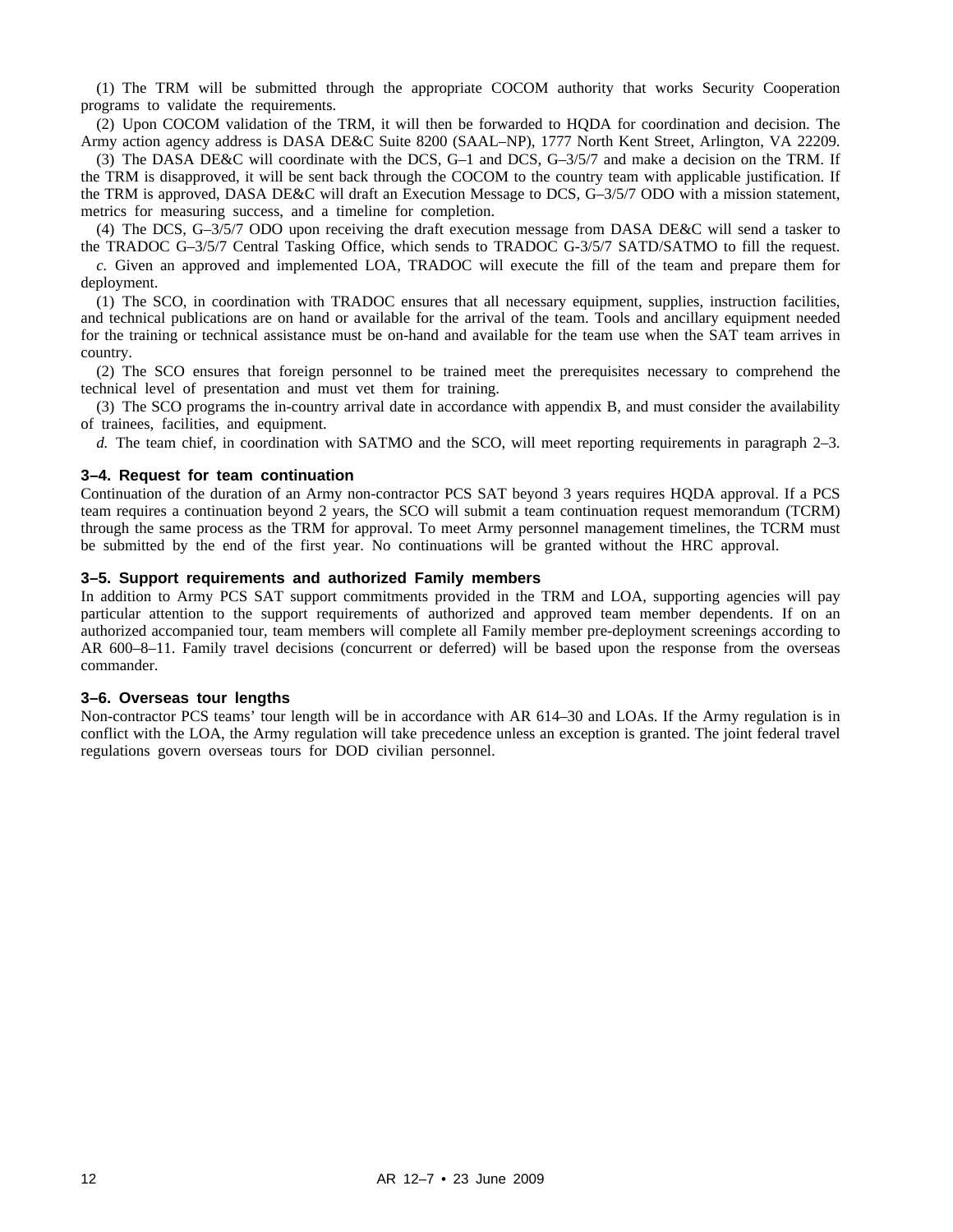#### **NOTES** These teams operate under Security Assistance authorities, or other authorities using the Security Assistance process



**Figure 3–1. Initial and continuation request for PCS teams**

#### **3–7. Team members and authorized dependents legal status**

The SCO will provide in the TRM the legal status to include any substantiating documents required for team members and their dependent while deployed in country. Additionally, the LOA may contain an appropriate standard note or footnote on the legal status of SAT personnel.

#### **3–8. Pre-deployment activities**

Pre-deployment activities will include but not limited to SATTOC, Soldier readiness processing (SRP), POI development, refresher training and any specific activities as identified by SATMO.

#### **3–9. Permanent change of station orders**

The SATMO will provide HRC with a funding citation and assignment instructions that are peculiar to the TAFT/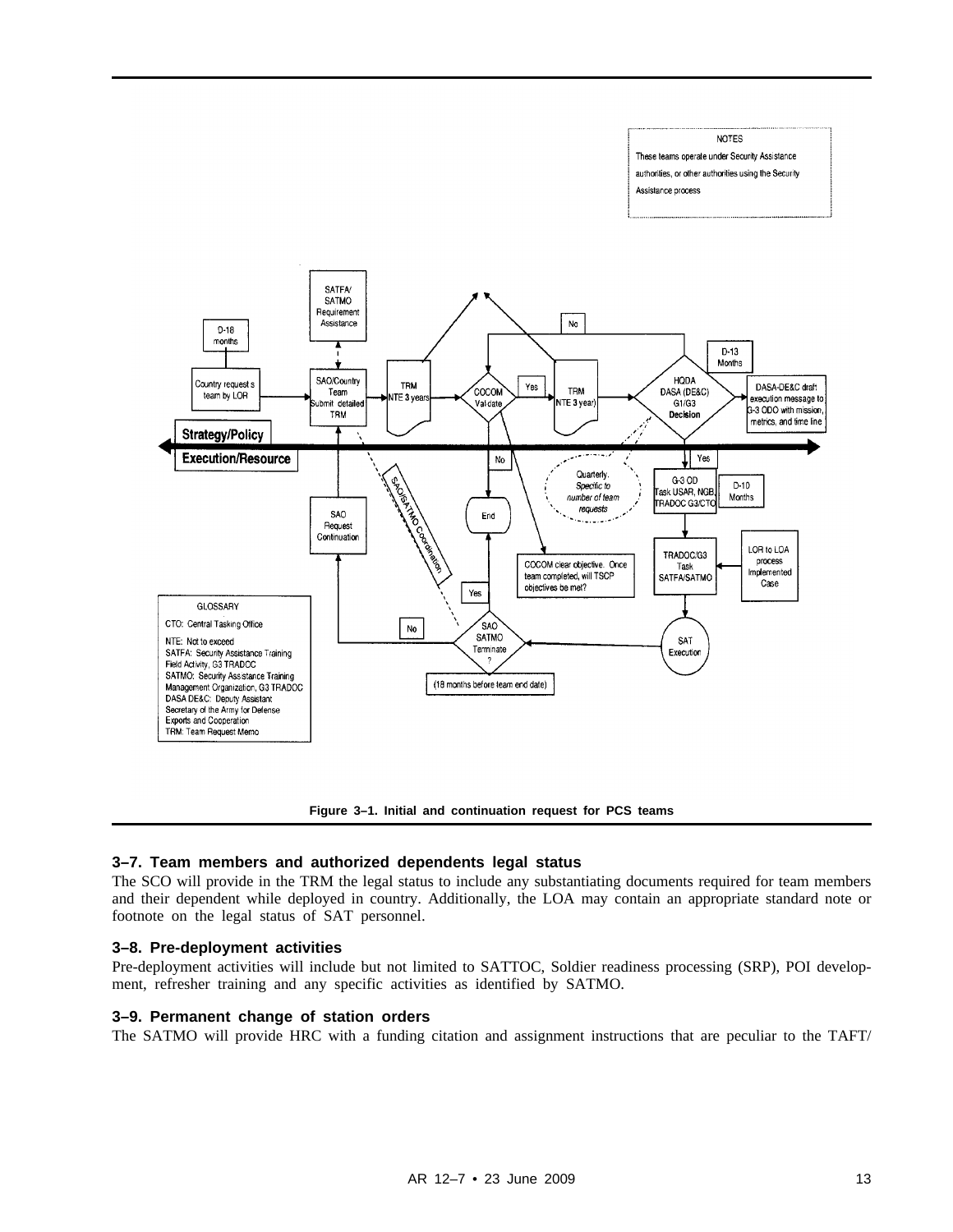ETSS to include in the PCS orders. The personnel service battalion (PSB) of the TAFT/ETSS team member's installation will issue PCS orders with the appropriate funding citation, assignment instructions and any TDY en route.

#### **3–10. Flight physicals**

All aircrew personnel will complete a comprehensive annual flying duty medical examination (FDME) prior to departing home base. When aircrew are on duty at an OCONUS station with limited medical facilities, they will accomplish the FDME to the extent possible, and, In accordance with AR 40–501, paragraph 6–8*d*, attach a cover letter explaining facility limitations. They will accomplish a comprehensive FDME within 90 days of return to a station with adequate medical facilities. See AR 40–501, paragraph 6–8*d* for additional guidance.

#### **Chapter 4 Temporary Duty Teams**

#### **4–1. General**

This chapter provides information specific to TDY SAT. Temporary duty teams perform services for specific purposes and periods of time not to exceed 179 days under the Arms Export Control Act (AECA) and the Foreign Assistance Act (FAA). They provide in-country technical assistance and training to the armed forces of a friendly foreign government in doctrine and on specific equipment, technology, weapons, and supporting systems. There are 4 types of TDY teams which can be deployed into country; MTT, requirements survey teams (RST), TAT, and pre-deployment site surveys (PDSS). The TDY team request process is outlined in figure  $4-1$ . The selection considerations for team composition and priority of fill are at figure 1–2.

*a. Mobile training teams.* The MTT are composed of personnel on TDY for the purpose of training foreign personnel. The MTT conduct in-country training when it is more effective to bring the training to the country. The MTT provide training, rather than technical assistance. The MTT may be drawn from CONUS or within theater. Under exceptional circumstances, MTT may train foreign recipients at U.S. installations and facilities. Equipment used for this training must be either owned by, or allocated for, delivery to the recipient country. When the SCO does not have the subject matter expertise or capability to perform pre-deployment survey functions, and with concurrence of the SCO, PDSS will deploy before MTT.

*b. Requirements survey teams.* The RST deploy TDY to an OCONUS location to determine specific country needs. The RST assesses the country's capabilities and determines requirements for equipment, team composition, and duration of future training or assistance missions.

*c. Technical assistance teams.* The TAT deploys TDY to provide technical assistance other than training. The TAT maintains or repair U.S. equipment that has been provided to the host government. These teams may set up and place into operation such things as repair parts warehouses, personnel records systems, technical libraries and English language laboratories. The TAT often helps a country to maintain U.S. equipment or adopt U.S. management techniques. For the purposes of this regulation, OJT that is incidental to TAT activities is not considered training assistance. The SAMM, chapter 10, provides basic guidance on TAT.

*d. Pre-deployment site survey.* The PDSS are generally five-day TDY by the team chief that precede deployment of a SAT to ensure preparations (such as billeting, classrooms, ranges, interpreters, training equipment, so forth.) are in place, and to perform other advance party functions. The PDSS may inspect the training site, determine requirements for special tools, equipment, and other support materials, and discuss the proposed training program with the SCO and host nation representatives. The PDSS can occur from three months to 30 days before the SAT deploys.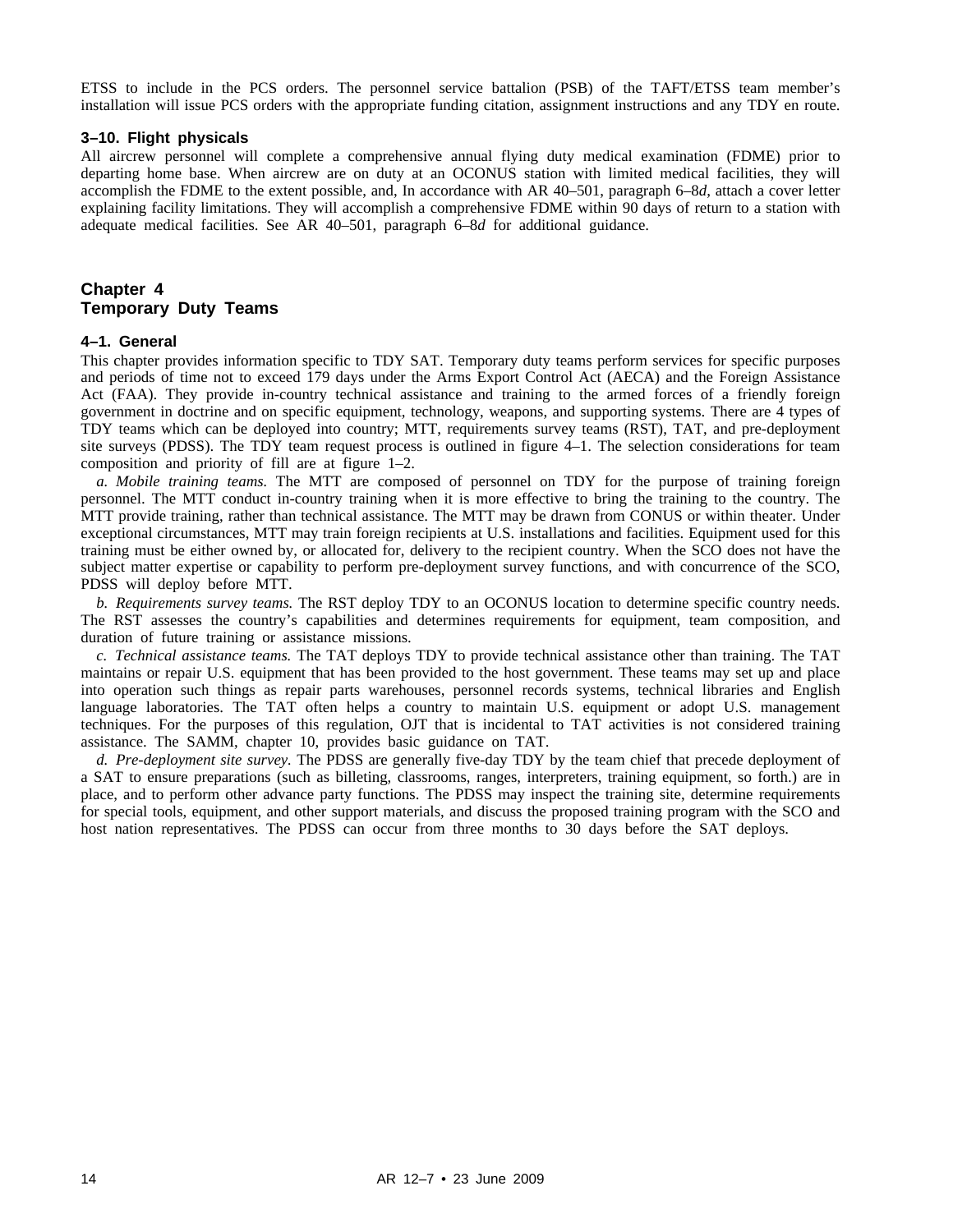

**Figure 4–1. Initial and extension requests for TDY teams**

#### **4–2. Temporary duty security assistance team request and authorized use**

*a.* The TDY team request and Army decision process is depicted in figure 4–1. The process starts with the country team receiving a LOR or a country's request for an Army SAT under an existing LOA. The country team will assist the country by preparing a detailed TRM. The TRM format is provided at appendix D. The SCO must send the TRM (see app D) for a TDY team in accordance with figure 4–1 through the COCOM to HQDA a minimum of 10 months before the date of deployment. The COCOM will validate and endorse TRM that do not meet the timeline in paragraph 4–1*(a)*, above and submit them with justification (operational requirements) to DASA DE&C for review and staffing to the Vice Chief of Staff of the U.S. Army (VCSA) for decision. Copies should be provided to TRADOC/SATFA and SATMO.

(1) Before submitting the TRM, the SCO may request assistance from SATMO concerning team composition, training concept, cost information and general guidance on the availability of specific skills.

- (2) The requirements must be written to achieve a specific objective during a specific timeframe.
- (3) The requirements must be tied into the current Combatant Commander's Theater Security Cooperation Plan or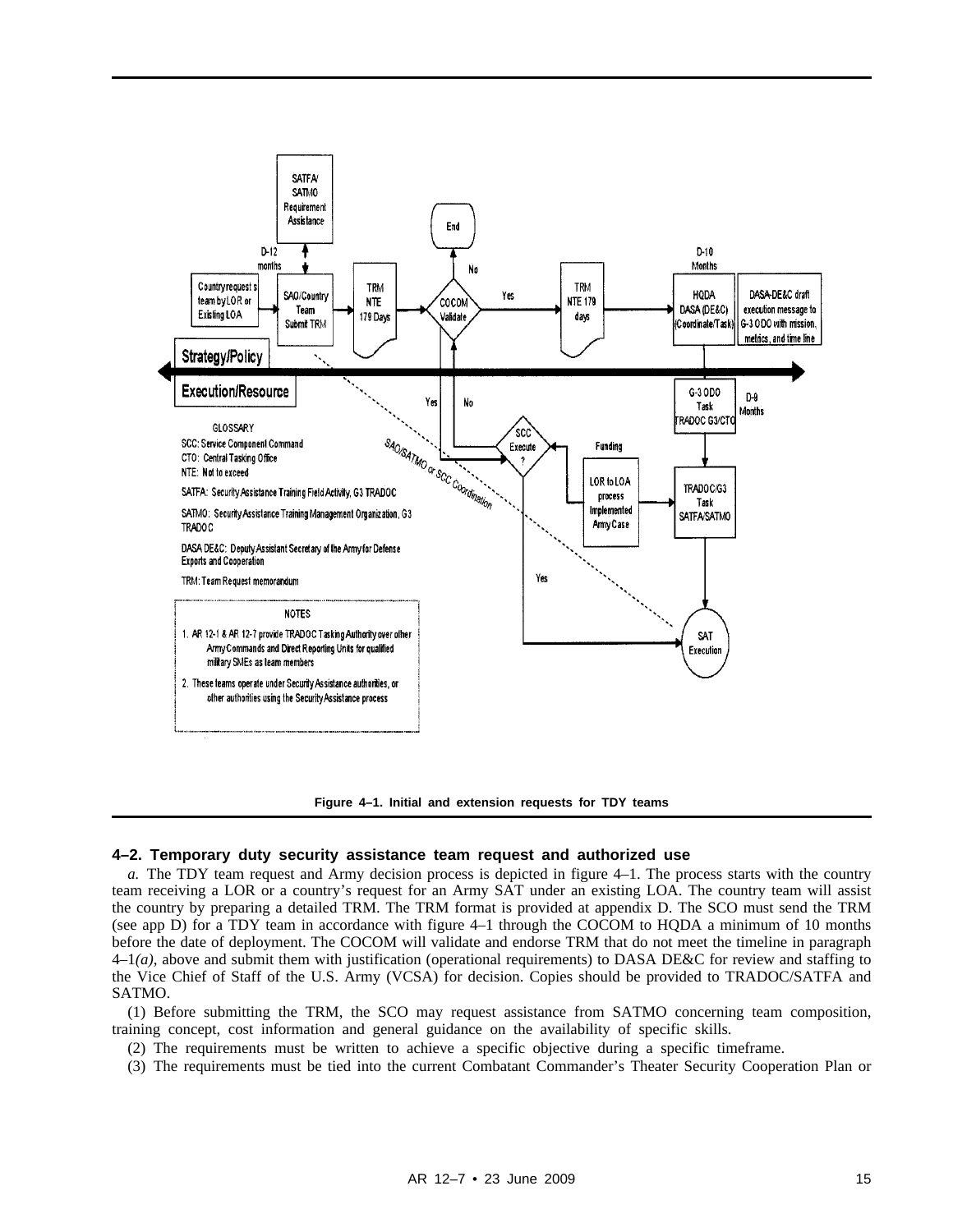the country CETP to ensure specified objectives are achieved. Here are some examples of current COCOM and Army Strategic objectives—

*(a)* Enhance partner capability to conduct internal stability operations.

*(b)* Build partner capability to support COCOM missions with a focus on regional interoperability and stabilization operations, peace keeping operations, and humanitarian assistance.

*(c)* Deter aggression and counter coercion, and defeat adversaries.

*(d)* Develop capabilities of key allies and partners to dissuade potential adversaries.

(4) Requests for P&A must use the TRM format (draft) containing the planning information necessary to estimate costs and survey availability.

*b.* The Country Team will then submit a detailed TRM through the COCOM for validation. The TRM will clearly state the mission, training goals, end state of the mission, and the qualifications the team members should possess per paragraph 3–1. The SCO should also identify geographic or climatic conditions to be considered in selection of team members. The SCO will include a Statement of Work to be coordinated with SATMO as a part of the TRM.

*c.* The applicable COCOM authorities will coordinate with the ASCC to determine if the mission can be satisfied from internal theater assets. If so, the mission is executed intra-theater with no HQDA involvement required.

*d.* If not, the COCOM will forward the TRM to HODA for decision. The Army action agency address is DASA DE&C Suite 8200 (SAAL–NP), 1777 North Kent Street, Arlington, VA 22209.

(1) The DASA DE&C will coordinate with the DCS, G–1 and DCS, G–3/5/7 and make a decision on the TRM. If the TRM is disapproved, it will be sent back through the COCOM to the country team with applicable justification. If the TRM is approved, DASA DE&C will draft an Execution Message to DCS, G–3/5/7 ODO with a mission statement, metrics for measuring success, and a timeline for completion.

(2) The DCS, G–3/5/7 ODO upon receiving the draft execution message from DASA DE&C will send a tasker to the TRADOC G–3/5/7 Central Tasking Office to fill the request.

*e.* Given an approved and implemented LOA, SATMO will execute the fill of the team and prepare them for deployment.

(1) The SCO, in coordination with USA SATMO ensures that all necessary equipment, supplies, instruction facilities, and technical publications are on hand or available for the arrival of the team. Tools and ancillary equipment needed for the training or technical assistance must be on-hand and available for the team use when the SCT team arrives in country.

(2) The SCO ensures that foreign personnel to be trained meet the prerequisites necessary to comprehend the technical level of presentation and must vet them for training.

(3) The SCO programs the in-country arrival date in accordance with appendix C, and must consider the availability of trainees, facilities, and equipment.

(4) In accordance with 10 USC 167, the SCO will direct any requests for ARSOF personnel to the theater SOC for validation, then to the theater combatant commander, who will forward the request to USSOCOM for approval. Upon approval, USSOCOM will direct team sourcing.

*f.* Approval to use IMET funds for SATs requires that the combatant commander forward a request for waiver to DSCA for consideration and approval before sending the TRM to HQDA. The waiver request should include a cost estimate for training aids and training materials. The SCO can request P&A assistance from SATMO for the cost estimate for the IMET waiver.

#### **4–3. Drawdown decision security assistance team requirements**

Training and technical assistance related to presidential drawdown determinations will be programmed and conducted in accordance with the Execution Order.

#### **4–4. Family members**

Family members are not authorized to accompany or join military TDY team members in country.

#### **4–5. Temporary duty orders**

The SATMO will provide furnishing commands with coordinating instructions and financial information for the preparation of TDY team orders.

#### **4–6. Pre-deployment activities**

Pre-deployment activities will include but not limited to SATTOC, SRP, POI development, refresher training and any specific activities as identified by SAMTO.

#### **4–7. Team members legal status**

The SCO will provide in the TRM the legal status to include any substantiating documents required for team members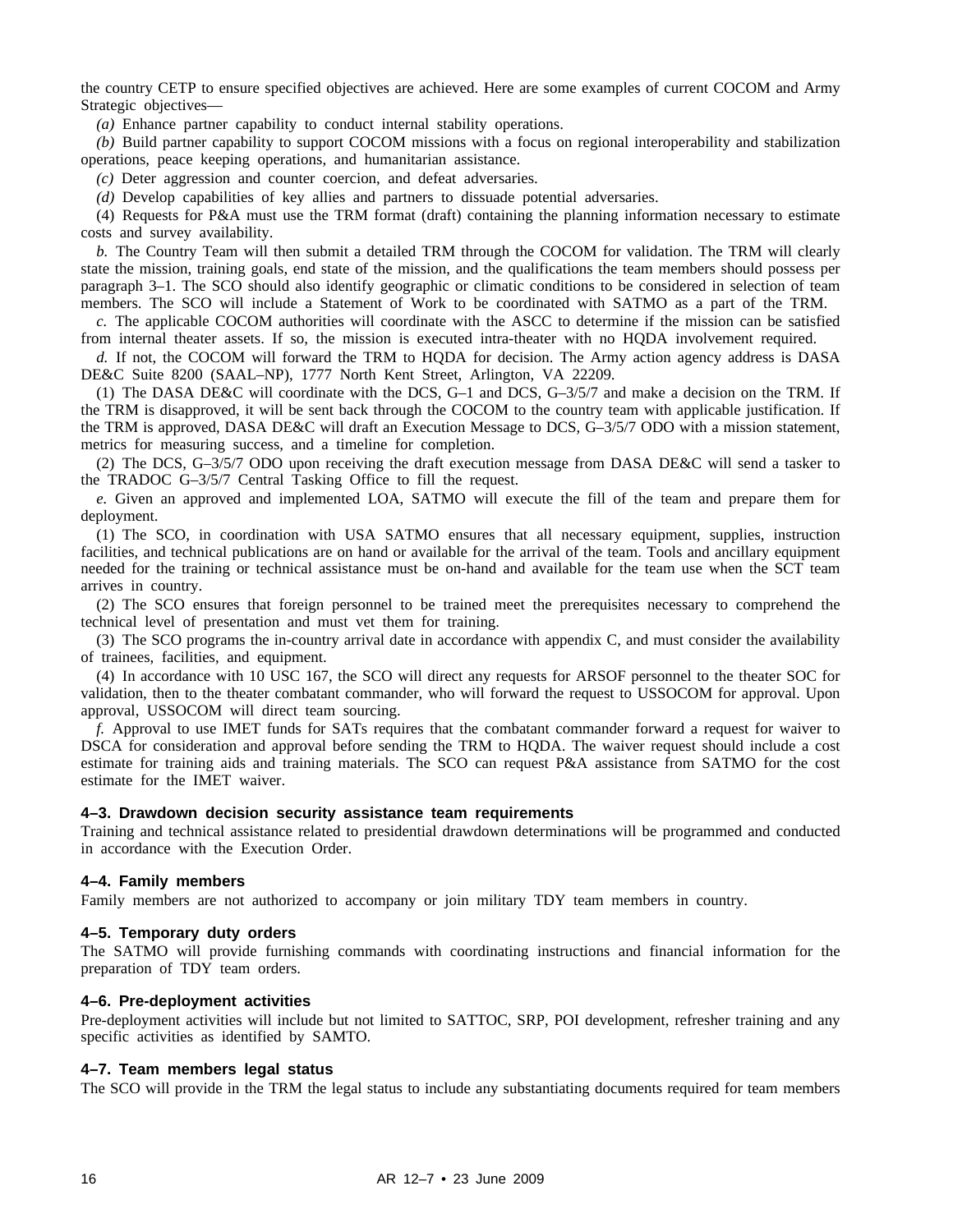while deployed in country. Additionally, the LOA may contain an appropriate standard note or footnote on the legal status of SAT personnel.

#### **Chapter 5 Contractor-Staffed Teams**

#### **5–1. General**

This chapter provides information specific to SAT staffed by one or more contractors. Contractor staffed teams are the preferred means for filing a team unless specific circumstances and requirements dictates otherwise. The priority of fill for the team is contractor, DOD civilian and then military. Follow procedures in chapters 3 and 4 respectively for contractor staffed PCS and TDY teams, xontractors may comprise all or part of a team. The SCO must obtain authorization from the requesting country before accepting a contractor staffed SAT. A statement of work (SOW) must accompany the TRM.

#### **5–2. Provisions specific to contractors**

*a.* Contractors and their employees cannot—

(1) Work in policy-making positions or in positions of command, supervision, administration, or control over DOD personnel or personnel of other contractors.

(2) Become part of the foreign government organization.

*b.* Contract team members are entitled to privileges and support equivalent to that furnished to GS–12 grade civilians, where available. When agreements between the U.S. and the foreign government do not expressly authorize the U.S. to accord these privileges to such personnel, they will be extended only with the consent of the foreign government.

*c.* Security clearance for employees of contractors will conform to the requirements of DOD 5220.22–R and as specified in the contract. Other administrative requirements such as those involving non-disclosure statements, certificates of performance, logistical support, travel, identification, privileges, and reports will conform to the appropriate provisions of Army regulations as incorporated within the contract for the services.

*d.* In accordance with the terms of the contract, the contracting officer may require the contractor to remove from the job site any CFS employee who endangers persons or property or whose continued employment under the contract is inconsistent with the interests of the U.S. Government as determined by the SCO.

*e.* Costs depend on the value of a negotiated contract with the civilian firm involved and include such costs as salary, in-country maintenance, travel, and overhead. The contract cost will be reflected as unit cost in the country program.

*f.* Commander, SATMO will ensure personnel furnished by the contractor meet, as closely as possible, the qualifications and skills expected of their military counterparts.

*g.* Contract team members will be medically fit to perform duty in the designated country.

*h.* Routine health services and emergency medical evacuation are responsibilities of the U.S. contractor under provisions of the contract signed by the contractor and the contracting officer.

*i.* The SCO must forward requests for extending contractor-staffed SAT duration through the combatant commander and HQDA. The HQDA will forward approve requests to TRADOC (SATFA & SATMO), and SATMO will coordinate a contract modification with the contracting officer.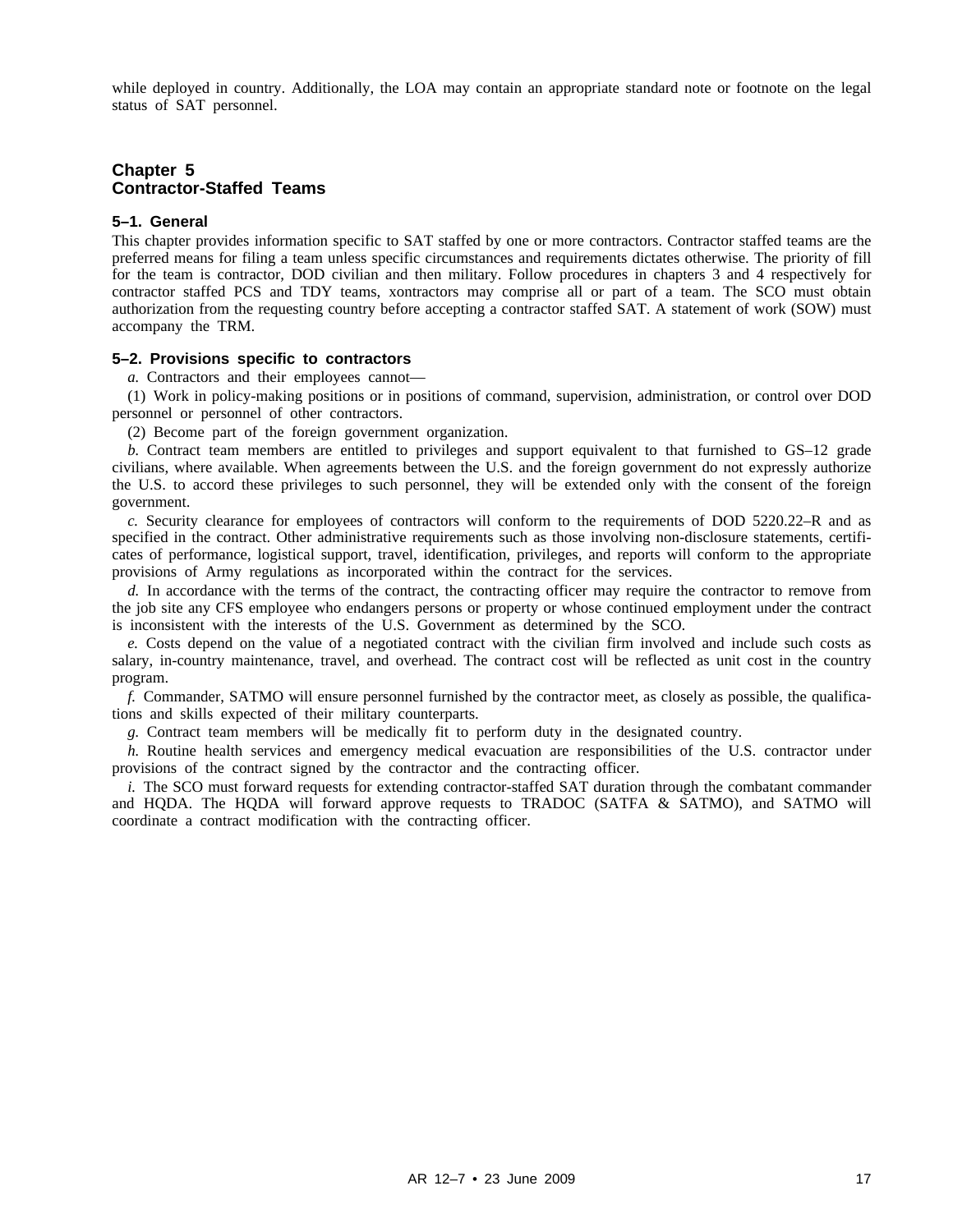#### **Appendix A References**

**Section I Required Publications**

#### **AR 11–31**

Army International Security Cooperation Policy (Cited in para 1–3b(7).)

#### **AR 12–1**

Security Assistance, International Logistics, Training, and Technical Assistance Support Policy and Responsibilities (Cited in para  $1-3e(1)$ .)

#### **AR 12–15**

Joint Security Assistance Training Regulation (Cited in para 2–13.)

#### **Section II Related Publications**

A related publication is a source of additional information. The user does not have to read it to understand this regulation.

**AR 11–2** Management Control

**AR 40–501** Standards of Medical Fitness

**AR 40–562** Immunizations and Chemoprophylaxis

**AR 55–46** Travel Overseas (MPE)

**AR 60–72** Airworthiness Qualification of Aircraft Systems

**AR 70–57** Military-Civilian Technology Transfer

**AR 95–1** Flight Regulations

**AR 135–210** Order to Active Duty as Individuals for Other Than a Presidential Selected

**AR 380–10** Foreign Disclosure and Contacts with Foreign Representatives

**AR 600–8–11** Reassignment

**AR 600–8–14** Identification Cards, Tags and Badges

**AR 600–8–105** Military Orders

**AR 614–30** Overseas Service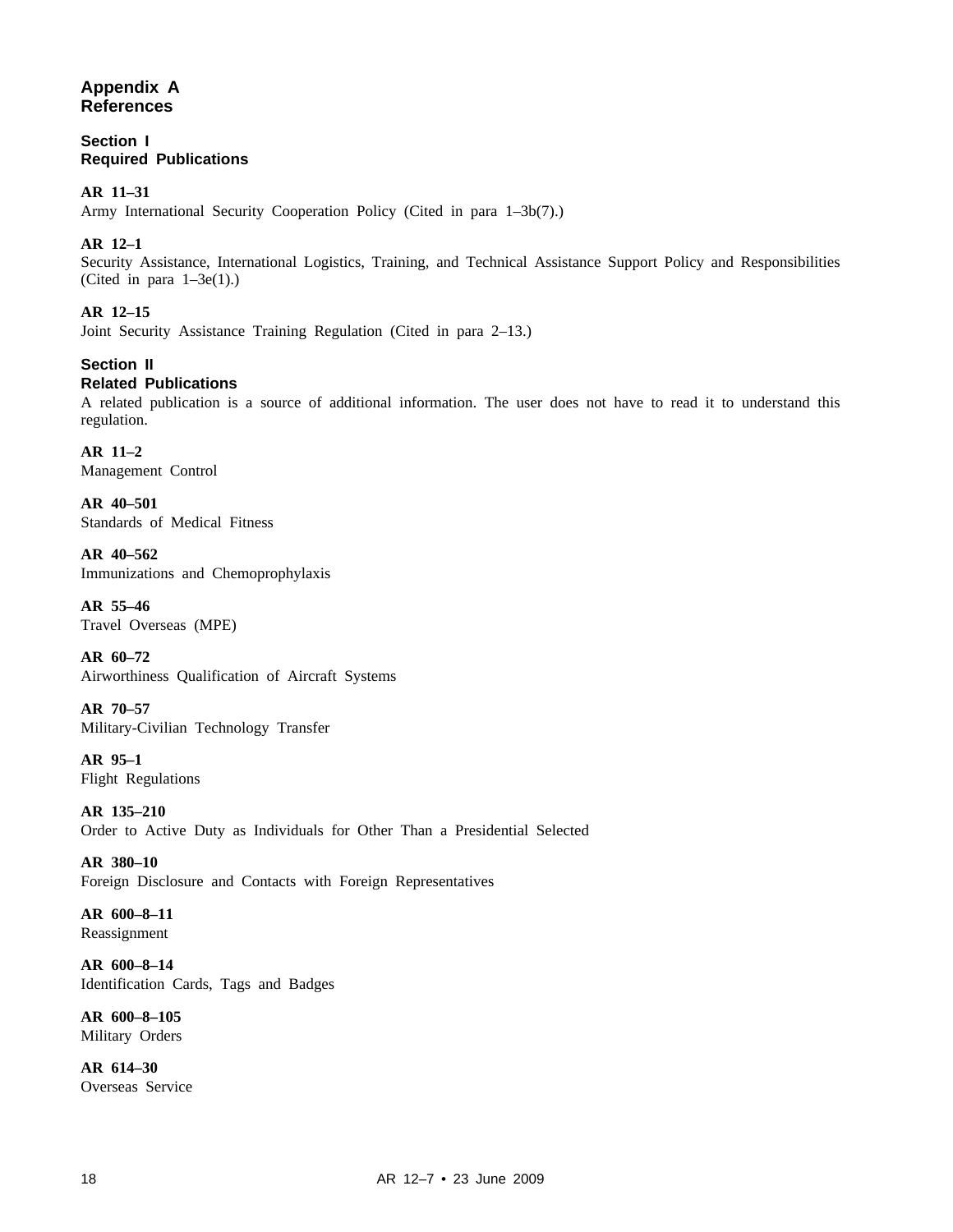**AR 623–3** Evaluation Reporting System

**AR 700–84** Issue and Sale of Personal Clothing

**Training Circular 1–210** Aircrew Training Program Commander's Guide to Individual and Crew Standardization

**DOD 5105.38–M** Security Assistance Management Manual (SAMM)

**DOD 7000–14–R, vol. 15** Financial Management Regulation Policies and Procedures, Security Assistance Policy and Procedures

**DODD 4500.54G** D0D Foreign Clearance Guide

**FORSCOM Regulation 350–12** Procedures for Tasking and Support From Active Component Installations and Units

**Joint Federal Travel Regulations** Volumes 1 and 2

**Section III Prescribed Forms** This section contains no entries.

**Section IV Referenced Forms**

**DD Form 2060** FMS Obligation Authority (Available at http://www.dtic.mil/whs/directives/infomgt/forms/formsprogram.htm.)

#### **Appendix B Permanent Change of Station Team Dates and Actions**

#### **B–1. D–18 Months**

Concept Approval by DOS. SCO submits TRM to COCOM. SCO forwards request for LOA (if not already implemented).

#### **B–2. D–15 Months**

COCOM submits TRM to HQDA. LOA Preparation.

#### **B–3. D–14 Months**

Receipt/acceptance of LOA by host country.

#### **B–4. D–12 Months**

LOA implemented and funding authorization granted. HQDA tasks TRADOC to support SAT. TRADOC sends request for military personnel to AHRC.

#### **B–5. D–10 Months**

TRADCO initiates contract procedures and/or DOD civilian term hire procedures.

#### **B–6. D–90 Days**

Team Chief PDSS in country. POI/program support requirements sent to SCO.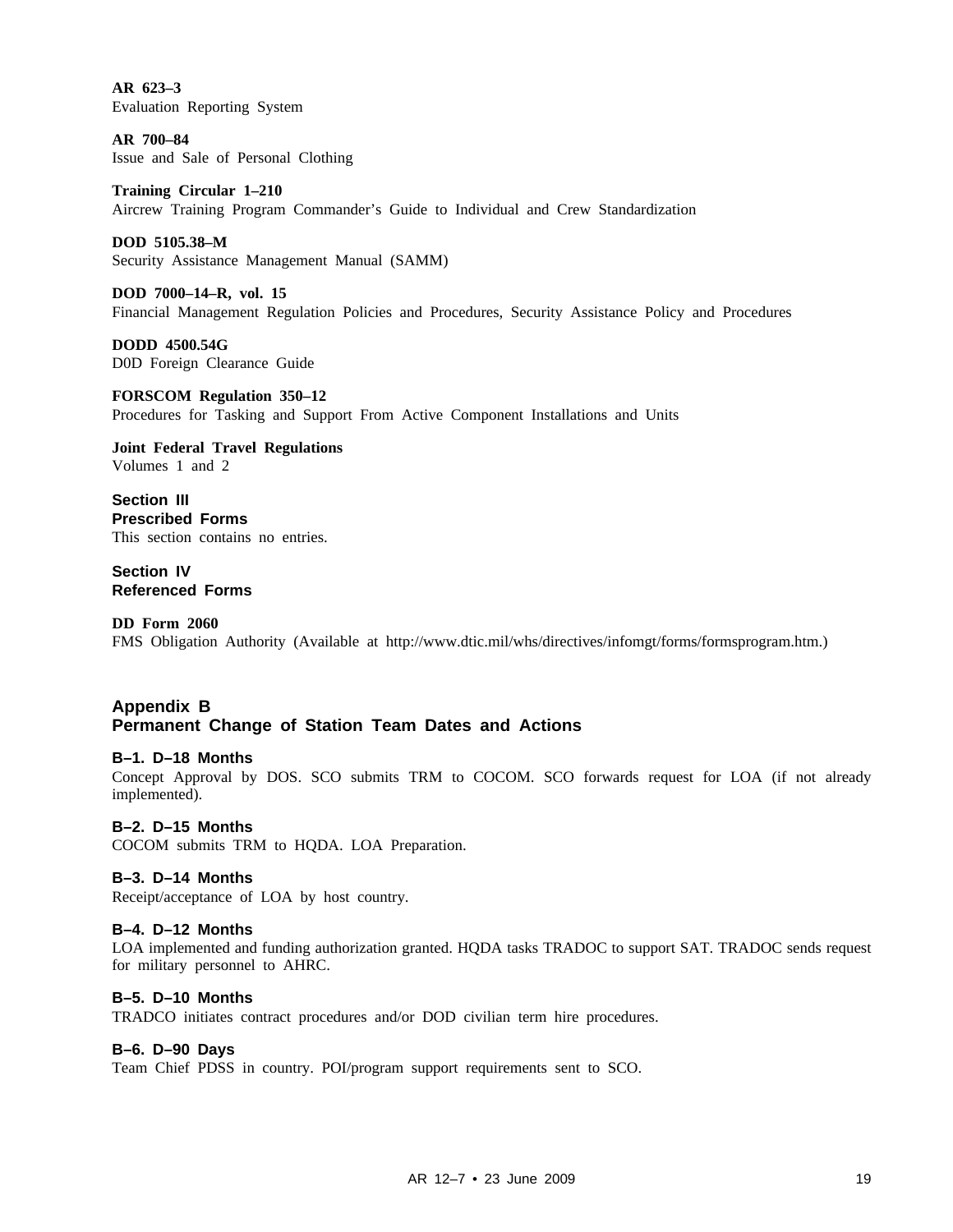#### **B–7. D–30 Days until D–Day**

Training materials prepared and shipped. Administrative processing completed. SATTOC completed at Fort Bragg. Final deployment preparation for completed.

#### **B–8. D–Day**

Team departure for mission.

#### **Appendix C Temporary Duty Team Dates and Actions**

#### **C–1. D–12 Months**

Concept Approval by DOS. DOD HQDA finalization of cost estimate. SCO submits LOR & TRM to COCOM.

#### **C–2. D–10 Months**

COCOM submits TRM to HQDA. LOA Preparation.

#### **C–3. D–09 Months**

HQDA tasks TRADOC to support SAT. LOA processed/implemented.

#### **C–4. D–210 Days**

TRADOC tasks supporting command/agency.

#### **C–5. D–120 Days**

SAT source(s) identified. Team members selected.

#### **C–6. D–90 Days**

POI/program development training support requirements determined. POI/program support requirements sent to SCO.

#### **C–7. D–30 Days**

Training materials prepared and shipped. Administrative processing completed. SATTOC completed at Fort Bragg. Final deployment preparation completed.

#### **C–8. D–Day**

Team departure for mission.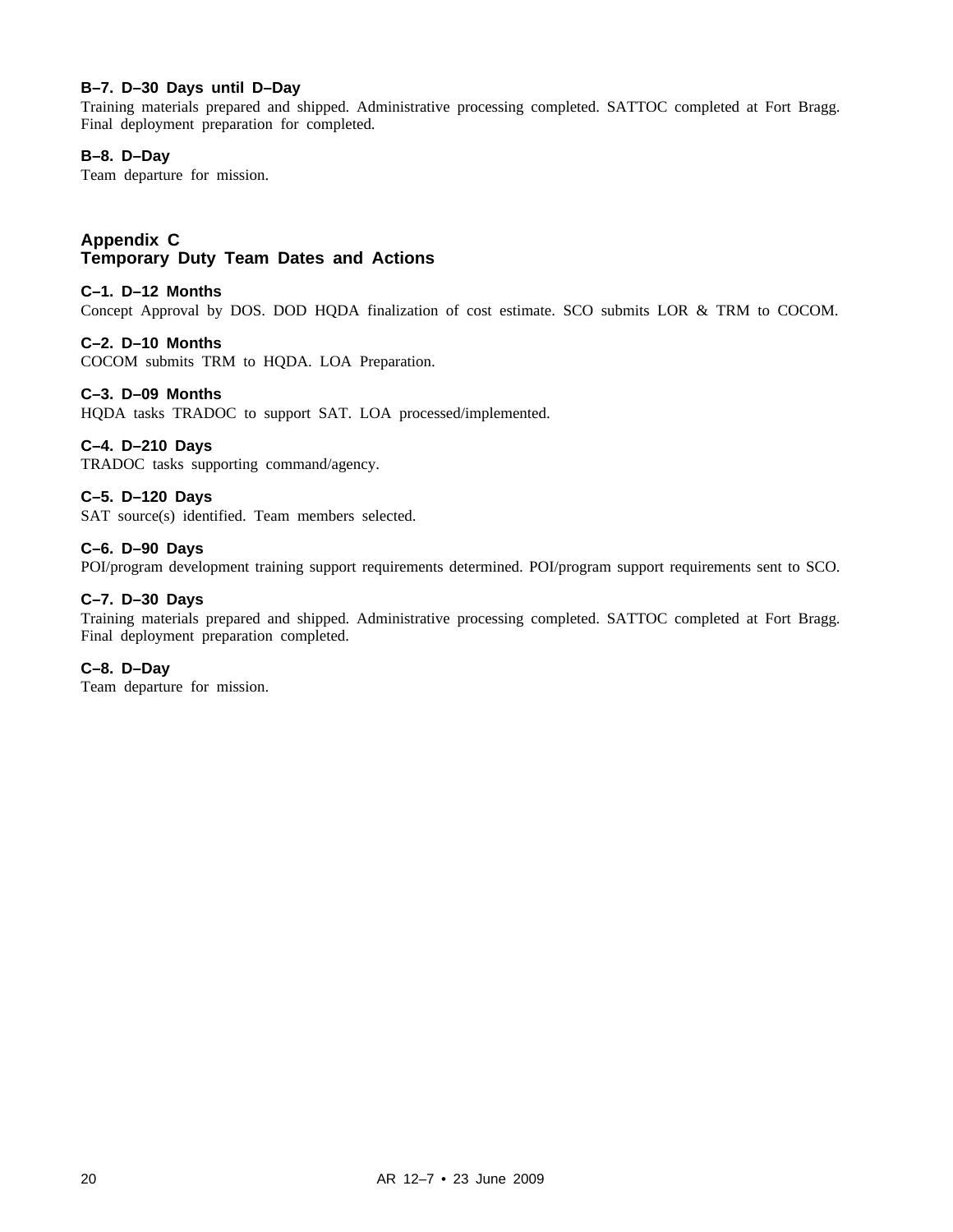#### **Appendix D Format for Security Assistance Team Request/Call-up**

#### **D–1. Instructions**

The following format is from AR 12–15, figure 4–1. For the purpose of this format, the term "training" is used; however, requests must specifically state whether training or technical assistance or both will be required.

#### **D–2. Requests for teams**

The format in figure D–1 provides guidance for officially requesting TRM.

#### Appendix D-1 Team Request Memorandum

File Symbol

Date

MEMORANDUM THRU (COCOM)

FOR Deputy Assistant Secretary of the Army for-Defense Exports and Cooperation (DASA DE&C), Suite 8200, ATTN: SALL-NP, 1777 North Kent Street, Arlington, VA. 22209

SUBJECT: Team Request Memorandum (TRM) for ...

1. In accordance with Army Regulation 12-7, request the Army deployment of a Security Assistance Team (SAT) (MTT, TAT, PDSS, RST, TAFT, ETSS) to (host nation) to conduct (subject matter) (training or technical assistance).

2. The (name of office or person) of (host nation) has requested this team. It fulfills objectives of (document or policy, such as the theater cooperation strategy, Mission Performance Plan, training plan, etc.) and the Country Team has approved it. A contract or mixed Government/Contract team (is, is not) acceptable.

3. Attached as Enclosure One are the specific facts that AR 12-7 and AR 12-15 require.

**SAO Name** Rank, Service Title

Encl

**Figure D–1. Team Request Memorandum (TRM)**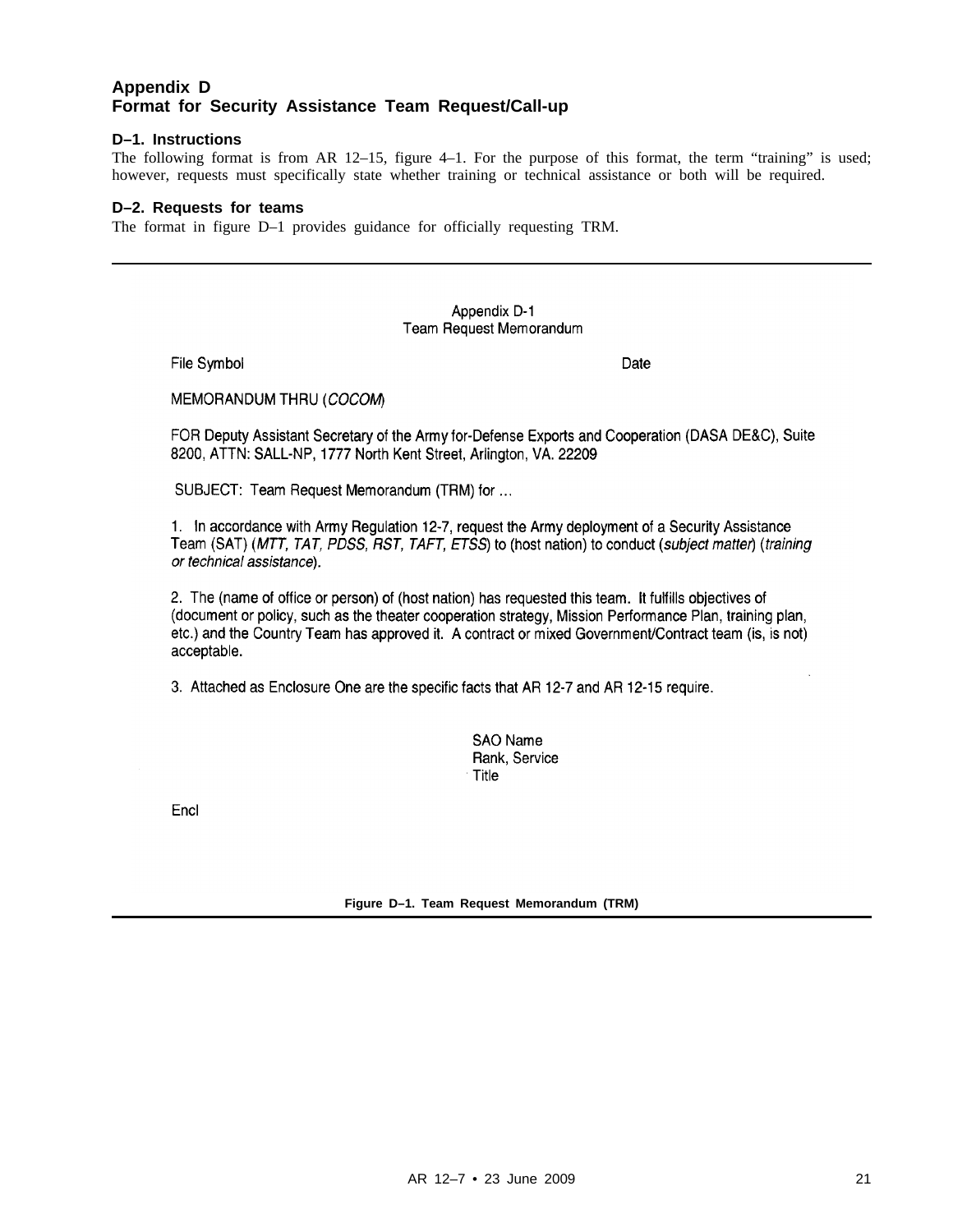#### **Format For Security Cooperation Team Request**

#### The following format is from AR 12-15 (JSCET)

a. SAT identification. (See JSCET for coding.)

 $b$ . Requirement. (In the following subparagraphs state what the team is to accomplish, rather than how it is to accomplish it.)

(1) Mission. (State the scope of instruction the team is to conduct.)

(2) Training goal. (State the purpose of the training in terms of the effect or benefit this team will provide to the host nation and the security assistance objectives it will accomplish.)

(3) Objectives. (State any actions or steps the team will take to accomplish the mission.)

(4) End state. (List the expected results from this training that can be quantified and measured. The measure of these results following training will provide an indicator of mission

success.)

 $c.$  Team composition. (Indicate the envisioned quantity, rank, MOS, and title of each team member.)

d. Duration. (Indicate the proposed duration of a PCS mission in months and of a TDY mission in weeks.)

e. Personnel to be trained.

(1) Technical qualifications of prospective foreign military trainees, to include relevant training and educational level.

(2) Number of foreign military trainees by officers, enlisted personnel, and civilians.

Security clearance. (Indicate the type of security clearance required for the mission.) f.

 $q$ . Team restrictions. (Reflect any required limitations or exclusions on the type of personnel, uniforms, equipment, or methods of instruction.)

h. Summary of host country capabilities.

Equipment on which training is to be conducted and availability. (The equipment list must i. be detailed enough for the furnishing agency to identify it by make, model, or type.)

 $i$ . Availability of tools and ancillary equipment. (List tools and equipment required for the mission, and their availability in country.)

k. Availability of training aids. (List training aids required for the mission, and their availability in country.)

/. Interpreter support.

 $m$ . Training locations. (If there is more than one training location, indicate the distance between locations, time requirements for travel to be performed, and modes of anticipated transportation.)

 $n.$  Desired in-country arrival date.

o. Types of quarters available.

 $p.$  Uniform and clothing. (Describe requirements for on and off-duty uniforms and civilian clothing.)

 $q_i$ . In-country transportation. (Indicate the means of in-country transportation to be provided to and from quarters, training locations, and dining facilities. Specify rental car authorization, if  $any.)$ 

Facilities. (Indicate the availability of medical, dental, shopping, and laundry facilities.) r.

Confirmation of country team approval. Validate the SAT mission; verify that the  $S_{1}$ Combatant Command and country team support the mission (NSDD38) ICASS, etc., and that it supports the Unified Command theater strategy and the country team MPP. Confirm ICASS will be provided for contractor SAT.

 $t$ . PDSS. (State, if needed, the requirement for the team chief to conduct a PDSS to visit the training site, SCO and host nation to determine requirements prior to team deployment.)

 $u$ . Additional information.

(1) Identify any important data requiring more emphasis or containing information useful to TRADOC (SATFA/USASATMO), or to the team chief in selecting and preparing the SAT.

**Figure D–2. Format for submitting request for TRM**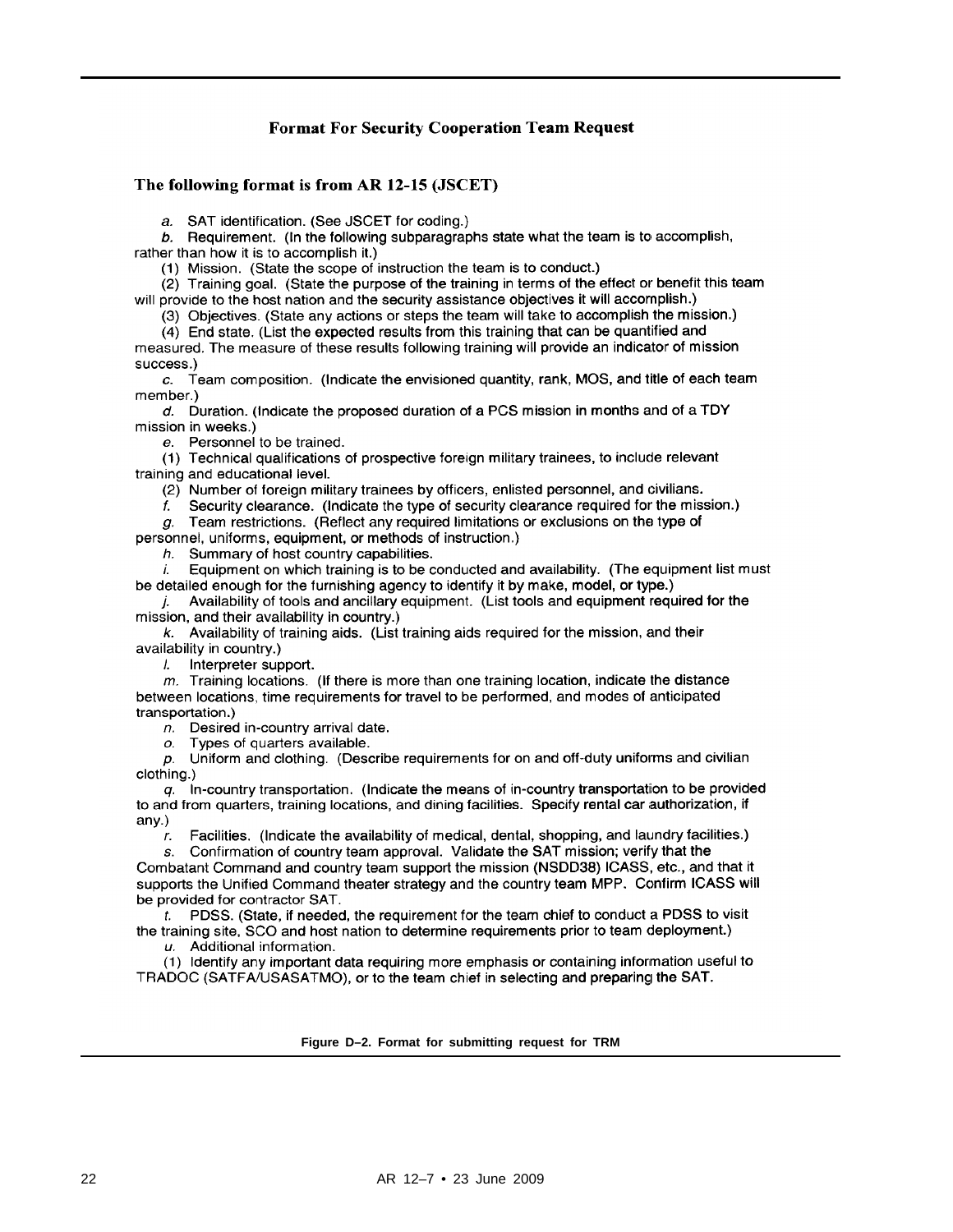(2) Include, if applicable, information on sensitive areas, subjects to avoid, taboos, and personalities involved.

(3) Reflect additional data such as availability of monetary facilities in country for converting personal funds, cashing checks, using Government credit cards, etc.

(4) Refer to any previous team effectiveness evaluations that contain data pertinent to this request.

(5) Indicate which type passport, if any, is required and whether a visa is required.

(6) When requesting PCS SAT, include estimates for in-country expenses for anything required by the PCS SAT which requires funding (housing, transportation, security, medical/dental care, maintenance, telephones, schooling costs for family members, TDY, emergency leave, quality of life, ICASS, mailing address for SAT, etc.).

(7) If any data requires classification or special handling, attach it to the request as an annex.

(8) Force protection. (Address force protection provided to the SAT by host country/us embassy. State whether SAT is required to bring weapons and type of security provided for weapons/ammunition if required).

(9) Civilian contractors. (Indicate if country will accept civilian contractors if no DOD personnel are available. This will require submitting a statement of work or performance work statement (SOW/PWS)).

(10) ARSOF SAT. (Any SATs that may include ARSOF personnel must be coordinated with the respective TSOC. The SAT TRM will indicate degree of coordination and identify a TSOC OPR.) The Combatant Commander must direct ARSOF TRM to USSOCOM IAW paragraph 3-2a or paragraph 4-2e(4) of this regulation.

v. Type of funding and supporting case data.

w. SCO Point of Contact. (Indicate the name, grade, service, DSN and commercial phone/fax numbers, message and mailing addresses, and e-mail address for the SCO POC.)

**Figure D–2. Format for submitting request for TRM- continued**

#### **Appendix E Instructions and Format for Security Assistance Team Effectiveness Evaluation**

#### **E–1. Instructions**

The following format is taken from AR 12–15.

#### **E–2. Security Assistance Team effectiveness**

The SAT effectiveness evaluation format is as follows:

*a. Team information.* Include team type, designation number, and composition by name, grade, MOS/specialty, and parent unit/location.

- *b. Relevant dates.*
- (1) Date departed home station.
- (2) Dates and location of team assembly and orientation.
- (3) Date of arrival in host country.
- (4) Dates on which training/technical assistance started and ended.
- (5) Date of departure from host country.
- (6) Date of return to parent unit/agency.
- *c. Mission.*
- *d. Training goals.* Restate goals.

*e. End state.* Restate end state. Discuss the mission's success or failure in achieving the end state and list reason why.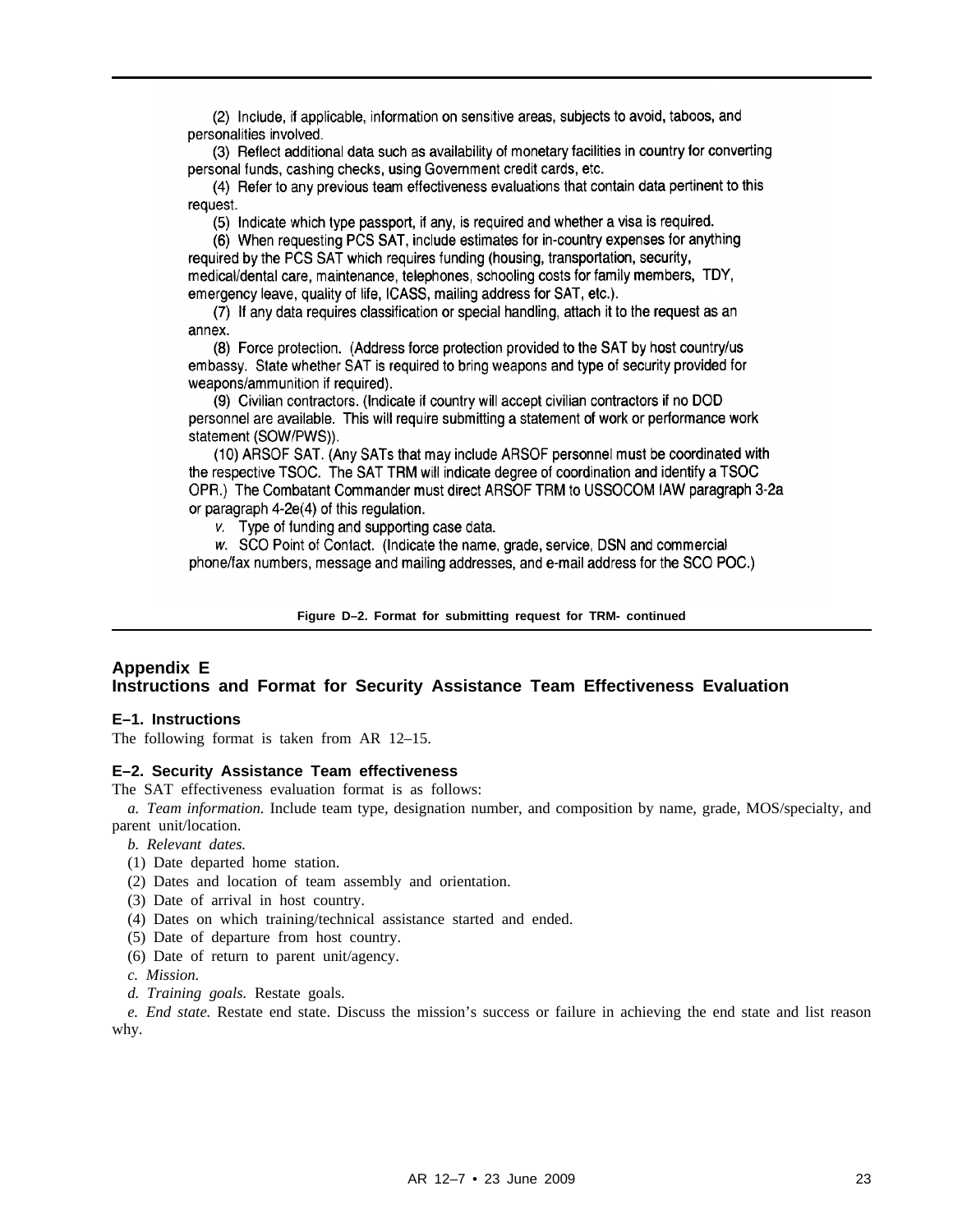*f. Locations.* Indicate the locations at which training/technical assistance was conducted.

*g. Number of trainees.* Indicate the number of indigenous personnel trained by type, such as maintenance, supply, instructor, so forth. Indicate whether trainees were officers, enlisted, or civilians. Use actual number of individuals rather than unit designations such as battalion, company, so forth.

*h. Installations.* Indicate schools, courses, or training installations/other facilities that were used or established.

*i. Adequacy.* Indicate the adequacy of foreign country training installations/other facilities relating to the mission of the team.

*j. Materiel.* Indicate the type, quantity, condition, and state of maintenance of materiel on which training/technical assistance was provided.

*k. Interpreter support.* Indicate the adequacy and effectiveness of interpreter support provided.

*l. Training conditions.* Provide a summary of training conditions as existed on arrival.

*m. Effectiveness* Evaluate the effectiveness of training/technical assistance. Provide a summary of the success of the team effort to improve the effectiveness of the training program in the foreign country and qualification of foreign country personnel to carry on.

*n. Problems.* Discuss problems encountered that affected the mission.

*o. Preparation.* Indicate preparation for the mission. Answer the following questions:

(1) Did notification of the selection of the team provide adequate guidance on mission, type and level of training/ assistance desired, training material, and training aids required?

(2) Were special or unusual problems anticipated?

(3) Was the lead-time adequate for proper preparation for the mission?

*p. Support.* Indicate the adequacy of the country team's support. Indicate any comments considered appropriate concerning accommodations, meals, medical facilities, transportation and overall treatment.

*q. Conclusions.* Indicate conclusions and recommendations. Provide the following:

(1) The necessity for the team as requested to accomplish the mission.

(2) Indicate if the mission was accomplished and how the team could have been more useful.

(3) The follow-up actions the SCO might take.

(4) Recommendations for the further improvement of the foreign country's military that can be furnished by programs.

(5) Essential information that should be passed on to future SAT to make the teams more effective.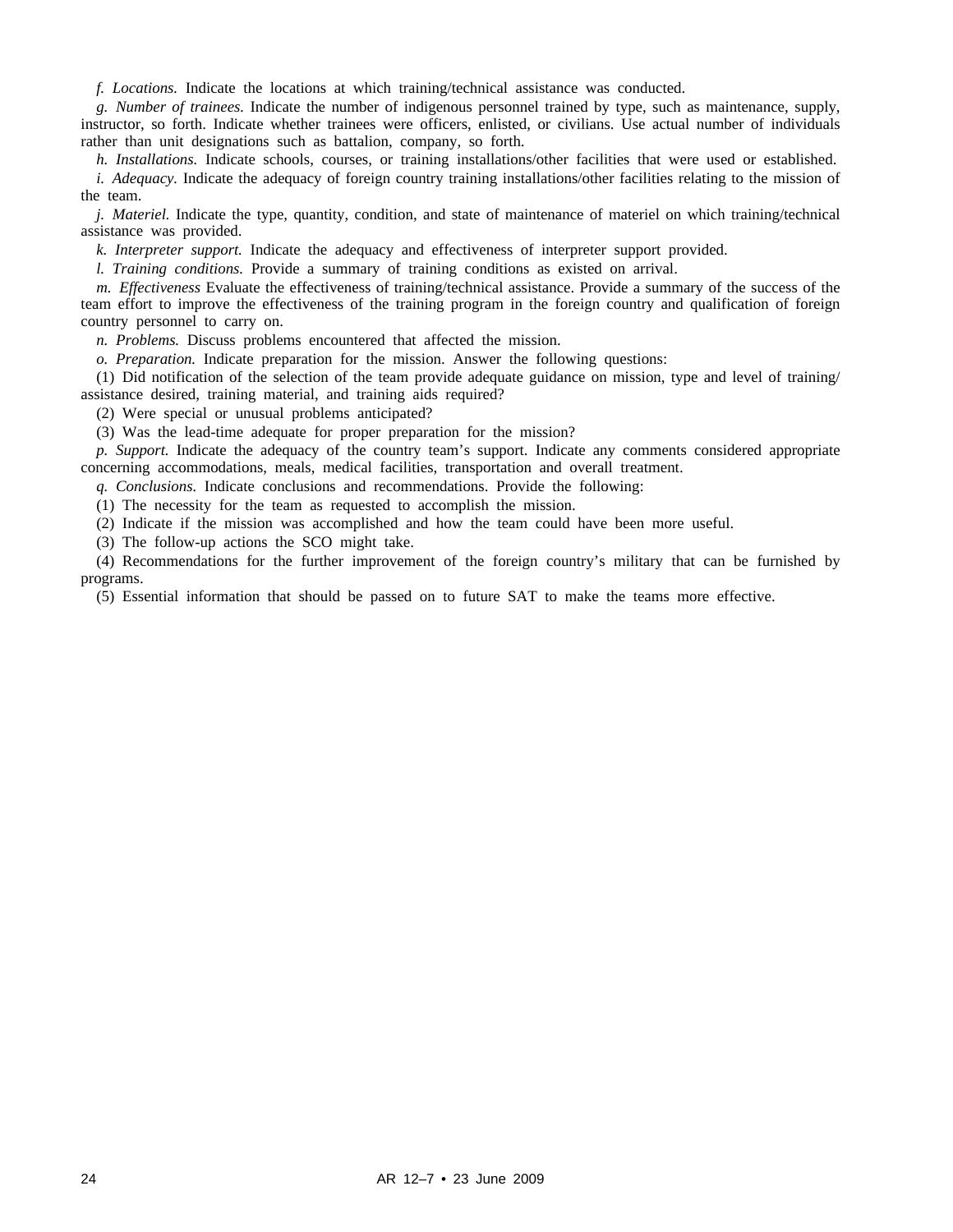#### **Appendix F Format for Quarterly Assessment Report**

Requesters must provide the information stated in the figure F–1.

#### **Quarterly Assessment Format**

**AOJK-SA** 

Date

MEMORANDUM FOR Deputy Commander, Chief Security Assistance Operations Division, U.S. Army Security Assistance Training Management Organization (USASATMO), Fort Bragg, North Carolina 28310

SUBJECT: Quarterly Assessment Report for (Insert SAT name)

1. Personnel status of Security Assistance Team (SAT): NOTE: List only changes since previous report.

a. Team Composition: List all team members along with duty status (LV, TDY, school, and health).

b. Dependent Status for PCS personnel: Include health, schooling or other concerns.

2. Mission status of SAT:

a. Principal Point of Contact with whom you work (identified by position) and any other persons you advise and/or assist (identified by position).

b. Significant accomplishment in the last ninety days (i.e. contacts made, programs established, SOPs/Documents/Policies written, training conducted to include number of personnel trained, and objectives achieved).

c. Projected activities over the next ninety days.

d. Changes to the mission as directed by the Security Cooperation Organization and/or Combatant Command and coordinated with/approved by TRADOC and/country officials.

3. Administrative concerns or issues of the SAT.

a. List any personnel, finance, logistical, travel, quality of life, administrative or other concerns you have that USASATMO can resolve.

 $CF:$ (NOTE: Your SAT Manager)

JOHN S. DOE LTC, AV **Team Chief** 

FAX DSN 239-3695

**Figure F–1. Quarterly assessment format**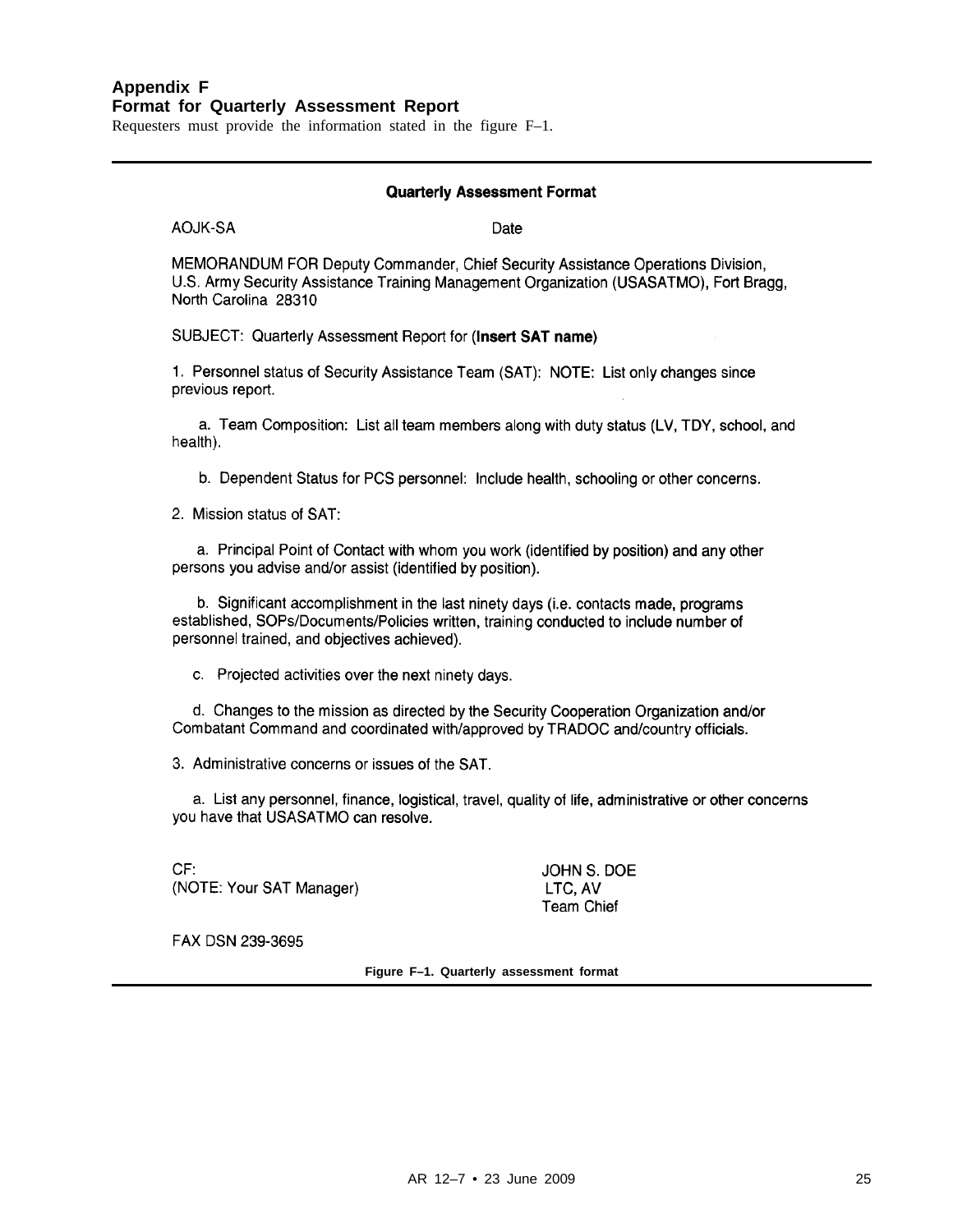**APPENDIX G** OPREP-3 Report Procedures and Format POLICY OR PRECEDENT

#### **SUBJECT**

**DATE** 

Event/Incident Reporting (OPREP-3 Report)

SYNOPSIS:

1. PURPOSE: To establish policy for immediate reporting of events and incidents to Commander, USASATMO.

2. SCOPE: This policy applies to all personnel assigned or attached to the United States Army Security Assistance Training Management Organization (USASATMO) for the purpose of conducting Security Assistance missions.

#### 3. GENERAL:

a. Personnel in charge of USASATMO missions will monitor events continuously to detect any possible incidents that can generate national or international interest and will promptly report this information to the USASATMO Commander, Senior leader in theater and SAT Manager using the OPREP-3 (Event/Notification) report. A sample of the format to be used is at Enclosure 1 to this Policy Letter.

b. A reportable event or incident is anything that causes bodily injury, loss of equipment, or embarrassment to the command. Personnel should report such incidents even if in doubt as to the severity or importance of the event or incident. Commander, USASATMO will determine whether the matter is reportable to higher headquarters.

c. For the initial OPREP-3 notification, SATMO-assigned personnel will immediately notify USASATMO headquarters by telephone at 910-432-9108 (DSN 239) during normal duty hours, and the United States Army Special Warfare Center and School (USAJFKSWCS) Command Center at 910-432-2201 (DSN 239) during off-duty, weekends and holidays hours.

d. Within six hours of the telephone notification, the reporting element should provide written clarification and validation by e-mail, FAX, or message. Both the initial telephonic and the clarification and validation shall answer the following questions:

(1) Who was involved / exact name, rank, unit of assignment of all persons in the entire report?

- (2) What was the event?
- (3) Where did the event occur?
- (4) When did the event occur?
- (5) How did the event occur?
- (6) What actions have been taken at this time in response to the event?
- (7) What actions have been taken by other personnel/agencies involved in the event?
- (8) What is the highest level of the chain of command currently aware of the incident? Include exact

name, unit, positions and contact phone information for all verifiers/releasers involved.

(9) Who is making the report?

e. Follow up. Reporting elements will update the initial report as additional information becomes available and submit a final report when the incident is closed.

PRESCRIBING DIRECTIVES: C1 USASOC Regulation 525-1, 1 July 2002 Amended C1, USASOC Regulation 385-1

**Figure G–1. OPREP-3 Report Procedures & Format**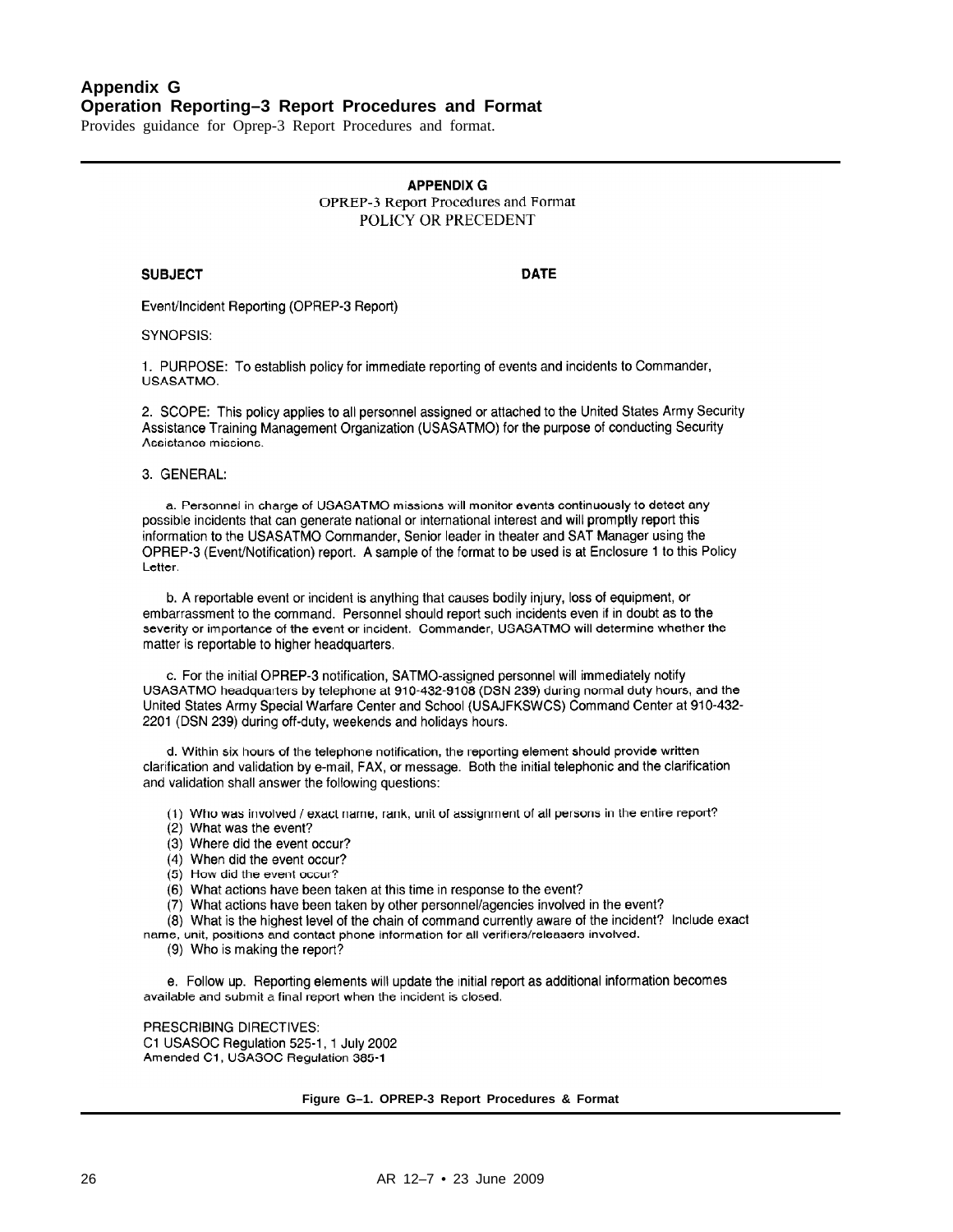#### **AOJK-SAT**

#### Date:

MEMORANDUM FOR Commander, US Army Security Assistance Management Organization (USASATMO) Fort Bragg, North Carolina 28310

SUBJECT: OPREP-3 (Event/Incident) Report

- 1. Who: (name / rank / SSN / MOS / unit)
- 2. What:
- 3. Where:
- 4. When:

5 How:

6. What actions have been taken by the command at this time in response to the event?

7. What actions have been taken by other personnel, units, or agencies involved in the event?

8. What is the highest level of the chain of command currently aware of the incident: (Name/Rank and DTG of notification)?

9. Who verified/released this report?

10. If incident is "spouse or child abuse," the following information will be received:

a. What actions have been taken to safequard the victims/family members? (IAW AR 608-18, para 3- $13dd)$ 

b. What actions have been taken to notify the proper authorities? (IAW AR 608-18, para 1-7b(4)

11. If the incident involves "death or serious injury," the following information will be received:

a. What actions have been taken to ensure proper casualty assistance and what is the status of the proper notification to the next of kin?

b. What actions have been taken to ensure proper family readiness group assistance? 12. If the incident involves an incident with "public affairs implications," the following information will be received:

a. What external (to DOD) media is currently aware of the incident?

b. What DOD public affairs activities are aware of the incident?

13. On the initial written report, units must provide details on what actions will be taken in the future regarding the incident. The details for further actions will follow one of these three examples:

a. Final report with no future action or reporting required. Final reports will require a closeout authority (I.E. This is a final report as directed by the MSC commander).

b. Final report with future action and reporting through a specified separate channel (i.e. This is a final report. Further reporting will be through (personnel, safety, legal, and/or medical channels,  $etc...$ 

c. Mandatory follow-up report every 24 hours until a final report is submitted. (This is a follow-up report and an update will be sent within 24 hours.)

CF: OMC, SCO, MIL GP **SAT Manager**  //Original Signed// I.M. GOOD MAJ, IN

**Team Chief** 

**Figure G–1. OPREP-3 Report Procedures & Format-continued**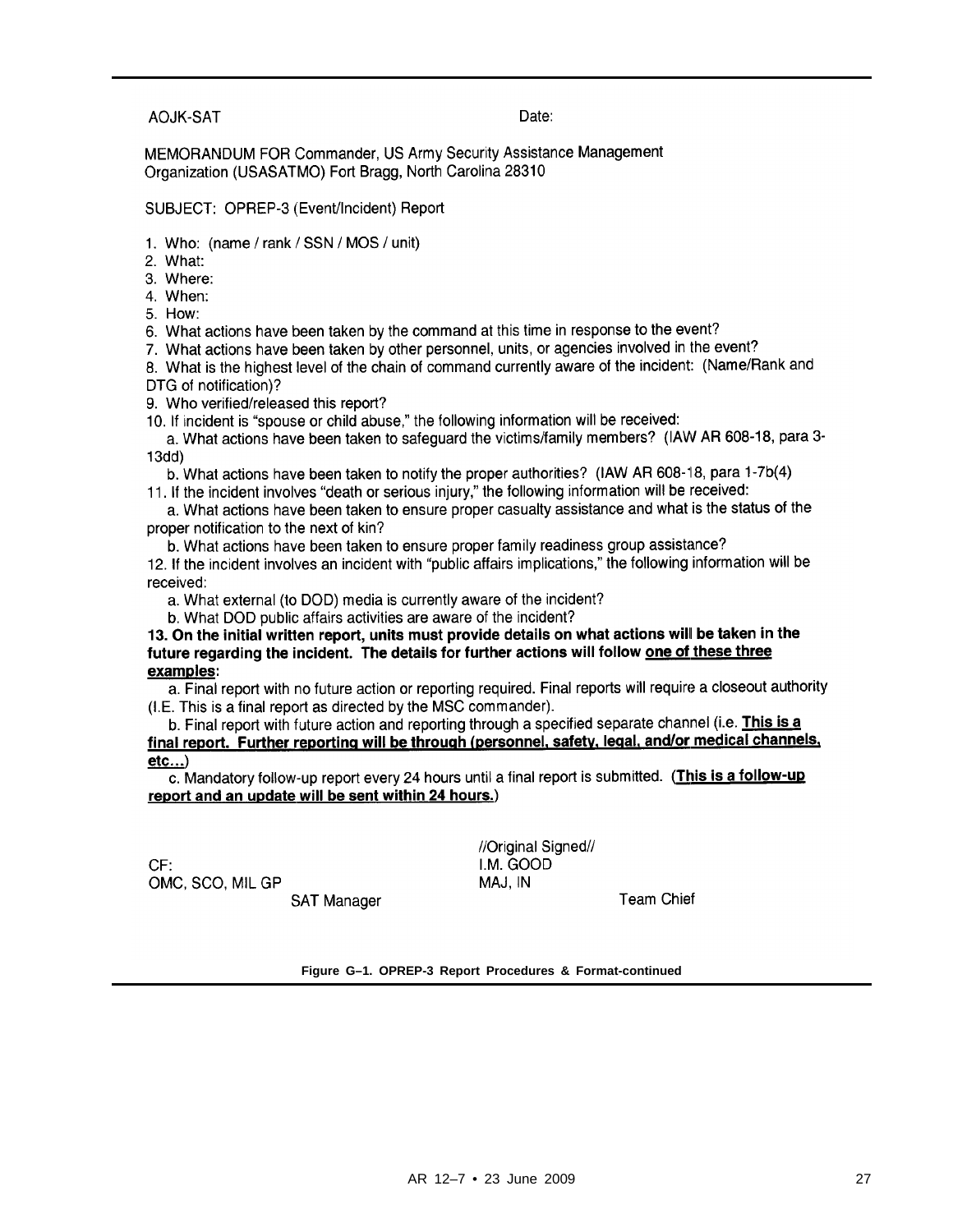#### **COMPLETED OPREP-3 EXAMPLE**

AOJK-SAT

01 October 2008

MEMORANDUM FOR Commander, US Army Security Assistance Management Organization (USASATMO) Fort Bragg, North Carolina 28310

SUBJECT: OPREP-3 (Event/Incident) Report

1. PFC John J. Doe, 123-45-6789, MOS 74B, A Co, 528th SPT BN

2. During live fire training exercise, 7.62 round from M60 MG cooked-off during an immediate action drill procedure. No injury cook-off round went into the ground.

3. Range 29, Fort Bragg, NC

4. 011803z Aug 2003

5. During the live-fire a round jammed in the ejector. Immediate action was implemented and as soon as the ejector was released the round in the chamber cooked off. M-60 was pointed in the downward position. 7.62 round impacted the ground.

6. Safety procedures on clearing a jam or misfire on M-60 MG has been reviewed by all unit members.

 $7. N/A$ 

- 8. COL Doe, SOSCOM Cdr, 011830Z Aug 03
- 9. MAJ Snuffy, SOSCOM S-3
- 10. N/A
- 11. N/A
- 12. N/A

13. This is a final report. Further reporting will be through the safety channels. Remarks/voice notification to USASOC Command Center at 011845Z Aug 03.

**Figure G–1. OPREP-3 Report Procedures & Format-continued**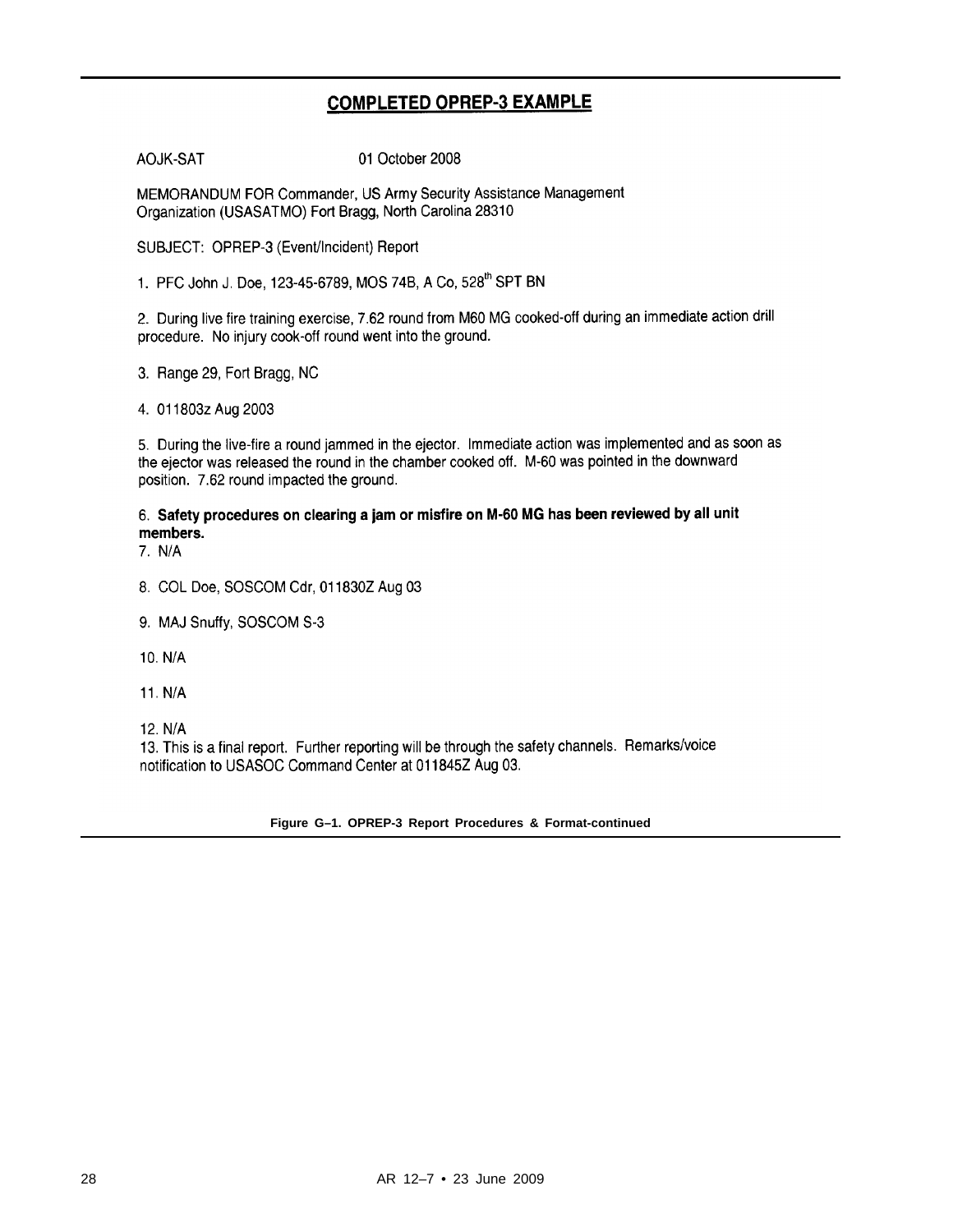#### **Glossary**

**Section I Abbreviations**

**AAR** after action review

**ACOM** Army Command

**AECA** Arms Export Control Act

**AMC** Army Materiel Command

**AMEDD** Army Medical Department

**AOA** advice of obligation authority

**ARNG** Army National Guard

**ARSOF** Army Special Operations Forces

**ARSTAF** Army Staff

**ASA (ALT)** Assistant Secretary of the Army (Acquisition, Logistics & Technology)

**ASA (FM&C)** Assistant Secretary of the Army (Financial Management & Comptroller)

**ASCC** Army Service Component Command

**ATM** aircrew training manual

**AV** aviation

**BN** battalion

**CAR** Chief, Army Reserve

**CDR** commander

**CETP** combined education training plan

**CFS** contract field services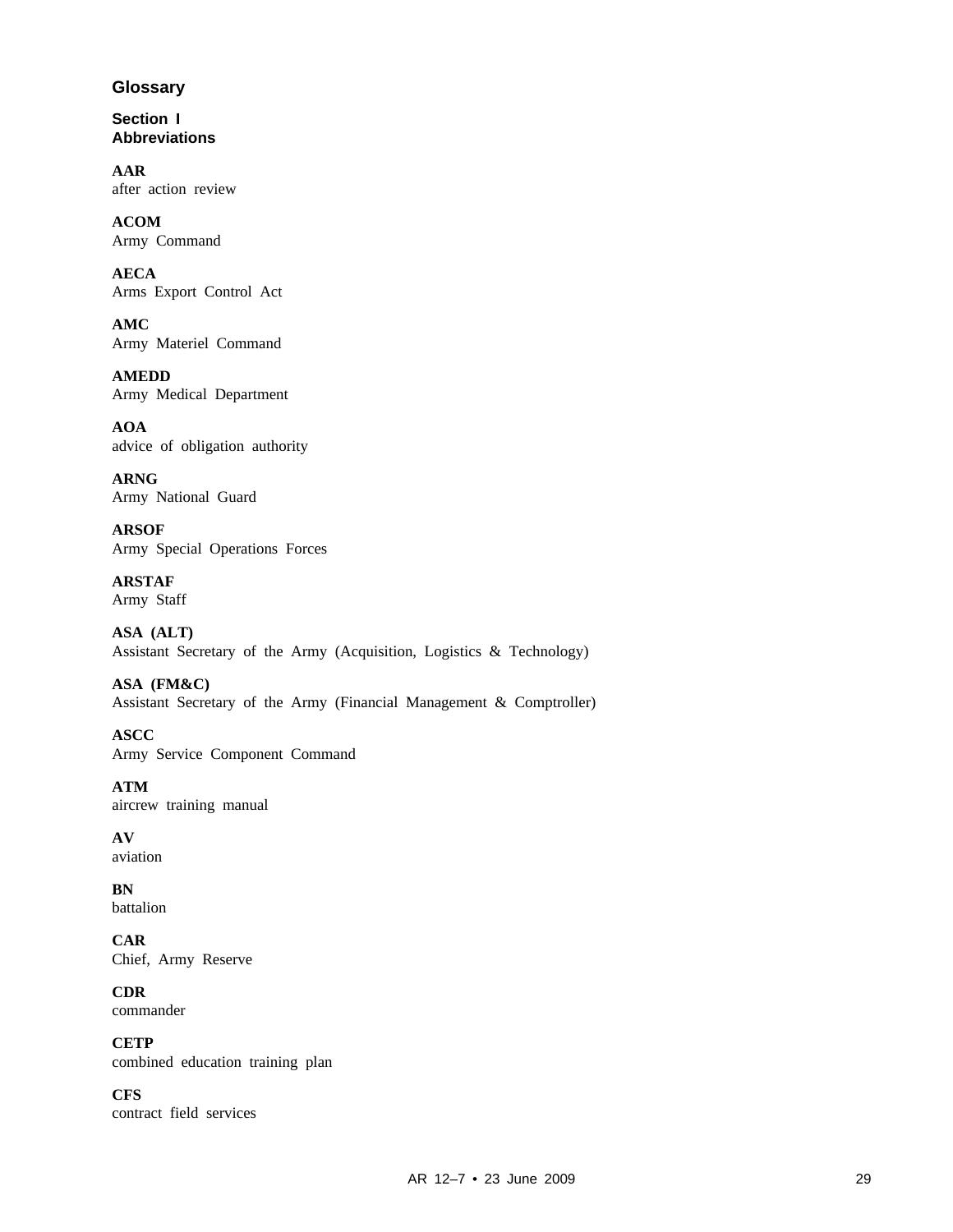**CG** commanding general

**CNP** Counter Narcotics Program

**COCOM** combatant commander; combatant command

**COE** Corps of Engineers

**CONUS** continental United States

**CPO** civilian personnel office

**CTFP** Combating Terrorism Fellowship Program

**DA** Department of the Army

**DAMO–ODM** Department of the Army military operations – Office of Deployment Management

**DASA–DE&C** Deputy Assistant Secretary of the Army for Defense Exports and Cooperation

**DCS, G–1** Deputy Chief of Staff , G–1

**DFAS** Defense Finance and Accounting Service

**DOD** Department of Defense

**DOS** Department of State

**DRU** Direct Reporting Unit

**DSCA** Defense Security Cooperation Agency

**DSN** defense switched network

**E-mail** electronic mail

**ETSS** extended training services specialist

**FAA** Foreign Assistance Act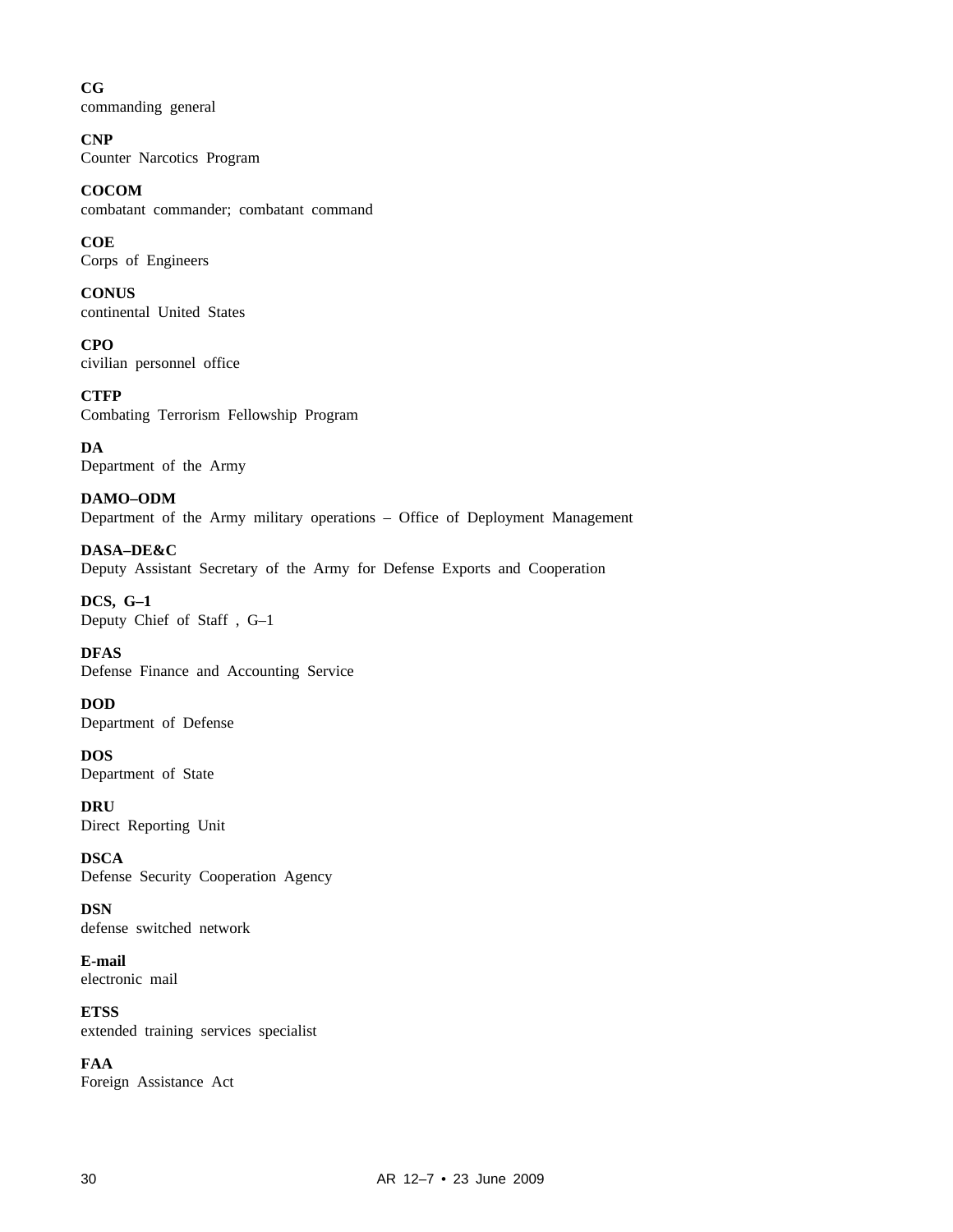**FAC2** flight activity category two

**FAX** facsimile

**FDME** flight duty medical exam

**FMF** foreign military financing

**FMFP** Foreign Military Financing Program

**FMS** foreign military sales

**FORSCOM** Forces Command

**FSTE** foreign service tour extension

**FTS** field training services

**GSO** general service office

**HRC** Human Resources Command

**HRM** human resources management

**HQ** Headquarters

**HQDA** Headquarters, Department of the Army

**ICASS** international cooperative administrative support services

**IMET** international military education and training

**IMS** international military student

**INL** international narcotics and law enforcement

**ITO** invitational travel order

**JCS** Joint Chiefs of Staff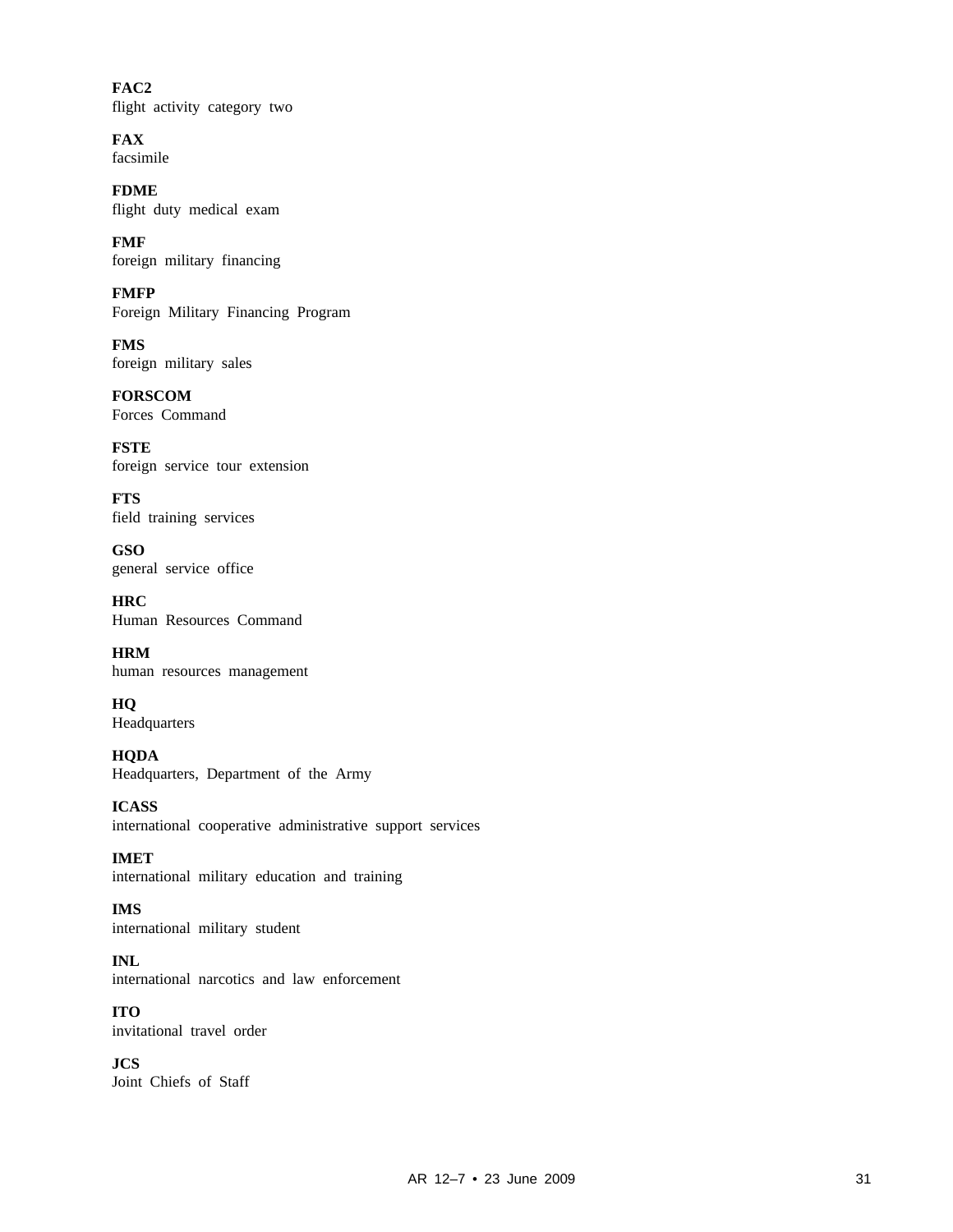#### **JSCET**

Joint Security Cooperation Education and Training

**JTR**

joint travel regulations

**LOA**

letter of offer and acceptance

**LOR** letter of request

**LV**

leave

**MICC** Mission and Installation Contracting Center

**MILDEP** military department

**MIPR** military inter-departmental purchase request

**MOA** memorandum of agreement

**MOS** military occupational specialty

**MOU** memorandum of understanding

**MPP** mission performance plan

**MS** mission sustainment

**MTOE** modification table of organization and equipment

**MTT** mobile training team

**MWR** morale, welfare, and recreation

**NADR** nonproliferation, antiterrorism, demining and related matters

**NET** new equipment training

**NGB** National Guard Bureau

**NRCC** North Region Contracting Center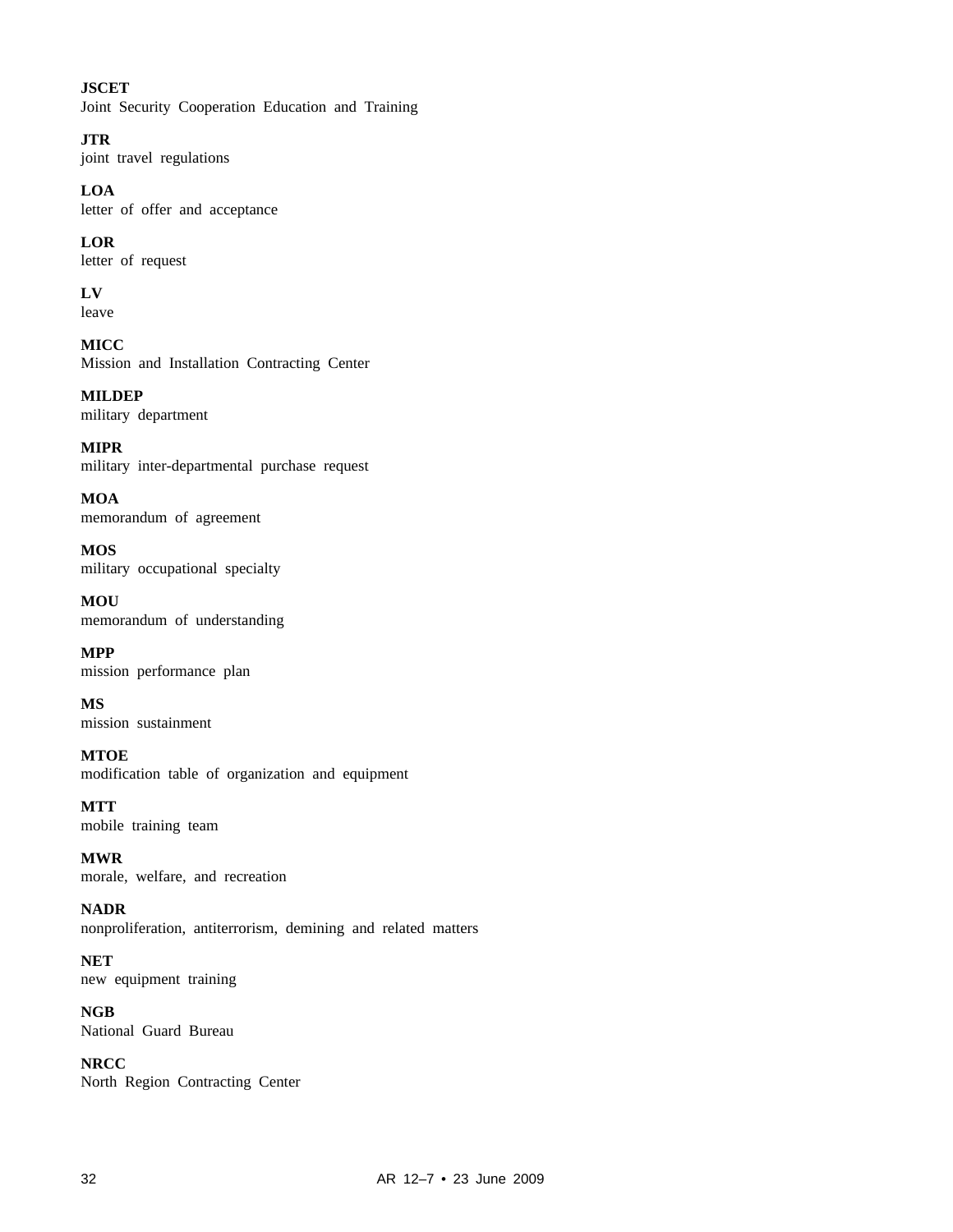**NSDD** National Security Decision Directive

**OA** obligational authority

**OCAR** Office Chief of the Army Reserve

**OCONUS** outside continental United States

**OJT** on-the-job training

**OPM** Office of Personnel Management

**OPR** office of primary responsibility

**OPREP** operation reporting

**OSD** Office of the Secretary of Defense

**OTSG** Office of the Surgeon General

**P&A** price and availability

**PCS** permanent change of station

**PDSS** pre-deployment site survey

**PDST** pre-deployment survey teams

**POC** point of contact

**POI** program of instruction

**POM** program objective memorandum

**PPBES** Planning Programming Budget Execution System

**PSB** personnel service battalion

**QAT** quality assurance team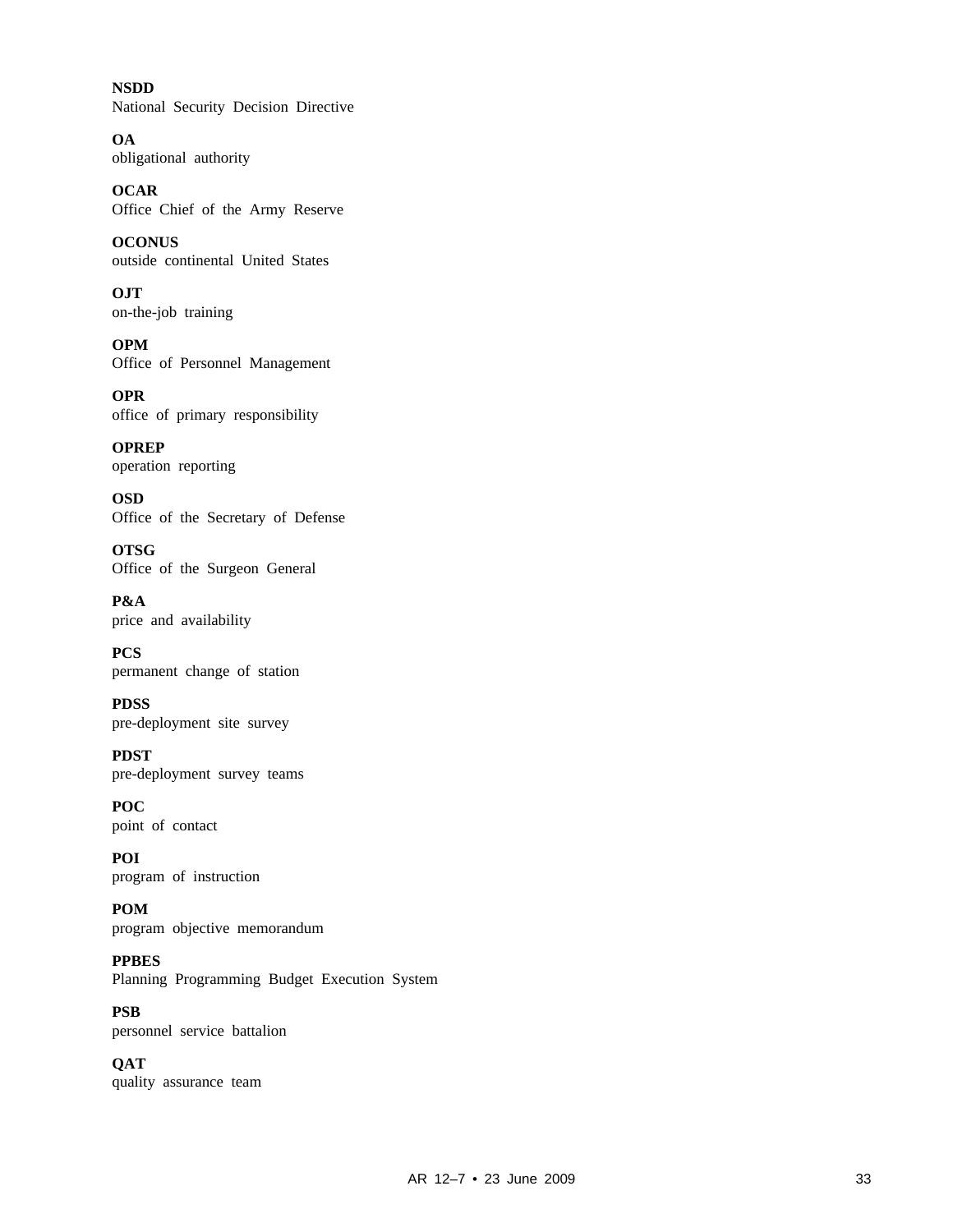#### **QOL**

quality of life

#### **RFI**

request for information

#### **RMO**

Resource Management Office

#### **ROE**

rules of engagement

#### **RST**

requirements survey team

**SA** security assistance

**SAAL–NI** Director, Security Cooperation Integration

**SAAL–NP** Director, Policy for Security Cooperation, Resources and Exports

**SAAL–ZN** Deputy Assistant Secretary of the Army for Defense Exports and Cooperation (DASA–DE&C)

**SAMM** Security Assistance Management Manual

**SAT** Security Assistance Team

**SATFA** Security Assistance Training Field Activity

#### **SATMO**

Security Assistance Training Management Organization

**SATP** Security Assistance Training Program

**SATTOC** Security Assistance Team Training and Orientation Course

#### **SC**

security cooperation

#### **SCO**

Security Cooperation Organization

**SCETP**

Security Cooperation Education and Training Program

#### **SCETWG**

Security Cooperation Education and Training Working Group

#### **SECDEF**

Secretary of Defense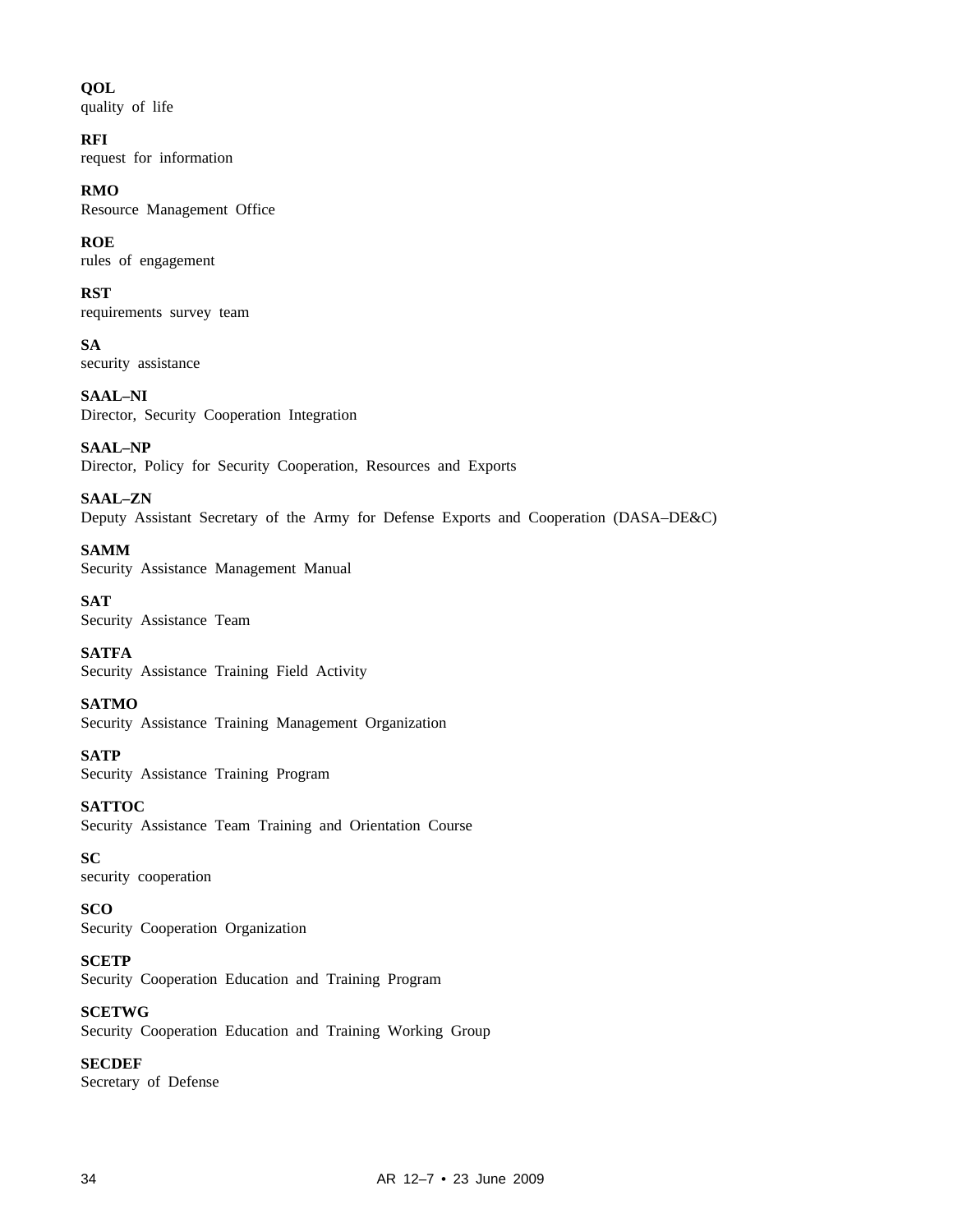**SERE** survival, escape, resistance and evasion

**SJA** Staff Judge Advocate

**SOF** Special Operations Forces

**SOC** Special Operations Command

**SOW** statement of work

**SPT** support

**SRP** Soldier readiness processing

**SSN** social security number

**TAFT** technical assistance field team

**TAT** technical assistance team

**TCRM** team continuation request memorandum

**TCS** temporary change of station

**TDA** table of distribution and allowances

**TDY** temporary duty

**TJAG** theater judge advocate general

**TLA** travel and living allowances

**TPA** total package approach

**TRADOC** U.S. Army Training and Doctrine Command

**TRM** team request memorandum

**TSG** The Surgeon General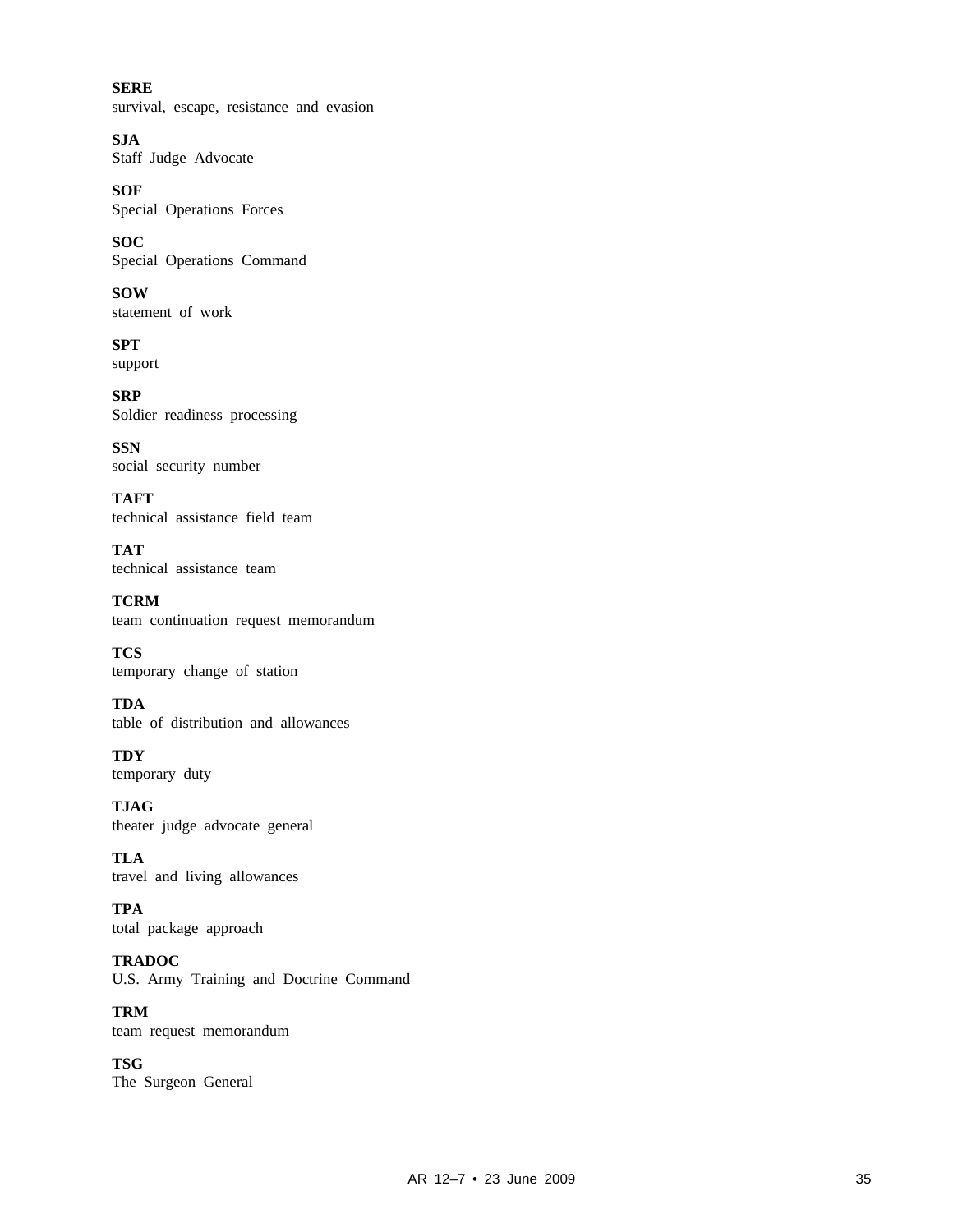#### **TSOC**

theater special operations center

#### **TTAD**

temporary tour of active duty

#### **UCMJ**

uniform code of military justice

#### **USAJFKSWCS**

U.S. Army John F. Kennedy Special Warfare Center and School

#### **USAR**

U.S. Army Reserve

**USASAC** U.S. Army Security Assistance Command

**USASOC** U.S. Army Special Operations Command

**USG** United States Government

**USSOCOM** U.S. Special Operations Command

**VCSA** Vice Chief of Staff of the Army

#### **Section II**

#### **Terms**

A contractual sales agreement between the USG and an eligible foreign country or internal organization.

#### **Collections**

Receipt in U.S. dollar currencies, checks, or other negotiable instruments from the purchasing foreign country to pay for defense articles, services, or training based on accepted FMS cases.

#### **Defense Security Cooperation Agency**

The Defense Security Cooperation Agency is the principal DOD organization through which the Secretary of Defense carries out responsibilities for SA. The agency that performs administrative, management, and operational functions for SA programs at the DOD level under the policy direction of the Office of the Assistant Secretary of Defense for Global Security Affairs.

#### **Disclosure authorization**

Authorization by proper U.S. authority for the disclosure of U.S. classified information to international military student (IMS) who are appropriately cleared and certified by their government for access to classified information, as required, and in accordance with AR 380–10.

#### **Extended training service specialists**

Those services performed by DOD personnel (normally on a PCS basis) who are technically qualified to provide instruction and training in the engineering, installation, operation, and maintenance of DOD weapons, equipment, and systems. The ETSS are not the same as mobile training teams.

#### **Familiarization training**

Practical experience and job-related training for specific systems, subsystems, functional areas, or other operations that require hands-on experience, to include maintenance training conducted at the depot level. This training does not provide for skill-level upgrading, which is provided under OJT when special procedures are required.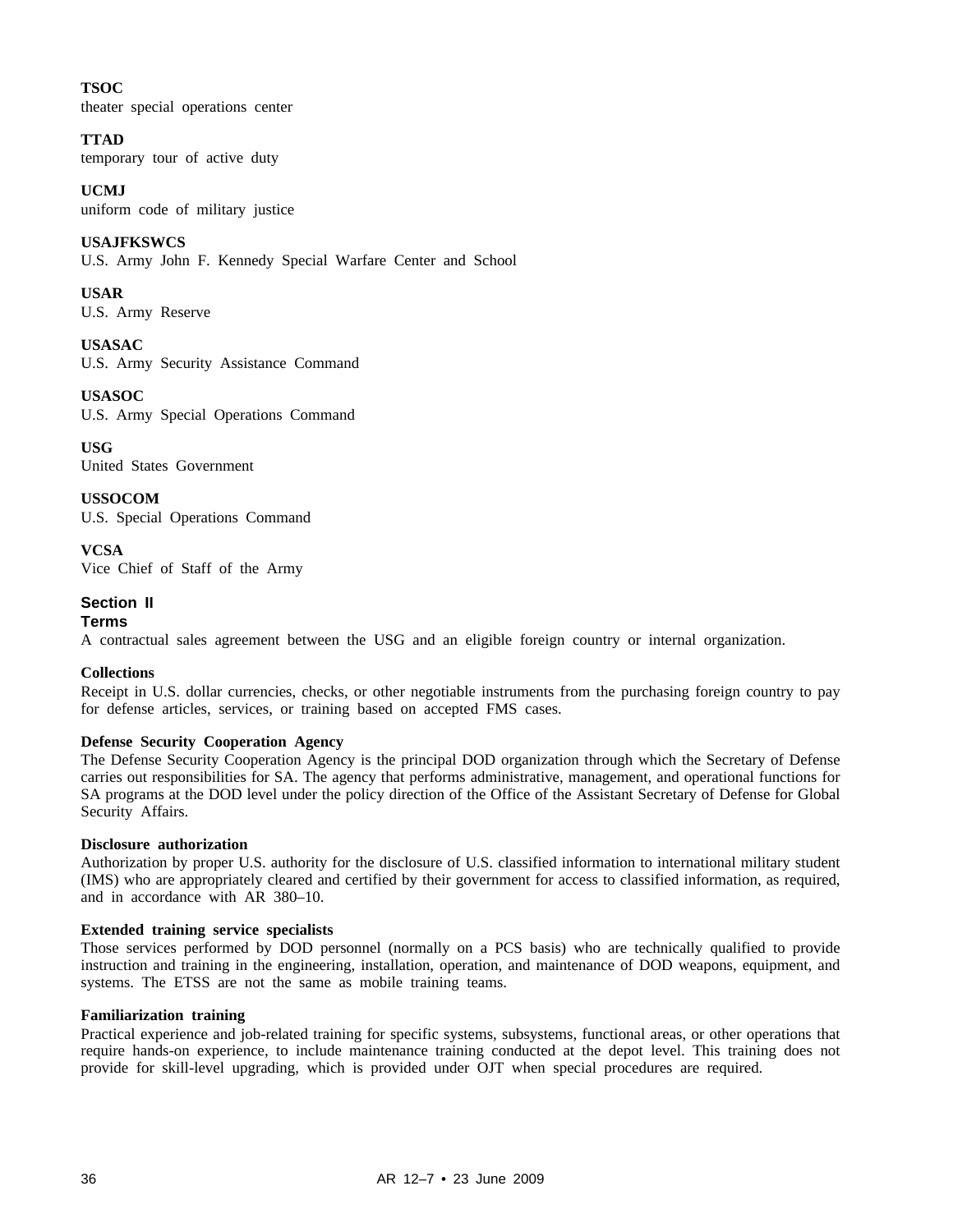#### **Follow-on-training**

Sequential training following an initial course of training.

#### **Foreign military sales**

That portion of U.S. authorized by the Foreign Assistance Act of 1961, as amended, and the Arms Export Control Act as amended. This assistance differs from the Foreign Military Financing and the International Military Education and Training Program in that the recipient provides reimbursement for defense articles and services transferred.

#### **Formal training**

For the purpose of this regulation only, an officially designated course of instruction conducted or administered according to an approved course outline and training objectives.

#### **In-country training**

Training offered within the geographic boundaries of a recipient country and conducted by members of the U.S. Defense Department, other organizations, or contractors.

#### **Installation**

For the purpose of this regulation, the term installation is synonymous with base, post, camp, station, activity, squadron, ship, unit, school, and facility.

#### **International military education and training**

Specific courses that have been identified as building democracies, promoting peace, and recognize human rights and are available to both military and civilian IMS. International military education and training, for the purpose of this regulation only, is the portion of grant aid that includes formal or informal instruction of IMS in the U.S. or overseas by military or civilian personnel of the USG and contract technicians or instruction through informational publications and media of all kinds, training aids, orientation, and military advice to foreign military units and forces. The IMET is authorized under the FAA.

#### **International military student**

A national of a foreign government, with military or civilian status of that government, who is receiving education or training or is touring USG activities under the sponsorship of SATP. For the purpose of this regulation, the term trainee is synonymous with student.

#### **Letter of offer and acceptance**

The agreement by which the USG offers to sell to an eligible country or international organization defense articles, services, or training pursuant to the AECA. The LOA lists the items, estimated costs, and terms and conditions of sale. It provides for an authorized agent of the eligible country or international organization to sign as an indication of acceptance.

#### **Mobile training team**

For the purpose of this regulation only, a team consisting of one or more U.S. personnel from DOD resources on TDY (not to exceed 179 consecutive days away from home station) to train IMSs in the operation, maintenance, and employment of weapon systems and support equipment or in other special skills related to military functions. The MTT are not the same as technical assistance teams.

#### **Obligational authority**

Authority on a DD Form 2060 (FMS Obligation Authority) or other document passed from DFAS to implementing MILDEP that allows obligations to be incurred against a given FMS case in an amount not to exceed the stated value in this authority.

#### **On the job training**

For the purpose of this regulation only, a training process whereby IMS acquire knowledge and skills through the actual performance of duties under competent supervision in accordance with an approved planned program.

#### **Operational oversight**

Authority that may be exercised by the receiving organization or command at any echelon. Operational oversight is granted by the parent organization to the receiving organization to ensure supervision of the deployed team's daily operations and mission accomplishment of the specific/cooperation assignment within the parameters of the LOA and TRM. Operational oversight is the authority to perform limited functions of command over deployed teams to ensure the teams are equipped and operate within the regulations and policies for operations within the organization and country. Receiving organizations do not have the authority to organize and employ the teams, assign tasks, designate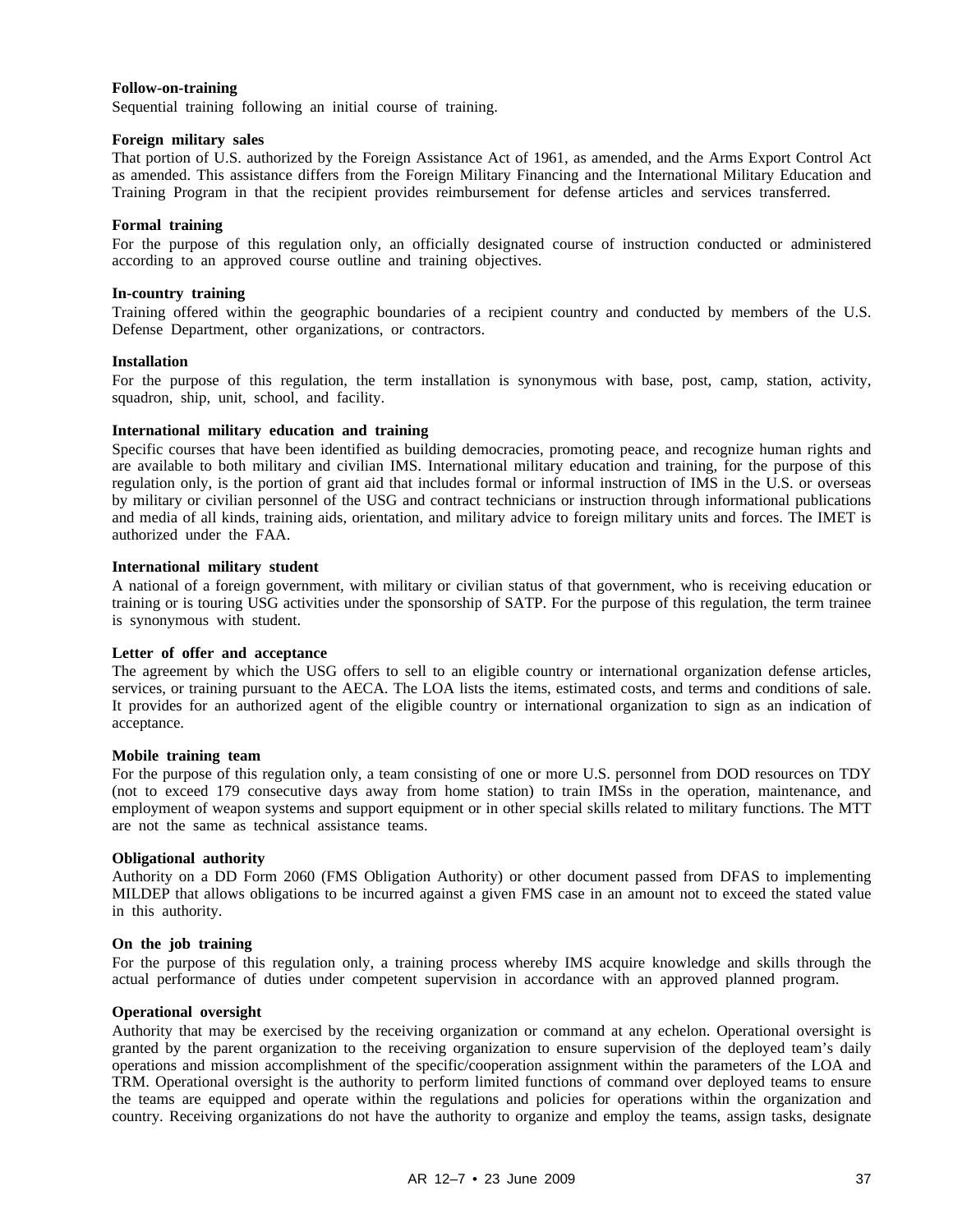objectives, and give authoritative direction, unless approved by the parent organization. The parent organization retains authoritative direction for logistics or matters of administration, discipline, internal organization, and team training. Exceptions to the authorities outlined in operational oversight will be documented in an MOA between the parent and recipient organizations prior to team deployment.

#### **Outside the continental United States**

All geographic areas not within the territorial boundaries of the continental United States. As used in this regulation, OCONUS includes Hawaii and Alaska.

#### **Security Assistance Management Manual**

The DOD manual that contains policy guidance and procedures for programming, implementing, and reporting SA activities.

#### **Security Cooperation Organization**

A DOD element located in a foreign country with assigned responsibilities for carrying out security cooperation functions under the FAA and AECA. The term SCO is used in this regulation generically and applies to all such activities regardless of the actual title assigned (for example, Military Assistance Advisory Group, Military Group, Military Mission, Defense Representative, Office of Military Cooperation, Office of Defense Cooperation, Defense Liaison Group, Security Cooperation Organization, and Defense Attaché personnel designated to perform SA management functions). The acronym SCO also means "security cooperation officer," the chief of any Security Cooperation Organization.

#### **Security Assistance Training Management Organization**

A TRADOC agency that manages Army activities related to formation, preparation, and deployment of MTT, RST, PDSS, TAT, CFS, ETSS, and TAFT furnished from CONUS-based assets.

#### **Security assistance training team**

A team comprised of U.S. Soldiers, sailors, airmen, marines, U.S. civilian personnel, contractors, or a combination of the above that provide in-country technical assistance and training to the armed forces of a friendly foreign government in doctrine or on specific equipment, technology, weapons and supporting systems.

#### **Security clearance**

For the purpose of this regulation only, determination of eligibility of an individual to have access to U.S. classified information. The IMS do not hold U.S. security clearances. The clearance specified in an invitational travel order (ITO) is that granted by the foreign government and not the United States. A disclosure authorization is required before granting an IMS access to U.S. classified information, and such access must be on an individual need-to-know basis.

#### **Services**

Support provided to a foreign government under other than materiel items. Training is considered a service.

#### **Technical assistance**

Technical Assistance aids foreign personnel on specific equipment, technology, doctrine, weapons, and supporting systems. U.S. technical experts provide formal and informal training to ensure the continued operation of equipment or support systems. Technical assistance includes: setting up and operating systems, training host nation personnel to assume full operational control as quickly as possible; setting up maintenance and supply systems that will interface effectively with CONUS activities; setting up and placing into operation such things as repair parts warehouses, personnel records systems, technical libraries and English language laboratories; or helping to maintain U.S. equipment or to adopt U.S. management techniques. Technical assistance often bridges between purely technical assistance and pure training, including OJT that is incidental to the assistance. Technical assistance cannot be provided with IMET funding.

#### **Technical assistance field team**

A DOD team or individual deployed on a PCS assignment of more than 179 days (usually for 1 year or more) to a foreign country to provide assistance in the operation, maintenance, and tactical employment of weapons systems and support equipment or in other special skills related to military functions.

#### **Technical assistance team**

A DOD team or individual dispatched for up to 179 days' TDY to place into operation, operate, maintain, and repair equipment provided under FMS. The TAT will not be used to provide technical training or instruction (except for OJT) that is necessary to transfer technical responsibility to the recipient country.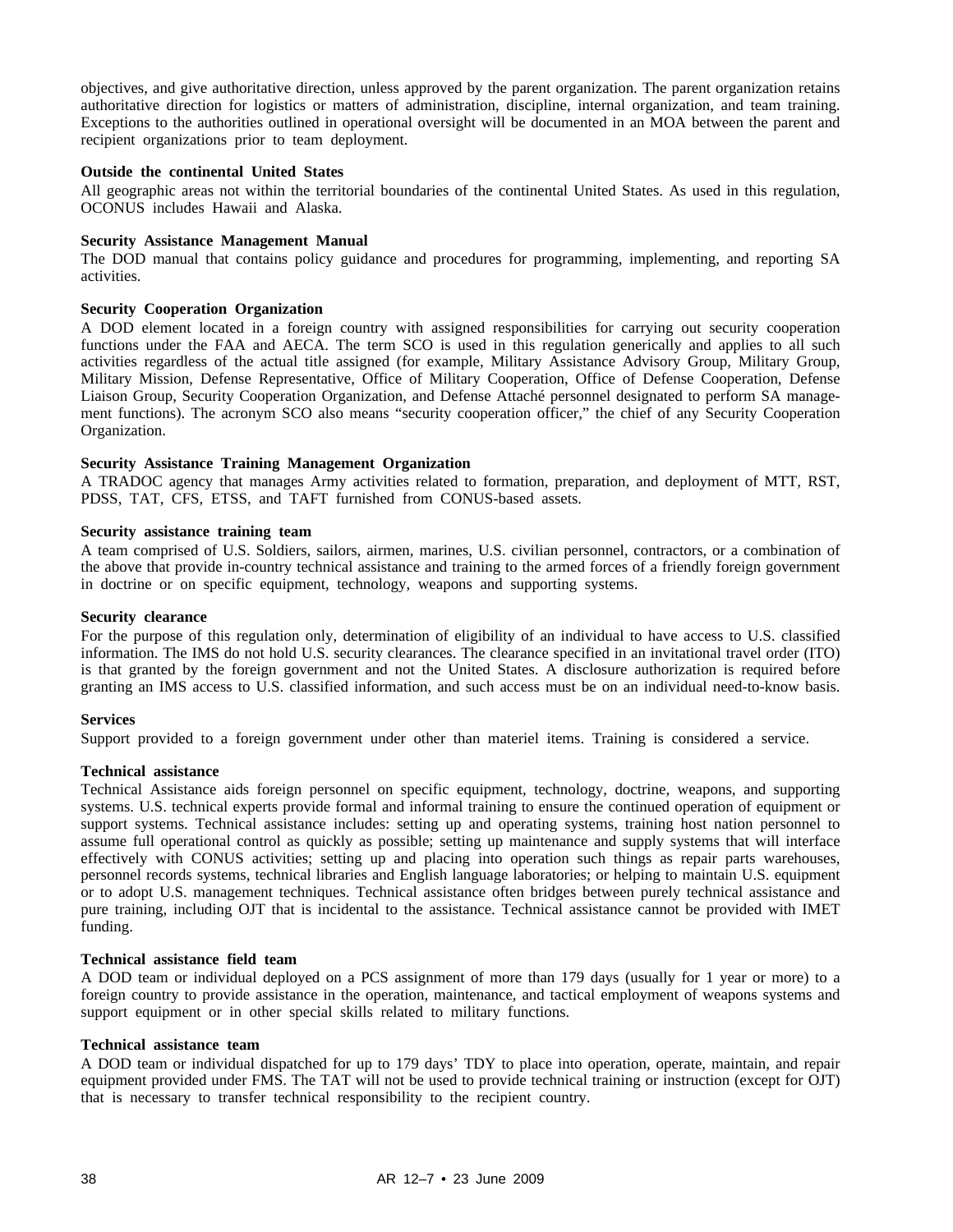#### **Temporary tour of active duty**

A TTAD is voluntary active duty performed by USAR, ARNG and SATMO Soldiers who possess special expertise needed for short-term support or completion of an essential active force mission. The TTAD will not normally exceed 139 days in length.

#### **Total package approach**

The planning methodology that requires identification of spare parts, follow-on support items, training, and services required from USG or within the foreign country's resources to efficiently introduce and operationally sustain major items of equipment or systems.

#### **Training**

Instruction of IMS in the United States or overseas by personnel assigned to or sponsored by DOD. It also includes correspondence courses, training publications, training aids, and orientation tours.

#### **Travel and living allowance**

Those costs associated with transportation, excess baggage, and living allowance (per diem) of IMS authorized for payment under IMET.

#### **Section III**

#### **Special Abbreviations and Terms**

This section contains no entries.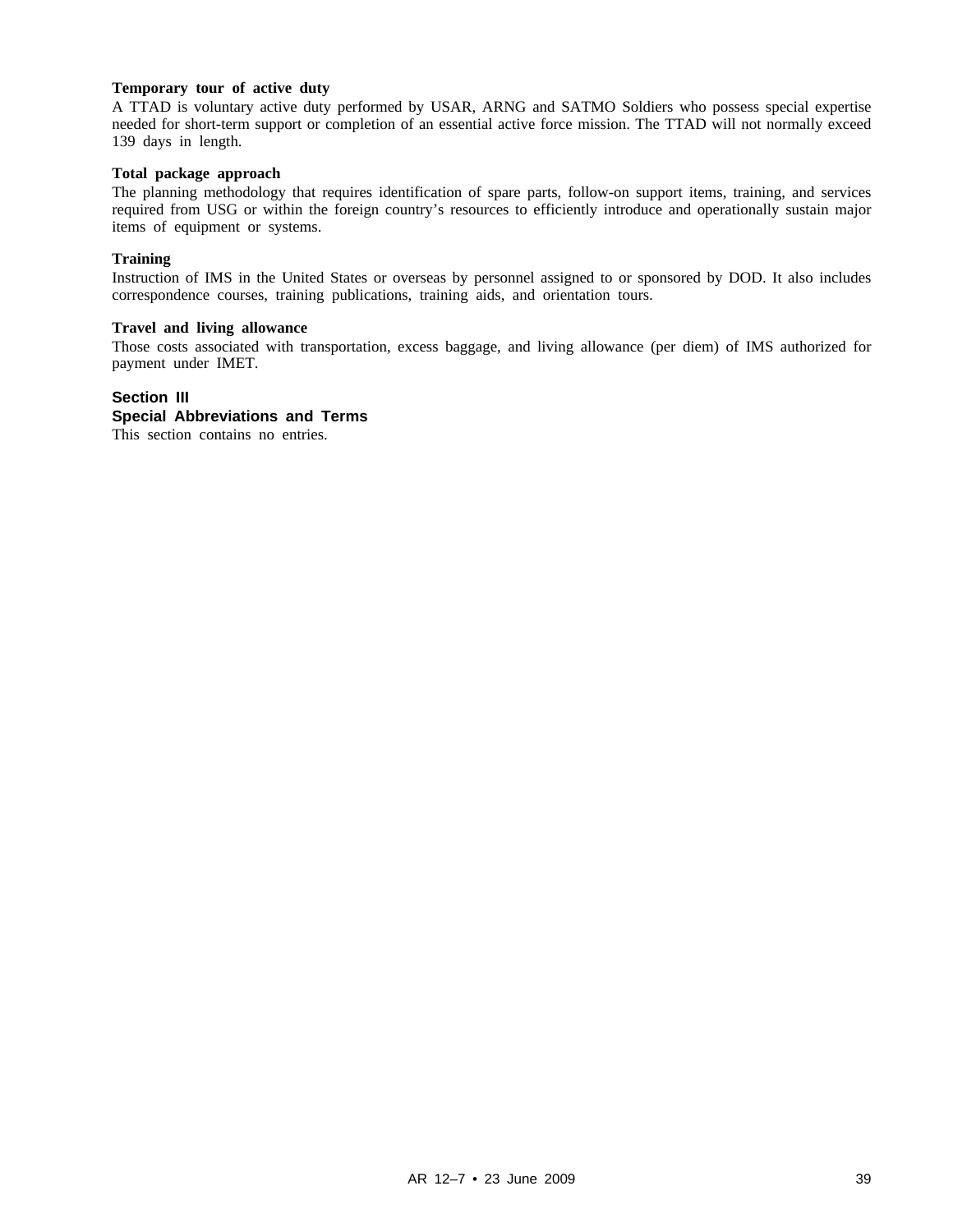**UNCLASSIFIED PIN 038152–000**